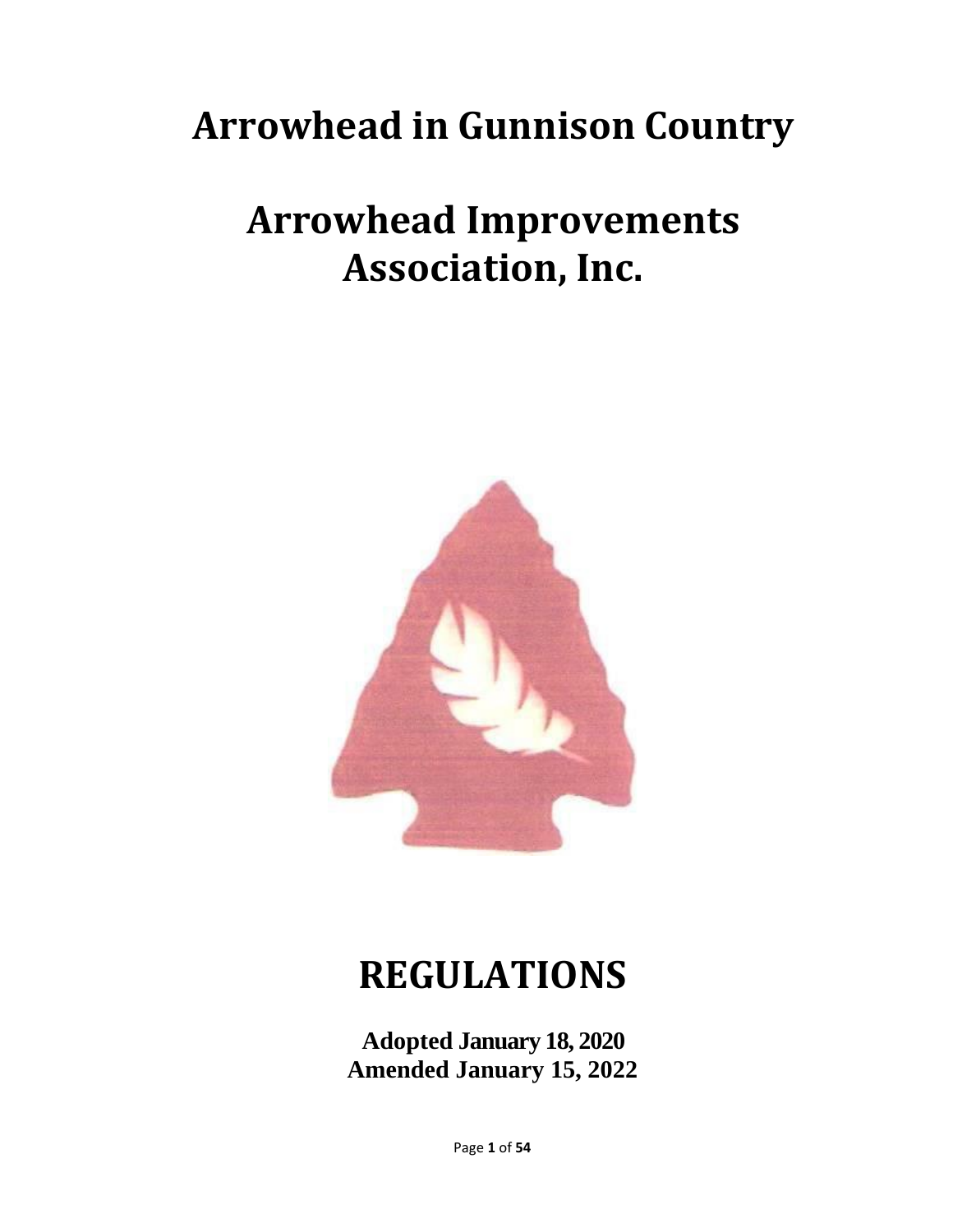## **TABLE OF CONTENTS**

| ARTICLE 12. POLICY AND PROCEDURES FOR THE ADOPTION AND AMENDMENT OF POLICIES, PROCEDURES, RULES AND |  |
|-----------------------------------------------------------------------------------------------------|--|
|                                                                                                     |  |
|                                                                                                     |  |
|                                                                                                     |  |
|                                                                                                     |  |
|                                                                                                     |  |
|                                                                                                     |  |
|                                                                                                     |  |
|                                                                                                     |  |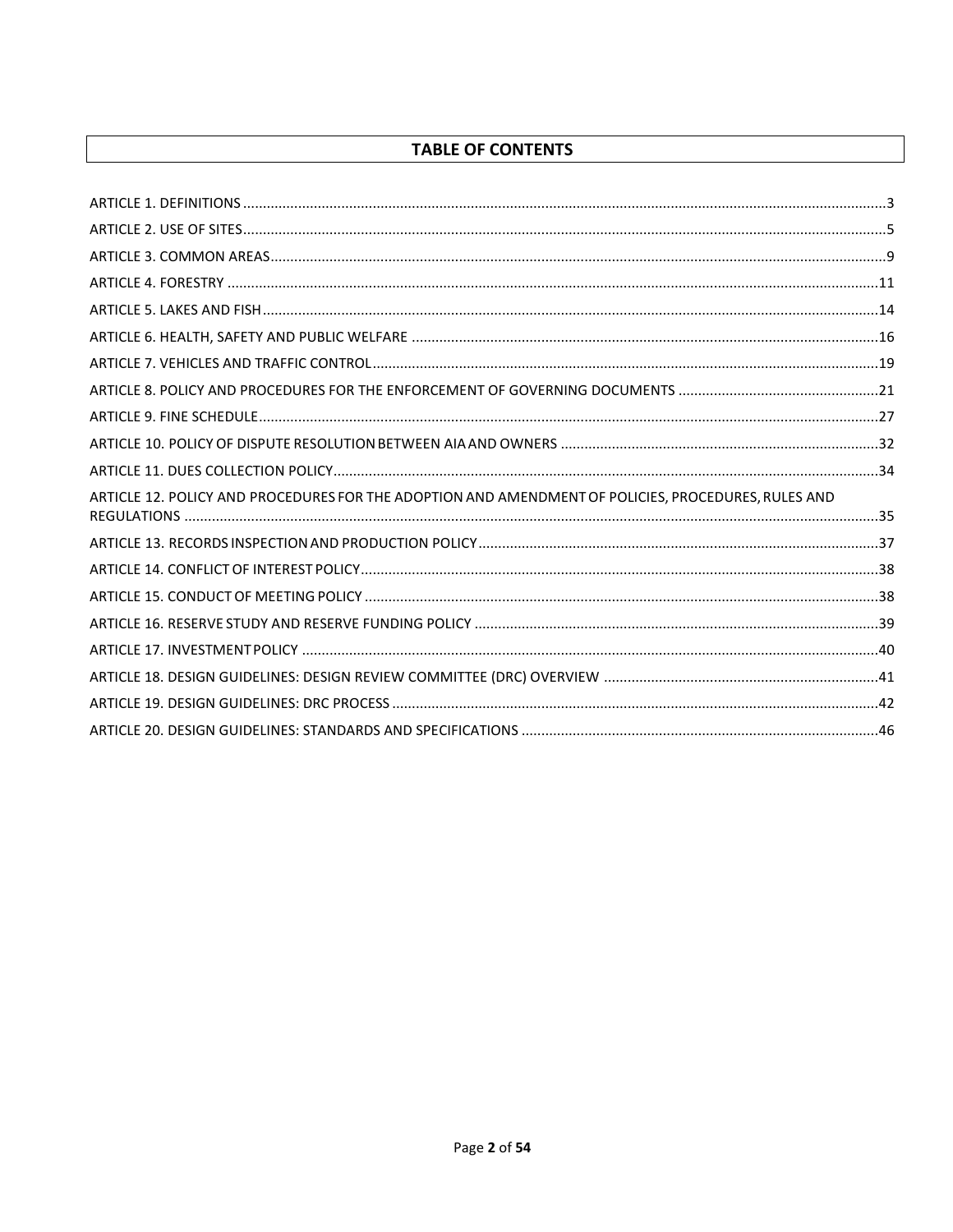The Board of AIA hereby adopts the following Regulations pursuant to C.R.S. § 38-33.3-209.5 and Article VI, Paragraph 1 of the Covenants, and Article III, Paragraph 2 of the Covenants, in compliance with all notice and comment requirements set forth in the Procedures for the Adoption and Amendment of Policies, Procedures, Rules and Regulations of AIA. These Regulations shall govern AIA and Arrowhead. These Regulations supersede and replace all prior versions of the Regulations, including all appendices thereto. In the event of any conflict between these Regulations and the other Governing Documents, the other Governing Documents shall prevail. In the event of any ambiguity in the other Governing Documents, these Regulations are intended to assist interpreting such other Governing Documents to the fullest extent permitted by law.

# **ARTICLE 1. DEFINITIONS**

- <span id="page-2-0"></span>**1. AIA** – Arrowhead Improvements Association, Inc., a Colorado nonprofit corporation.
- **2. AIA Website** [www.arrowhead1.org,](http://www.arrowhead1.org/) the official website of AIA.
- **3. Articles** the Amended and Restated Articles of Incorporation for AIA as filed with the Colorado Secretary of State on August 28, 2017, as the same may be further amended.
- **4. Arrowhead**  Arrowhead in Gunnison Country Subdivision, as defined in the Covenants.
- **5. AFPD** Arrowhead Fire Protection District
- **6. Arrowhead Patrol** AIA employees who perform such functions as may from time to time be designated for Arrowhead Patrol by the Board.
- **7. Board** the Board of Directors for AIA as elected in accordance with the Governing Documents.
- **8. Building Office** or **Gunnison County Building Office** an Office of the Gunnison County Community and Economic Development Department, which is responsible for overseeing construction activity within Gunnison County (or such successor office or department as may be responsible for providing building permits from Gunnison County). The Building Office issues OWTS permits and building permits for structures requiring a building permit. [https://www.gunnisoncounty.org/139/Building-](https://www.gunnisoncounty.org/139/Building-Office)**[Office](https://www.gunnisoncounty.org/139/Building-Office)**
- **9. Bylaws** the Bylaws for AIA as adopted May 15, 2004, amended August 20, 2011, October 15, 2011, and August 15, 2015, as the same may be further amended.
- **10. Camping Season** and **End of Camping Season** as defined in Article 2, Section 2, paragraphs (B) and (I), respectively, of these Regulations.
- **11. CCIOA** the Colorado Common Interest Ownership Act, as amended. This law governs homeowners associations, such as AIA, in Colorado.
- **12. Common Areas** all real property located in Arrowhead owned by AIA that is not a Site, including without limitation all Filing Roads.
- **13. Covenants** the Arrowhead in Gunnison Country Subdivision Declaration of Protective Covenants and Restrictions, as recorded in the real property records of Gunnison County, Colorado as reception number 419911 and as amended by that certain Amendment to Arrowhead in Gunnison Country Subdivision Declaration of Protective Covenants and Restrictions, as recorded as reception number 536257, collectively and as the same may be further amended.
- **14. Design Review Committee** or **DRC** A committee appointed by the Board to exercise all of the duties and responsibilities regarding design review set forth in the Covenants and these Regulations.
- **15. Design Guidelines** limitations and specifications for structures and improvements constructed at Arrowhead.
- **16. Design Review Permit**  a written permit given to the owner after the DRC reviews and approves an Improvement.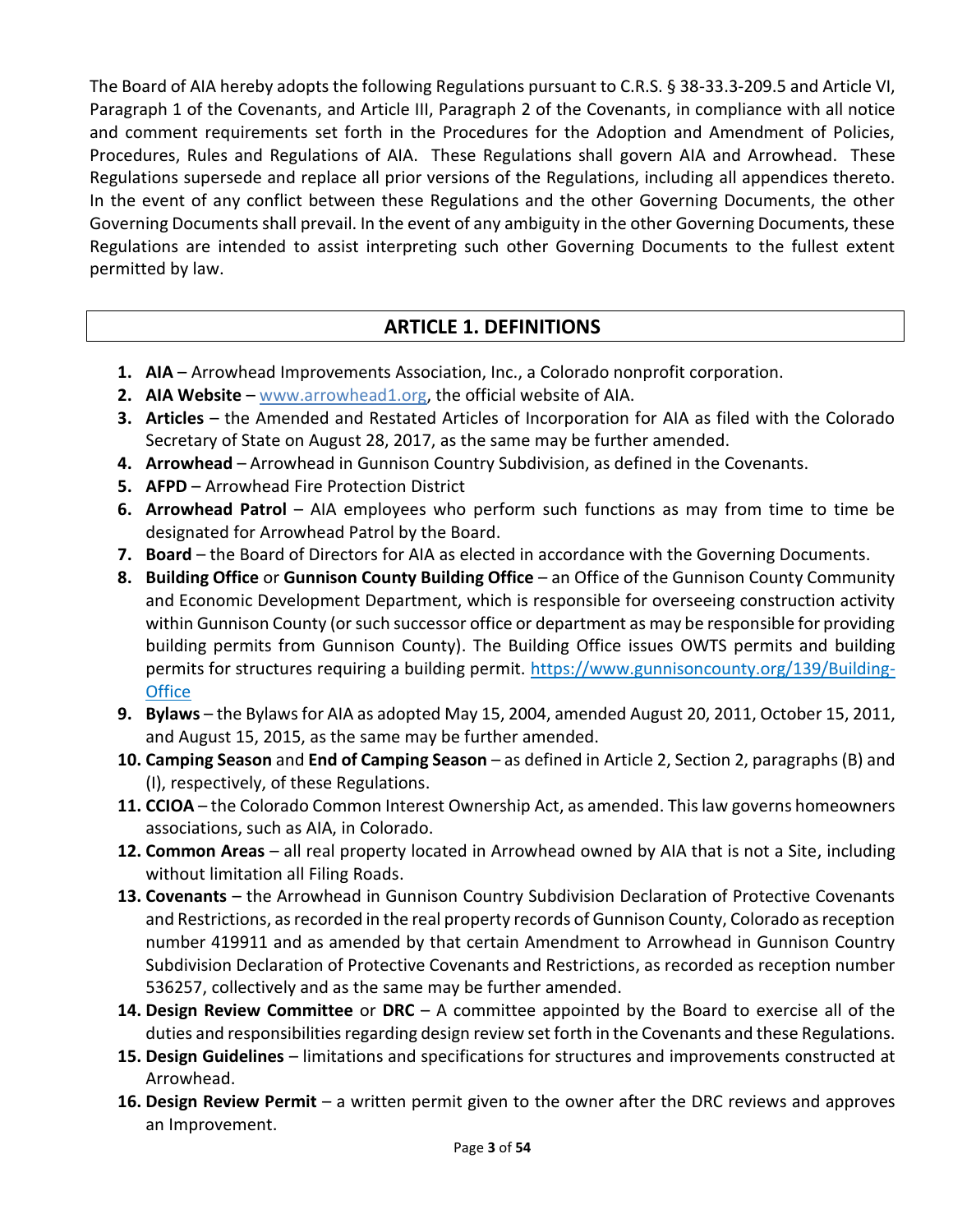- **17. Design Review Forms** forms used by Owners and the DRC for review and approval of Improvement activity. [www.arrowhead1.org/design-review](http://www.arrowhead1.org/design-review)
- **18. Detached Secondary Residence** means a "Detached Secondary Residence" as defined by the LUR, which definition is incorporated herein by this reference together with all other definitional phrases used in the definition of Detached Secondary Residence set forth in the LUR. The term "LUR" is defined in 26 below.
- **19. Filing Roads** the approximately 17 miles of gravel roads throughout Arrowhead.
- **20. Forest Refuse Site** a place to dispose of forest debris for use only by Owners. The site is located on Common Areas off of the Alpine Plateau Road.
- **21. Governing Documents** a collective name for the Articles of Incorporation, Covenants, Bylaws and Regulations. [www.arrowhead1.org/governing-documents-regulations](https://www.arrowhead1.org/governing-documents-regulations)
- **22. Gunnison County website** [www.gunnisoncounty.org.](http://www.gunnisoncounty.org/)
- **23. Home Occupation** A use conducted totally within the confines of a single family residence which is incidental to and secondary to use of the residence for residential purposes and which does not change the residential character thereof nor the residential character of the neighborhood, and in which any noise or activity related to such incidental and secondary use does not interfere with the quiet and dignity of the neighborhood. No person other than the occupants may be employed for such home occupation use.
- **24. Horse Corrals** the horse corrals owned by AIA and located on Common Areas for the exclusive use of Owners and their guests.
- **25. Improvement** any improvement whatsoever to any Site, including without limitation any building, structure, driveway, utilities, storage areas, dog runs, interior fences, excavation, site work, walls, gates, signs, dwellings, dirt work, berms, parking areas, decks, enclosures, grading, removal of dirt and rocks, and removal and cutting of living trees and other plant life.
- **26. Land Use Resolution** or **LUR**  Gunnison County, Colorado Land Use Resolution as amended March 5, 2019, as amended.
- **27. Owner** the record owner, whether one or more persons or entities, of fee simple title to any Site.
- **28. OWTS** On-site Wastewater Treatment System.
- **29. OWTS Regulations** regulations of Gunnison County regarding the installation and replacement of an OWTS. [www.gunnisoncounty.org](http://www.gunnisoncounty.org/)
- **30. Plot Plan** a circle diagram showing the boundaries and setbacks for a Site and used by an Owner to mark the location of the center pin, measurements and location of structures presently on a Site, and proposed Improvements. Specific requirements for Plot Plans are set forth below in the Design Guidelines.
- **31. Regulations** These rules, regulations, policies and procedures, including the Design Guidelines.
- **32. Responsible Governance Policies** these are nine (9) governance policies mandated by CCIOA for homeowner associations in Colorado.
- **33. RV** The term includes all camper trucks, recreational vehicles, motor vehicles designed or intended for overnight occupancy or actually occupied overnight, camper trailers, pop-up trailers or other vehicles in the same class.
- **34. Setback** a specified distance from a property line in which building is prohibited. In Arrowhead the setback is 10 feet from the property line.
- **35. Single Family Residence** a building used and designed exclusively for occupancy by one family and its guests except Home Occupations as defined above.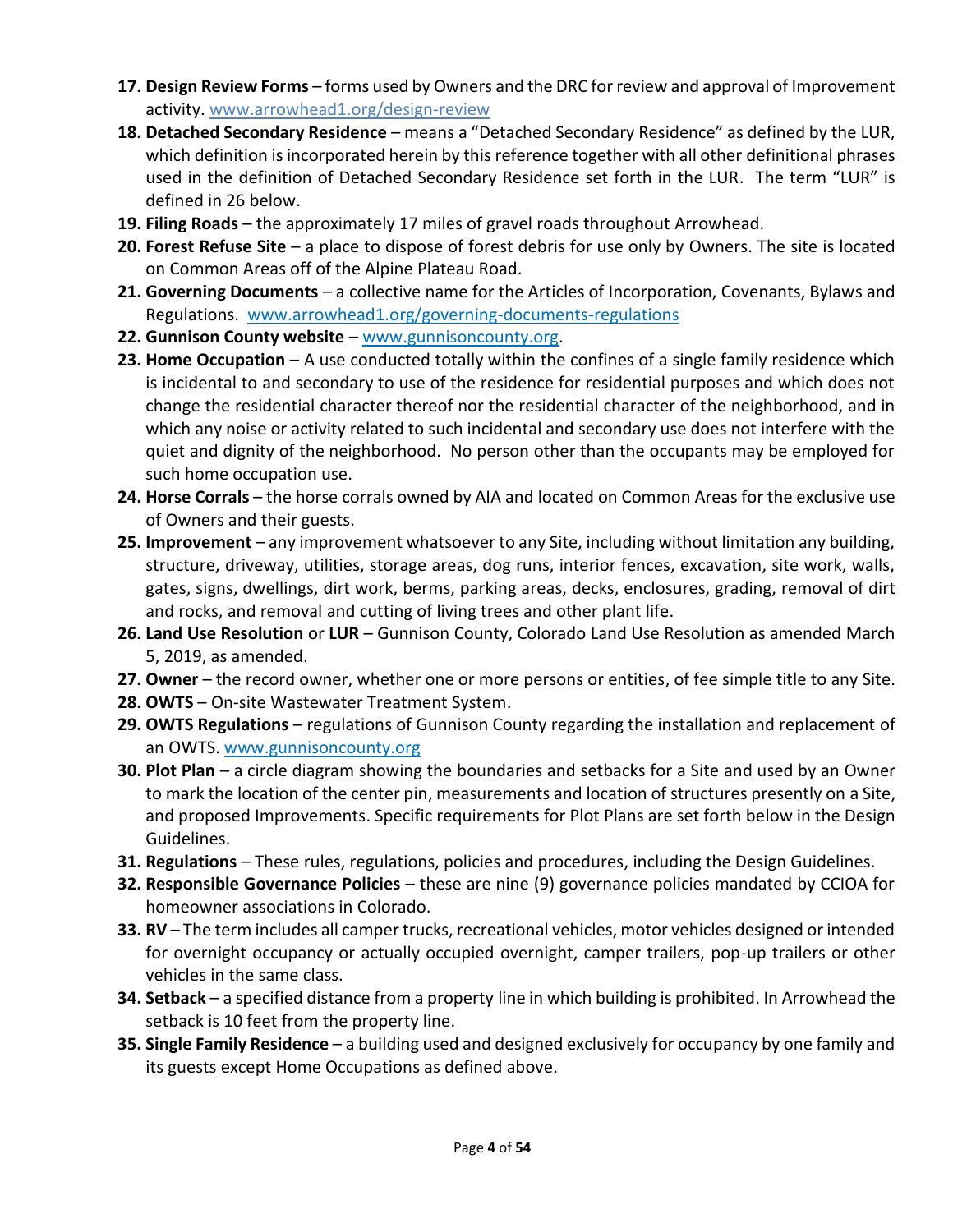- **36. Site** a lot within Arrowhead reserved for sale to individual owners for use as a Single Family Residence or single family campsite. Ownership of a Site carries with it compulsory membership in AIA.
- **37. Smoke Signals** Community online newsletter currently published six (6) times a year on the AIA website.
- **38. Variance Report** a report completed by the DRC when evaluating and approving/disapproving a variance.
- **39. Violation Report** a means by which an Owner can notify the Board of an alleged violation of the governing documents. This report can be used to file either a Formal Complaint or Informal Complaint, as defined in Article 8. [www.arrowhead1.org/forms](https://www.arrowhead1.org/forms)
- **40. Winter Parking Lot** a winter parking lot located on Common Areas off of the Alpine Plateau Road for the exclusive use of Owners and their guests to provide parking space for vehicles during the winter months subject to the Governing Documents.

## **ARTICLE 2. USE OF SITES**

- <span id="page-4-0"></span>1. RESIDENTIAL USE ONLY: All sites within Arrowhead shall be used exclusively for single-family residential purposes; provided, however, that home occupations as defined in the Covenants shall be permitted so long as they are in keeping with the requirements therein and that no commercial advertising is conducted upon the site. Only one single-family residence designed for the occupancy of one family and their guests shall be permitted on each Site.
- 2. CAMPING AND RECREATIONAL VEHICLE (RV) USE:
	- (A) *Camping Permitted*. Camping in tents or in RVs shall be permitted during, but only during, the Camping Season in accordance with the provisions stated below.
	- (B) *Camping Season*. The "Camping Season" shall begin each spring after the roads have been plowed and the road conditions within Arrowhead allow vehicular access to an Owner's Site. The Camping Season shall terminate at the End of Camping Season as specified by the Board in accordance with the End of Camping Season provisions below.
	- (C) *RV Definition*. The term "RV" includes all camper trucks, recreational vehicles, motor vehicles designed or intended for overnight occupancy or actually occupied overnight, camper trailers, pop-up trailers or other vehicles in the same class.
	- (D) *Length of Stay*.
		- (I) RV Sites. For those Sites without a Single Family Residence, one RV may be on a Site for the duration of the Camping Season. A second occupied or unoccupied RV shall not be on such a Site for more than 14 days per calendar month during the Camping Season. Notwithstanding any other provision of these Regulations, however, no motor homes, camp trailers, or other vehicles of temporary residency shall be parked on any lot in The Ridges At Arrowhead for any time whatsoever unless fully enclosed in a garage.
		- (II) Single Family Residence Sites. For those Sites with a Single Family Residence, one unoccupied RV may be parked on the Site for the entire Camping Season. Any RV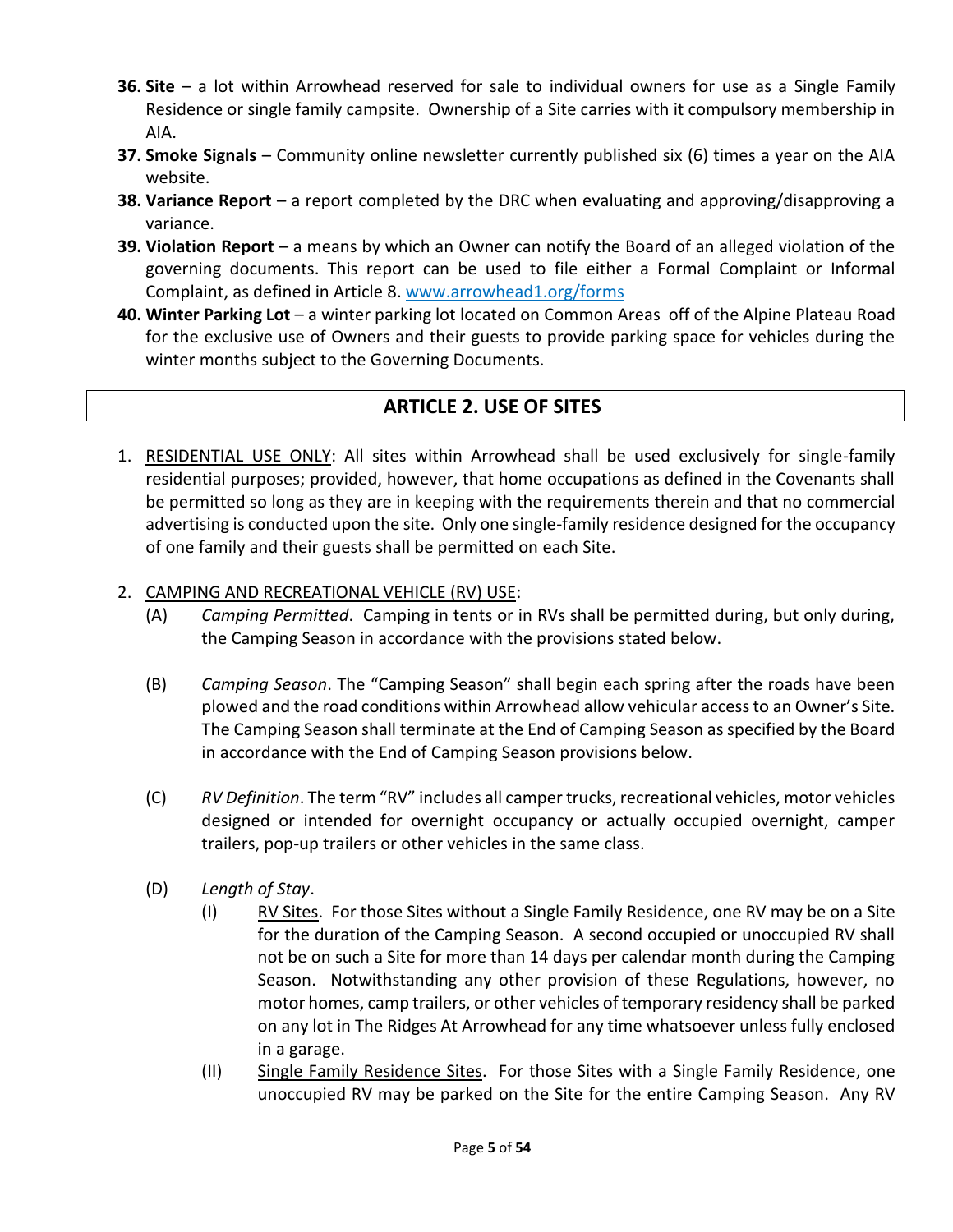located on such a Site that is occupied shall not be occupied for more than 14 days per calendar month during the Camping Season.

- (III) Explanation Of Fourteen Day Limitation. With respect to the 14 day limitations set forth above, days may be used intermittently or consecutively but may not exceed 28 consecutive days over two calendar months. For example: an Owner may use the last 14 days of June and the first 14 days of July but then would not be able to use any additional days in June or July. Unused days within a calendar month may not be accrued, saved, or transferred to other Sites.
- (IV) Provision For Houses Under Construction. For a house under construction, one occupied or unoccupied RV is allowed on a Site for the Camping Season provided construction is actively taking place on a consistent basis.
- (E) *RV Registration Required*.
	- (I) An RV Registration Form is required to be completed for: (a) each and every day any second RV, occupied or unoccupied, is located on a Site which does not have a Single Family Residence, (b) for each and every day of any occupancy of any RV located on a Site with a Single Family Residence, and (c) each and every day any RV, occupied or unoccupied, is located on any Site where active Single Family Residence construction is taking place.
	- (II) A single RV Registration Form shall be completed for each Site for which an RV Registration Form is required as set forth above. All RV Registration Forms shall be completed on or before each day for which the form is required.
	- (III) The Owner shall provide AIA or its agents, including without limitation Arrowhead Patrol, with copies of all completed and maintained RV Registration Forms upon any oral or written request. The Owner is required to keep and maintain all completed RV Registration Forms for a given Camping Season and such completed forms shall be provided to Arrowhead Patrol, deposited in the box at the kiosk for AIA or mailed to AIA's office within 14 days of the end of the Camping Season.
- (F) *Special Events*. The location of additional RVs on a Site for, by way of illustration and not limitation, special events, shall only occur upon the prior approval of the Board upon a determination that the location of the additional RVs is of such a duration and nature that it will not unreasonably disturb the neighborhood.
- (G) *Exceptions*. Any Owner may apply to the Board for a reasonable exception to this Regulation. An exception will be considered for any special and/or extenuating circumstances, including without limitation if the application of this regulation would result in undue hardship to an Owner. The Board may grant an exception in its sole discretion upon finding that such special and/or extenuating circumstances justify providing such an Owner with an exception; provided, however, that the Board cannot grant any exception from this Regulation that would violate the terms of the Covenants.
- (H) *Camper Dump Station*. A camper dump station is located at the Winter Parking Lot on the Alpine Plateau Road for the use of Owners and their guests. Discharge of raw sewage, including black and grey water, onto Common Areas, into lakes or streams, or onto Sites or Filing Roads or anywhere within the boundaries of Arrowhead is strictly prohibited.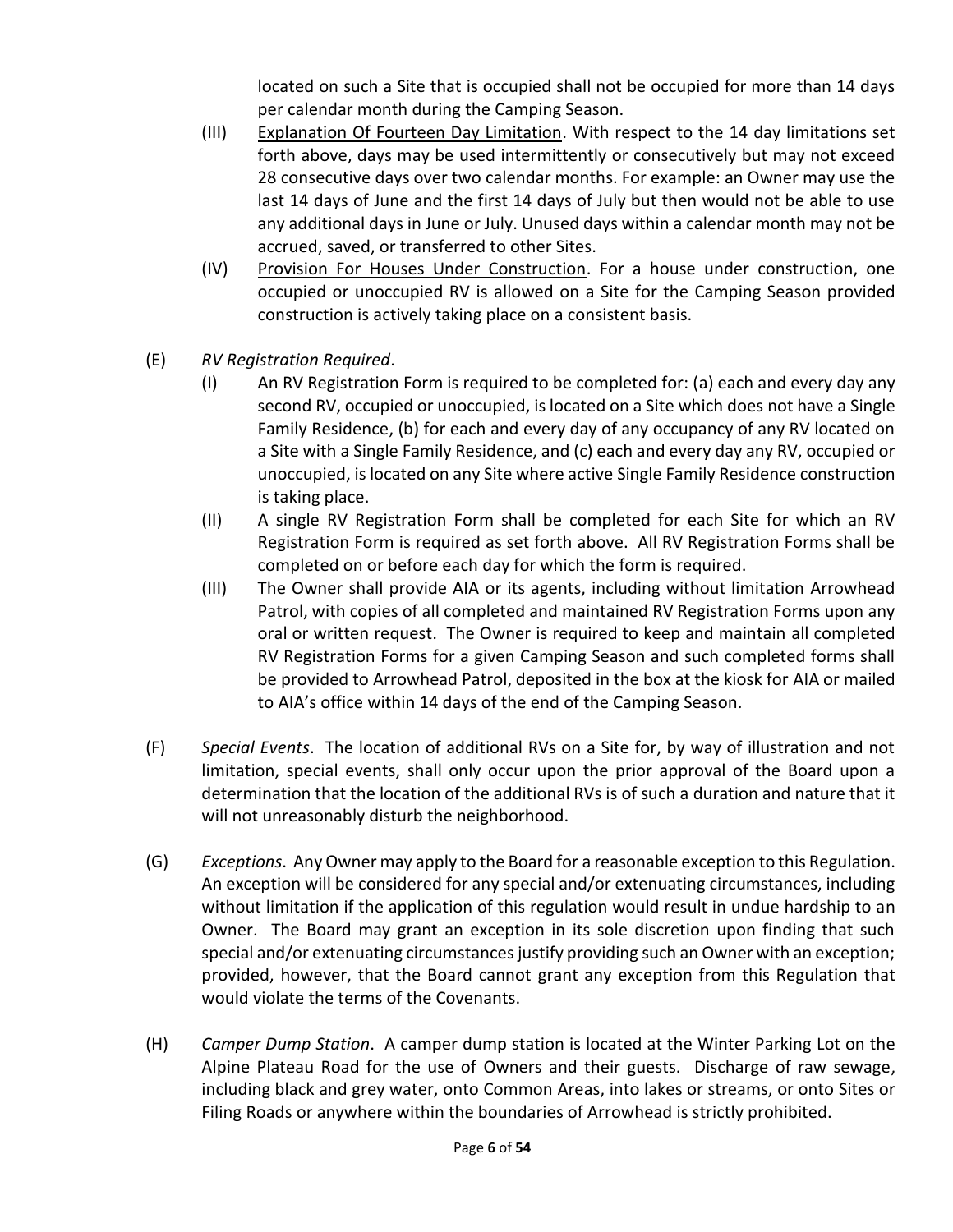- (I) *End of Camping Season*. All camping equipment, including but not limited to, tents, motor homes, camp trailers, truck campers, self-contained RV's and related supporting equipment must be removed from Sites and the boundaries of Arrowhead on or before the day that is prior to the date designated each year by the Board, notice of which shall be provided to all owners at least 30 calendar days prior to such effective date (the "End of Camping Season"). Any vehicle or equipment left within Arrowhead after said date shall be considered abandoned. The reason for removal of such vehicles and equipment by the designated date is to prevent such vehicle and equipment from becoming entrapped by winter snowfall or road closure. Any such vehicles or equipment remaining within the boundaries of Arrowhead after the designated date may be towed away or removed and stored at the Owner's expense. The Board may designate an appropriate towing and impound authority for this purpose. The Board, employees, or agents of AIA will not be held liable for any damages incurred in the removal or storage of such vehicles or equipment. Notwithstanding the foregoing, however, vehicles and related supporting equipment stored within an approved enclosure may be kept on Sites after the End of Camping Season.
- 3. STRUCTURE LIMITATION: An Owner is limited to a maximum of one (1) Single Family Residence with or without an attached garage, one (1) detached garage, and one (1) shed. Notwithstanding the foregoing, however, limitations on the numbers of structures, types of structures, and sizes of structures may be imposed by Gunnison County and may be more restrictive than the Governing Documents. Owners must comply with the requirements and restrictions of Gunnison County in addition to the Governing Documents.
- 4. ABANDONED VEHICLES OR INOPERABLE VEHICLES LEFT AT A SITE: No Abandoned Vehicle, as defined by the Covenants, shall be permitted on any Site or the Common Areas. Any RV left on a Site within Arrowhead, except for those stored in an approved enclosure, after the date established by the Board for removal of RVs for the winter will be treated the same as an Abandoned Vehicle and is prohibited. Any of the aforementioned vehicles, including Abandoned Vehicles, may be towed or removed and stored at the expense of Owner in addition to all other remedies available to AIA.
- 5. ANTENNAS AND SATELLITE DISHES INSTALLED ON A SITE: Radio, short wave, television, or communication antennae (including satellite dishes) may be erected of a height necessary to achieve communication reception and transmission. Appropriate FCC regulations, safety regulations, and manufacturer's instructions shall be complied with regarding installation, grounding, and reinforcing guide wiring of all antennae. Notwithstanding the foregoing, however, no antenna or dish may be installed over 25 feet above the highest point of the roof without approval by the DRC prior to installation.

### 6. LIMITATIONS ON TEMPORARY STRUCTURES:

(A) Temporary buildings and structures such as trailers, motor homes, truck campers, tents, teepees, yurts, fabric structures, modular home, manufactured or prefabricated home, mobile home or other such structures of a temporary nature may not be placed on a Site for use as a permanent dwelling. Camping shelters used as a camping dwelling without an OWTS shall have private, portable, or self-contained accommodation.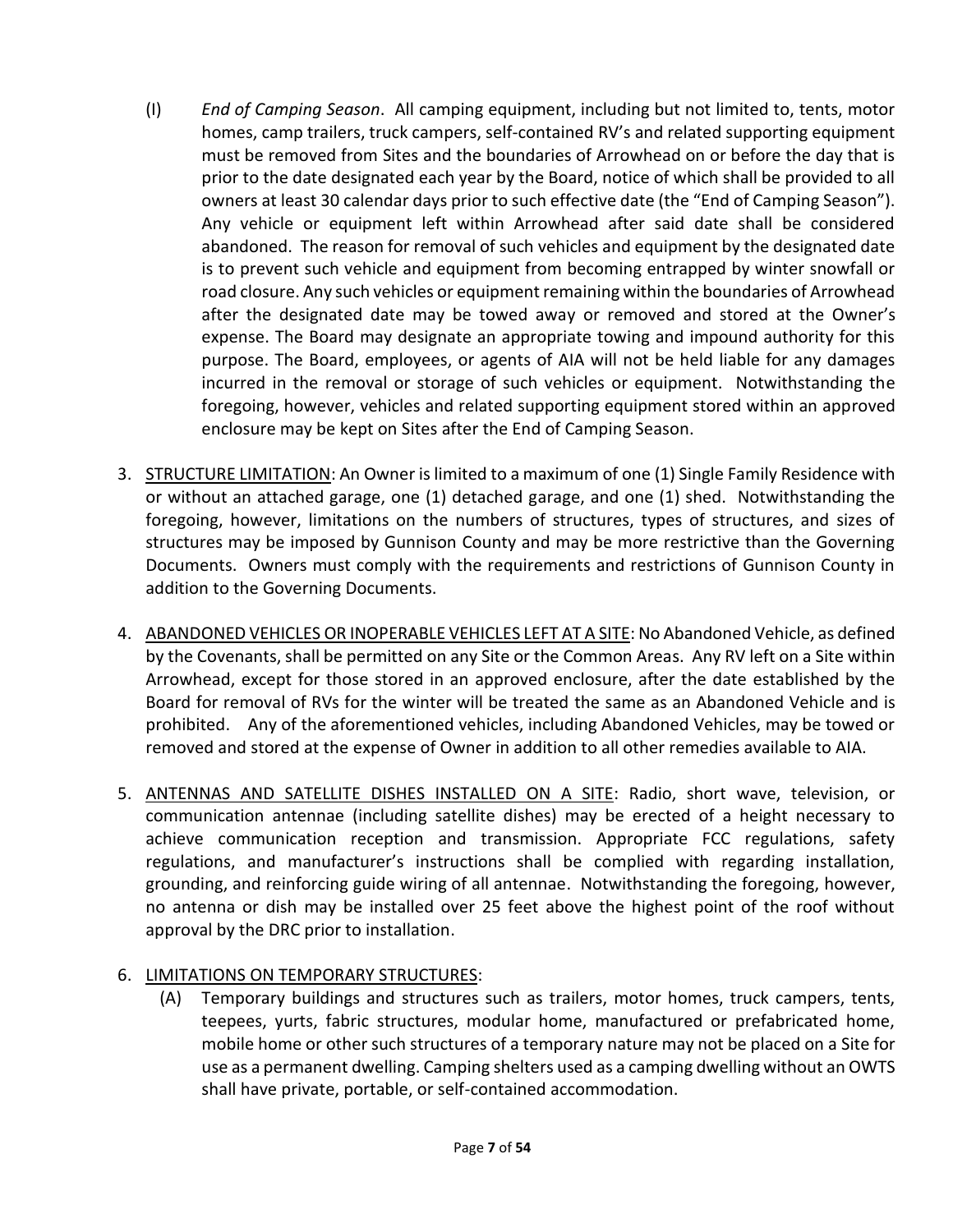- (B) Used prefabricated, modular, cellular or existing homes, garages or parts thereof that could be transported from another location for purposes of installation upon a Site are prohibited except, however, that new prefabricated sheds that meet the Design Guidelines and receive a Design Review Permit and receive any applicable Gunnison County building permit or other required approval, if required, are allowed.
- (C) Pit toilets are prohibited.
- 7. FAMILY REUNIONS, FESTIVALS AND CORPORATE GATHERINGS HELD ON A SITE: Owners desiring to hold gatherings such as religious gatherings, corporate gatherings, weddings, large parties, family reunions and similar activities on their Site must notify Arrowhead Patrol of the type of activity, the times, the date and the location of large event tents. Parking vehicles on Filing Roads is not permitted for these events without prior approval of Arrowhead Patrol. If the gathering will involve additional RV's then a Site map showing the location of campers, RVs, tents and large event tents and vehicle parking may be requested and must be submitted to the Board for approval Any such activity that will not be attended by the Owner must be approved in advance by the Board.
- 8. FUEL AND PROPANE TANKS INSTALLED ON A SITE: Any elevated fuel tank cannot exceed twelve (12) feet in height and must be located at least ten (10) feet from any road, ten (10) feet inside the Site boundary, and five (5) feet from any building or shall comply with the fire code in effect in Gunnison County. Painting fuel tanks to harmonize with the environment is recommended. Propane tanks are permitted but must be installed by the provider in a safe and secure manner. It is recommended that propane and fuel tanks be screened from public view.

### 9. SIGNS BY OWNERS:

- (A) The AFPD has generously installed signs with reflective numbers on most Sites that have a house or an RV pad. Signs are installed on the right hand side of the driveway on a post high enough to be above the snow level so first responders and fire fighters can readily find a location during an emergency. Such signage shall not be removed. If such signage needs to be replaced, repaired or corrected, Owners must contact AFPD for such replacement, repair or correction.
- (B) On any Site with a Single Family Residence or RV pad, Owners may install and maintain a sign in keeping with the character of the area that identifies the Site's Owner, property name, or address.
- (C) No signage by Owners may:
	- (I) Exceed four (4) square feet (e.g., 2 feet x 2 feet) or twenty seven (27) inches in diameter.
	- (II) Advertise a business or product.
- (D) Recommendations for signage, which are not mandatory, are as follows:
	- (I) Signs should be posted on a post and not nailed to a tree.
	- (II) Signs should have reflective street numbers that are at least 4 inches in height, if the design allows.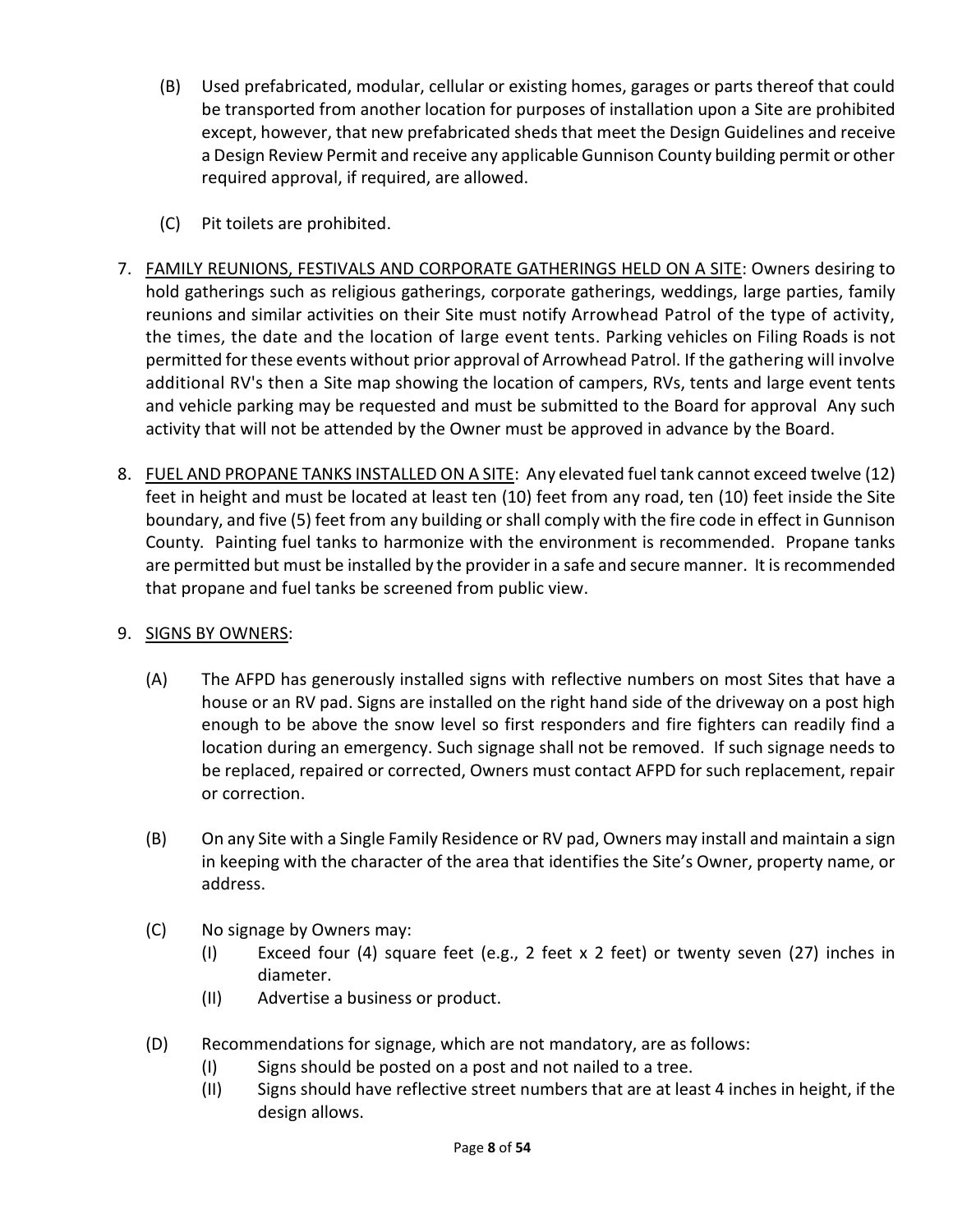- (III) Should be high enough to be seen over the snow (minimum height four (4) feet).
- (IV) Where common driveways separate, additional address signs are needed to indicate each Site driveway.
- (V) Owners should work together to coordinate signs on common driveways.
- (E) In addition, political signs no larger than two (2) square feet may be placed on a Site no more than 45 days before an election, to be removed within one (1) week after the election, or such greater duration and size as may be dictated by Colorado law in effect at the time the sign is placed, if any.

#### 10. SITE MAINTENANCE:

- (A) Owners shall maintain their Sites and all Improvements thereon in a reasonably satisfactory condition as determined by AIA, which shall at a minimum require that all Improvements are in good condition, reasonable wear and tear excepted.
- (B) Upon the failure of the Owner of any Site to maintain the Site and the Improvements in a reasonably satisfactory condition, the Board may send notice to the Owner which will cite the issue(s) and establish a timeframe to rectify, repair or restore the Site and/or the Improvements to a reasonably satisfactory condition and the nature of the rectification, repair or restoration needed.
- (C) In the event the Owner fails to comply with the notice, the Board may enter upon the Site and rectify, repair or restore the Site and/or the Improvements to a reasonably satisfactory condition and any costs for rehabilitation, construction, materials and labor costs, including reasonable attorney fees, may be charged against the Owner of said Site and collected in accordance with the Dues Collection Policy.
- (D) Trash cans, clotheslines, service yards, storage areas, equipment, etc., shall be adequately screened to conceal the same from view of neighboring Sites and Filing Roads. Screening may be of structural material with the approval of the DRC or of natural vegetation.

## **ARTICLE 3. COMMON AREAS**

- <span id="page-8-0"></span>1. OWNERSHIP: There are approximately 1,500 acres of Common Areas within Arrowhead. Legal title to the Common Areas is vested in AIA.
- 2. COMMON AREAS USE RESTRICTIONS: The Common Areas shall remain open and accessible to all Owners and their guests wherever and whenever reasonable and in conformity with the Covenants. As set forth in Article V, paragraph 2 of the Covenants, the use of the Common Areas shall be determined and regulated by the Association. In order to preserve the character of the land within the subdivision, the Common Areas may be used by Owners and their guests only as follows:
	- a. Subject to Article 7 of the Regulations regarding vehicles and traffic, the Filing Roads may be used for vehicular use, hiking, bicycling, dog walking, horseback riding, snow mobile riding, cross country skiing, and snow shoeing; provided, however that vehicular use may be limited or restricted from time to time at the discretion of the Board based upon weather conditions.
	- b. In addition to the use of the Filing Roads set forth above, Owners and their guests may use the Common Areas for hiking, bicycling where designated, dog walking, horseback riding,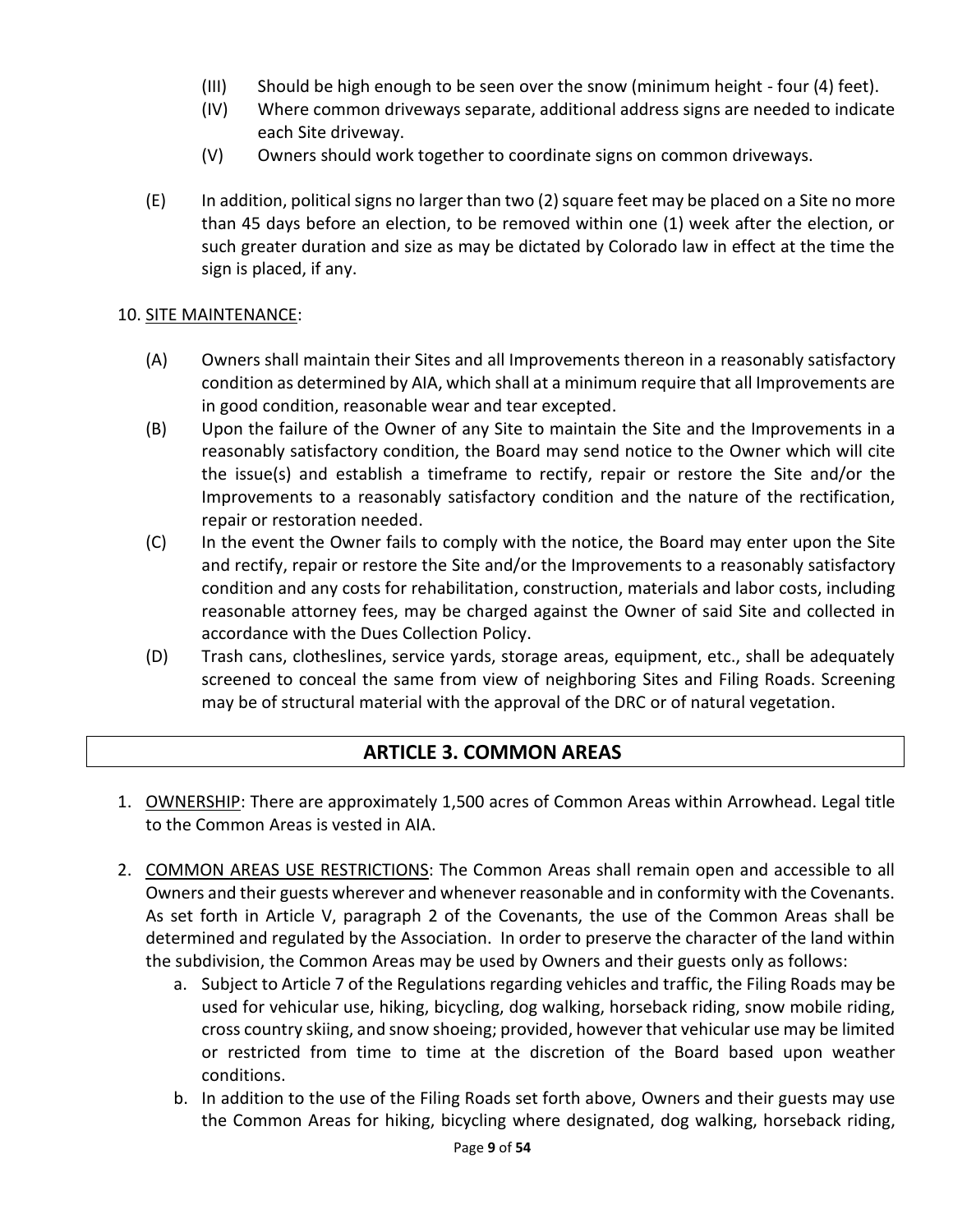and any other access and use on foot that does not result in any material alteration of the natural landscape or material disturbance to Owners and their guests on any Site.

- c. In addition to the use of the Common Areas set forth above, at any time when the ground is covered with snow, Owners and their guests may use the Common Areas for snowmobiling where designated, cross country skiing, dog walking, and snow shoeing.
- d. Owners and their guests are not permitted to use the Common Areas for ingress and egress to and from Sites by motor vehicle, including ATVs and snowmobiles, except: (i) over approved driveways, (ii) to perform Site maintenance and mitigation, provided, however that no driveways or access may be cut through timber without a driveway access permit, and (iii) for ingress and egress by snowmobile and similar winter vehicles on marked trails approved in advance by Patrol.
- e. Owners and their guests may use the Common Areas for fishing where permitted, and such other activities as may be permitted by AIA in writing or as posted.
- f. No trespassing on Sites is permitted and nothing contained in these Regulations is intended to result in any trespassing. All Owners and the Owner's guests are required to know the boundaries of the Common Areas such Owners and guests are using prior to making use of those Common Areas so as to avoid any inadvertent trespassing on any Site. Accordingly, it is not a defense to trespassing under these Regulations that an Owner or the Owner's guests did not know the boundaries of the Common Areas and/or Sites.
- g. Owners are not permitted to place or maintain any Improvements on the Common Areas.
- h. Owners and their guests may not use the Common Areas for commercial purposes or special events without first obtaining Board approval.

The use of the Common Areas will be determined and regulated by AIA according to its Governing Documents. Use may be limited to such recreational and other activities as will preserve the character of the land within Arrowhead. The Board may authorize additional events and activities upon the Common Areas. The Common Areas shall remain open and accessible to all Owners and their guests in conformity with the Governing Documents.

- 3. BOARD RESTRICTIONS ON USE OF COMMON AREAS: The Board may restrict the use of Common Areas by:
	- (A) Temporarily closing portions thereof in order that improvements or repairs may be accomplished.
	- (B) Prohibiting, or limiting use to, horseback riding or access by household pets or motorized vehicles, including ATVs or UTVs at specific locations as the Board deems appropriate.
	- (C) Prohibiting, or limiting use to, snowmobiles or tracked vehicles at specific locations as the Board deems appropriate.
	- (D) By those other than the immediate families of Owners.

### 4. HORSE BOARDING FACILITY AND HORSEBACK RIDING:

(A) AIA is only required to provide facilities for boarding horses owned by Owners and their guests on lands owned or controlled by AIA for so long as adequate demand can be demonstrated. In the event that adequate demand cannot be demonstrated, AIA may cease providing the Horse Corrals and may do so without revising these Regulations to remove the Horse Corrals provisions of these Regulations. Nothing in these Regulations shall be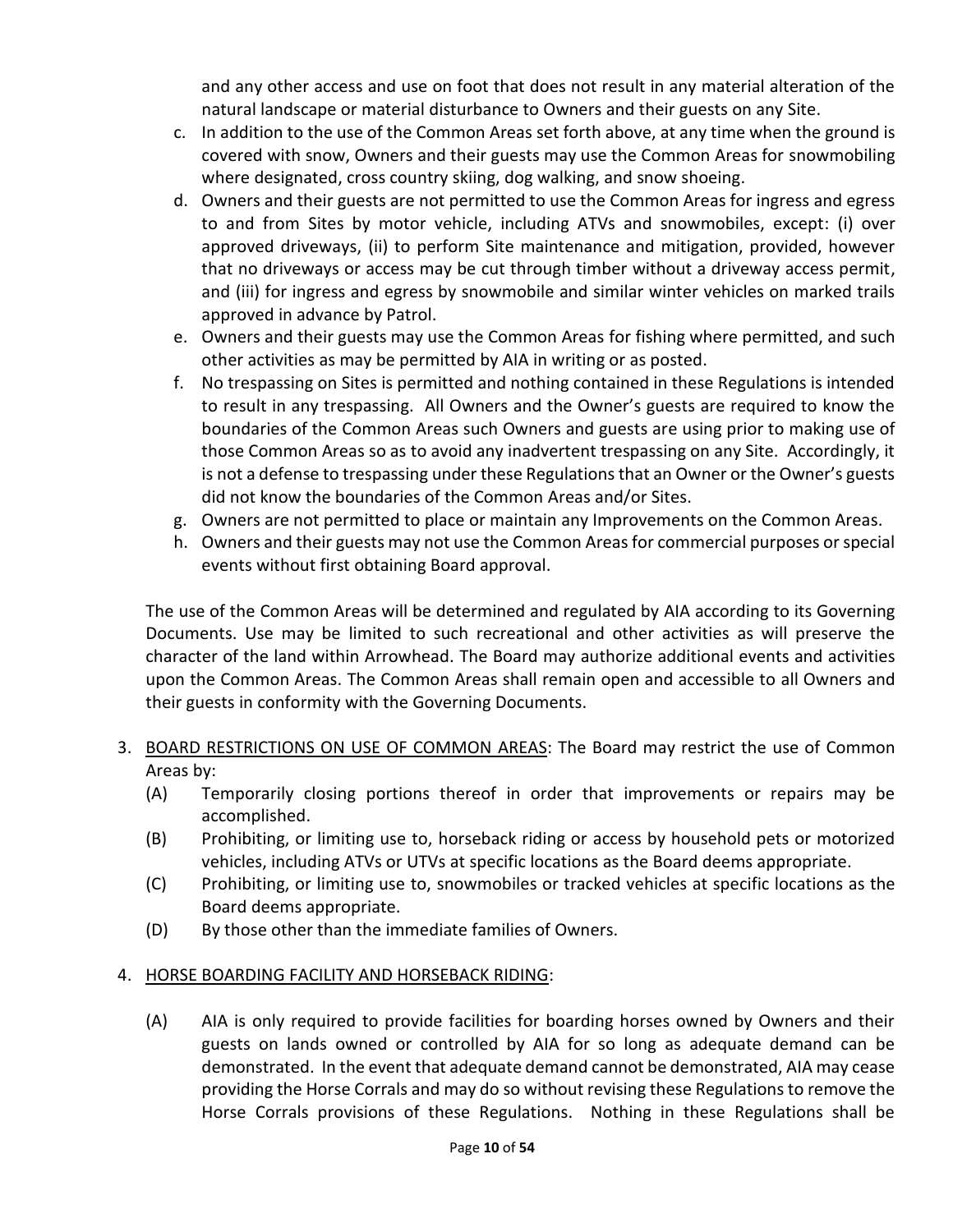construed as promising or representing that the Horse Corrals will exist or be maintained by AIA when adequate demand can no longer be demonstrated.

- (B) AIA provides the Horse Corrals. The facility includes corrals, access to water, and adequate access and parking space for horse trailers. There will be no charge for use of the facility by Owners and their guests.
- (C) The facilities shall be for temporary use on a first come, first served basis.
- (D) A Boarding Facility Use Agreement [\(www.arrowhead1.org/forms\)](https://www.arrowhead1.org/forms) must be executed and given to Arrowhead Patrol prior to leaving a horse at the Horse Corrals. All rules and restrictions described in the Boarding Facility Use Agreement must be followed.
- (E) Care of animals and liability for animals kept at the Horse Corrals is the sole responsibility of the Owner. In the event any animal is not being cared for or is abandoned, AIA will make a reasonable attempt to locate the owner and give warning to the Owner to either remove or care for the animal within twenty-four (24) hours. If such warning is not acted upon, the animal may be removed by AIA and boarded, sold or destroyed, at AIA's option. In addition to the fine listed below, the expense of same will be billed to the Owner as an assessment pursuant to the Dues Collection Policy.
- (F) In no event shall horses be corralled, tethered, hobbled or left unattended on any Site.

# **ARTICLE 4. FORESTRY**

- <span id="page-10-0"></span>1. FORESTRY IN ARROWHEAD: Fire is an ever present danger to Arrowhead and risk for a forest fire can be reduced if, at a minimum, each Owner takes responsibility to clean up dead and downed trees from his or her Site. At the Owner's request, the Forest Manager can help with understanding mitigation and defensible space fuels reduction. By doing so, the overall health and safety of this magnificent forest may be preserved and Owners may find home insurance is more available and the premiums may be reduced. There is a list of local contractors who do tree work and site cleanup in Smoke Signals. [www.arrowhead1.org/forest-management.](http://www.arrowhead1.org/forest-management)
- 2. LIVING TREES:
	- (A) No living trees greater than 2 inches in diameter shall be cut down on any Site without the prior approval of AIA, which may grant such approval through the Board's appointed Forest Manager or Designee or as part of the DRC review for purpose of construction, driveways, utility lines, OWTS, solar panels and /or approved Improvements. The diameter of trees will be measured at approximately 4  $\frac{1}{2}$  feet above ground level; provided, however, that any tree that has been removed without prior permission will be measured at the stump or as is otherwise available.
	- (B) If an Owner desires to mitigate his or her Site, they should develop a plan with the Forest Manager or Designee. Likewise if an Owner desires to create a defensible space around Improvements, the Owner shall first obtain a plan from the Forest Manager or Designee.
- 3. TREE CLEAN UP:
	- (A) Owners shall clean up dead and down trees and timber on their Sites. Cleaned-up wood can be used for firewood or may be removed to the Forest Refuse Site or to public disposal sites outside of Arrowhead. Piles of dead trees or slash are not to be left on a Site after October 15<sup>th</sup> of each year.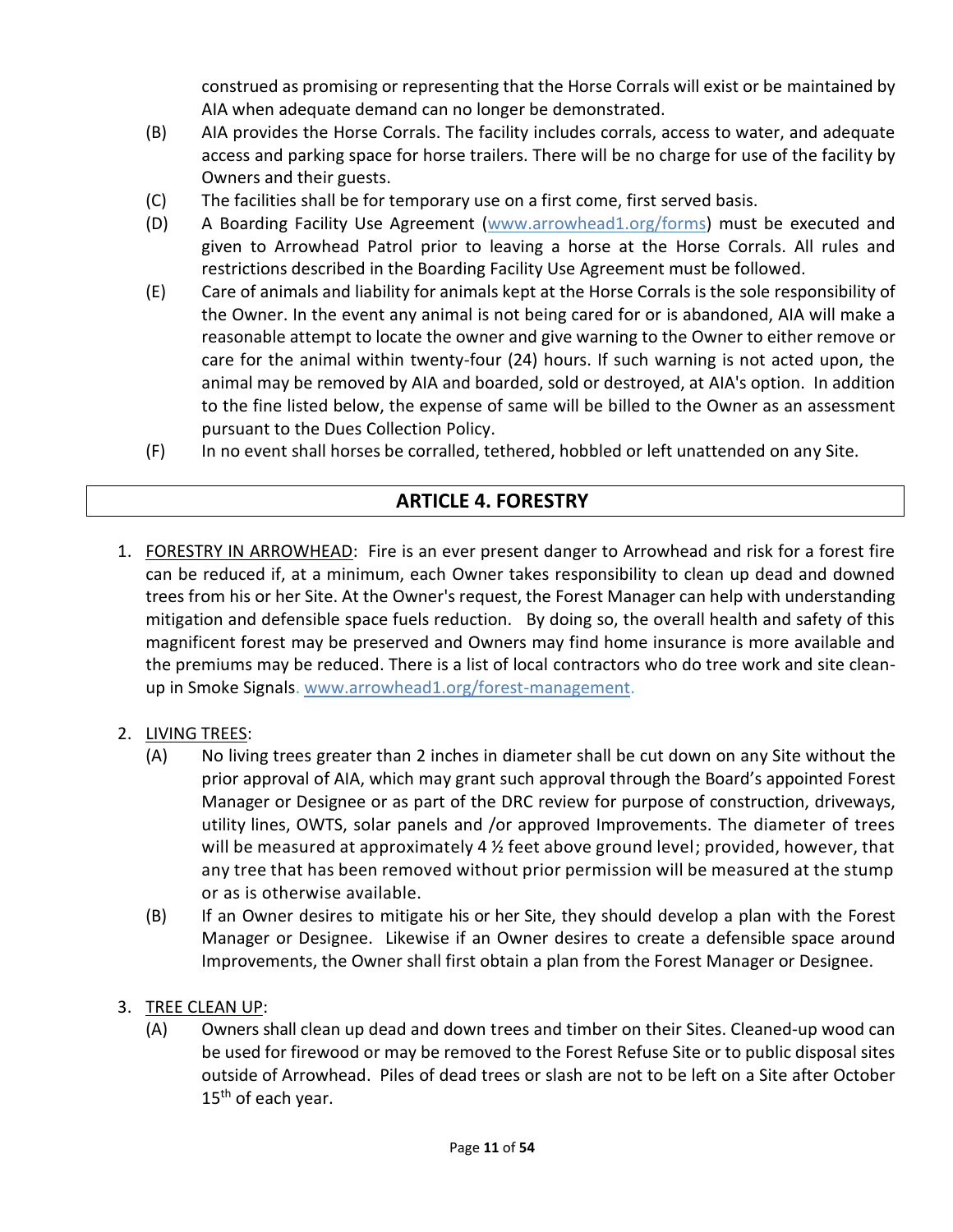- (B) Owners may likewise obtain dead and down trees and timber from the Common Areas, but shall not enter any other Owner's Site to gain access to such Common Areas. If an Owner cuts down a dead tree on a Common Areas he or she is responsible for removing all parts of the tree, including branches. Live trees may be removed from a Site or Common Areas for defensible space and mitigation purposes only as authorized by the Forest Manager or Designee following an approved plan and permit obtained from the Forest Manager or Designee.
- (C) AIA may provide a dump trailer for local use only. The dump trailer may be scheduled by contacting Arrowhead Patrol.
- (D) Owners assume all liability arising out of or relating to tree cutting and removal activities. Tree cutting and removal is an inherently dangerous activity. By providing defensible space or mitigation plans or advice, AIA is not advising Owner as to the safety of performing those plans or implementing that advice. AIA recommends that all tree cutting and removal is performed by a competent professional with appropriate equipment and adequate insurance. Any tree cutting or removal performed by an Owner is performed at that Owner's own risk and AIA shall have no liability for any tree cutting or removal performed by any Owner.
- (E) AIA is not guaranteeing, representing or in any way warrantying that compliance with mitigation recommendations from AIA's Forest Manager will protect against or prevent damage to Owner's property from wildland fire. Though AIA endeavors to ensure that its Forest Manager provides Owners with competent advice, no Owner shall have any claim against AIA arising out of or relating to the advice given, including its competency, correctness, advisability, completeness or accuracy. Owner may obtain mitigation advice and recommendations from a competent professional that is not an employee or volunteer of AIA, including mitigation plans prepared by Owner's professionals and those plans may be submitted to AIA for approval, which approval will not be unreasonably withheld.

## 4. MITIGATIONAND DEFENSIBLE SPACE – RECOMMENDATIONS :

- (A) Arrowhead is a mixture of open meadows, aspen stands and high elevation mixed conifer forest consisting of Douglas fir, spruce and subalpine fir. The interval between natural fires is over 100 years in this forest type which results in a natural condition of multi-level dense stands of trees. Man has inserted houses, RV's, and roads into this environment and created the potential for more frequent fires that also present more risk to manmade improvements.
- (B) In these multi-level dense stands there is increased competition for water, nutrients and sun light which makes the trees more susceptible to mortality from insects and disease. These dense stands of trees with dead material and low branches greatly increase the likelihood that a small ground fire could climb into the crowns and spread from tree to tree burning a much larger area. Fires of this type are much more difficult, if not impossible, for firefighters to control.
- (C) Since 2000, Arrowhead has been conducting forest fuel reduction on both Common Areas and Sites to reduce the risk of uncontrollable wildfire. This program has two basic parts: Mitigation, which can also be called thinning, and Defensible Space.
- (D) A mitigation approval plan and permits must be obtained after a review by the Forest Manager or Designee. Contact the Forest Manager or Designee for an appointment and review to obtain proper permits prior to mitigating any live tree greater than 2" in diameter.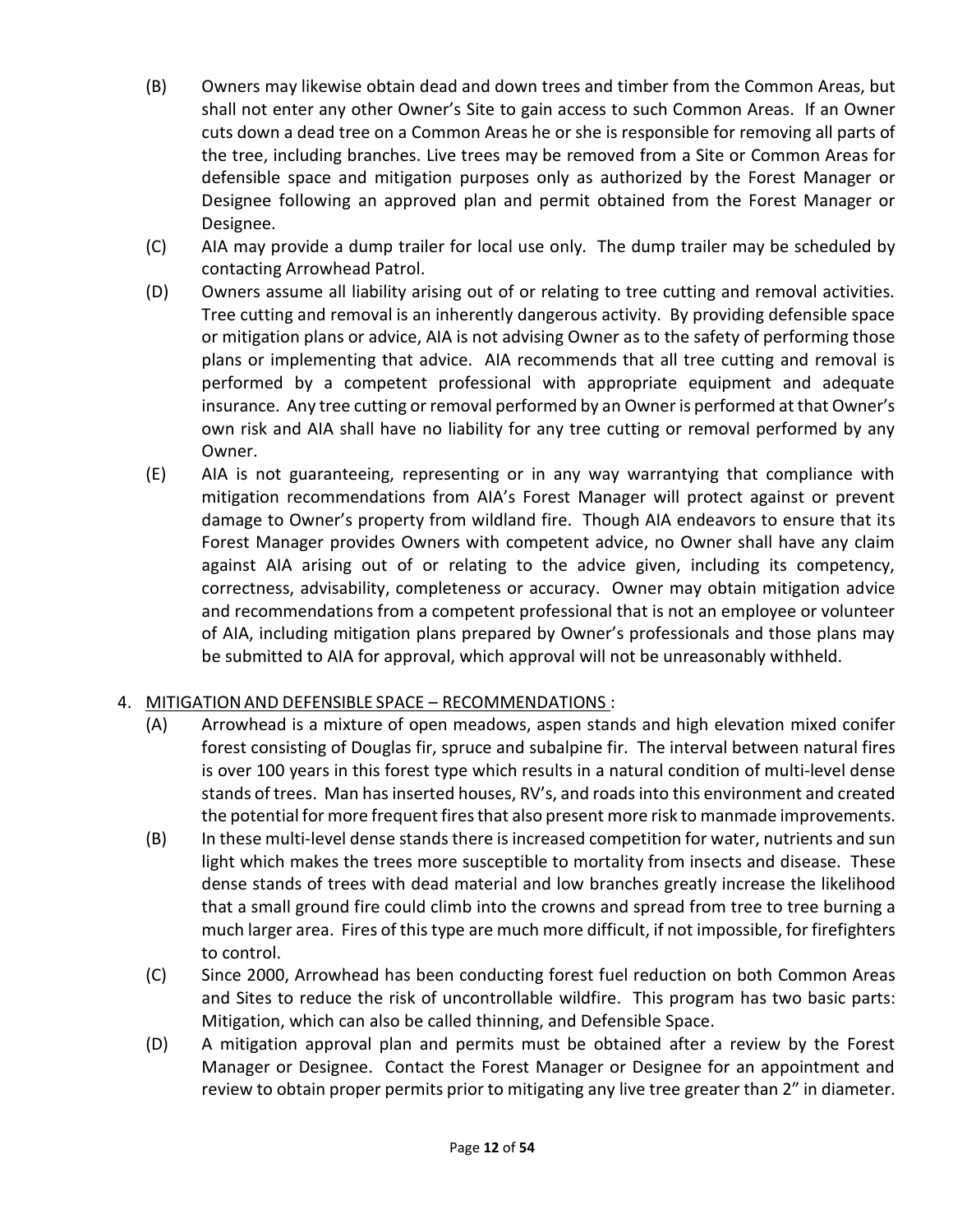## 5. MITIGATION ON VACANT AND RV SITES - RECOMMENDATIONS:

- (A) At Arrowhead, the term "mitigation" refers to the removal of forest vegetation on Common Areas and vacant Sites that do not have any RV pad.
- (B) The objectives of mitigation are to: 1) keep a wildfire on the ground and of low to moderate intensity to increase the likelihood of control by firefighters; and 2) thin the forest to maintain or increase the vigor of remaining trees to make them more resistant to attack by insects or disease.
- (C) Mitigation has five basic elements:
	- (I) Removal of ladder fuels Ladder fuels are defined as live or dead vegetation within 6' of the ground and under the drip line of conifers that will be retained. This can be small trees or the limbs of larger trees that in event of a fire could carry that fire into the crowns of the larger trees.
	- (II) Tree spacing Retained trees should have some space between crowns. In some cases 2 or 3 trees of equal condition could be retained in a closer group and thought of as one tree from a fire perspective.
	- (III) Replacement trees Small trees that are not within 10' of the drip line of larger conifers. These trees should be limbed to no higher than 1/3 of the tree height to maintain the vigor of the tree.
	- (IV) Standing dead trees Remove all standing dead trees less than 6" DBH (Diameter Breast Height). Retention of 2 to 4 larger dead trees per acre is good for wildlife but removal of additional larger dead should be considered for fire and safety reasons.
	- (V) Down dead Down logs that do not crush under foot should be removed. Logs that are in more advanced stages of decay will retain fire but make little contribution to the spread of fire.
- (D) Live aspen trees are not a fire risk and do not need to be removed when doing mitigation.

## 6. DEFENSIBLE SPACE FOR SITES WITH A STRUCTURE OR A DEVELOPED RV SITE – GENERAL RECOMMENDATIONS:

- (A) At Arrowhead, the term "defensible space" refers to forest vegetation removal on Sites that have a structure or developed RV Site.
- (B) In addition to the mitigation objectives of keeping a wildfire on the ground and maintaining or improving forest health, defensible space is intended to provide a situation where wild fire can burn past a structure without igniting it and to provide an area for firefighters to safely work while fighting a fire.
- (C) Defensible space consists of 4 circular (or, on slopes, elliptical) zones with the structure or RV pad at the center.
	- (I) Zone  $#1$  This is the first 5 feet out from the structure or RV pad (including decks, posts and steps). This area should consist of non-flammable material such as concrete, gravel or dirt. Flammable materials such as gasoline, lumber or firewood should not be stored under or on decks during the wildfire season. Firewood storage should be a minimum of 45' from the structure or RV pad and preferably on the uphill side.
	- (II) Zone #2 The next 30 feet (more on the downhill side). This is the area of the most aggressive thinning. All ladder fuels should be removed. All conifers should be limbed so that tips of branches are 8 feet above the ground. There should be 10 feet of separation between crowns of conifers. Branches on conifers near the structure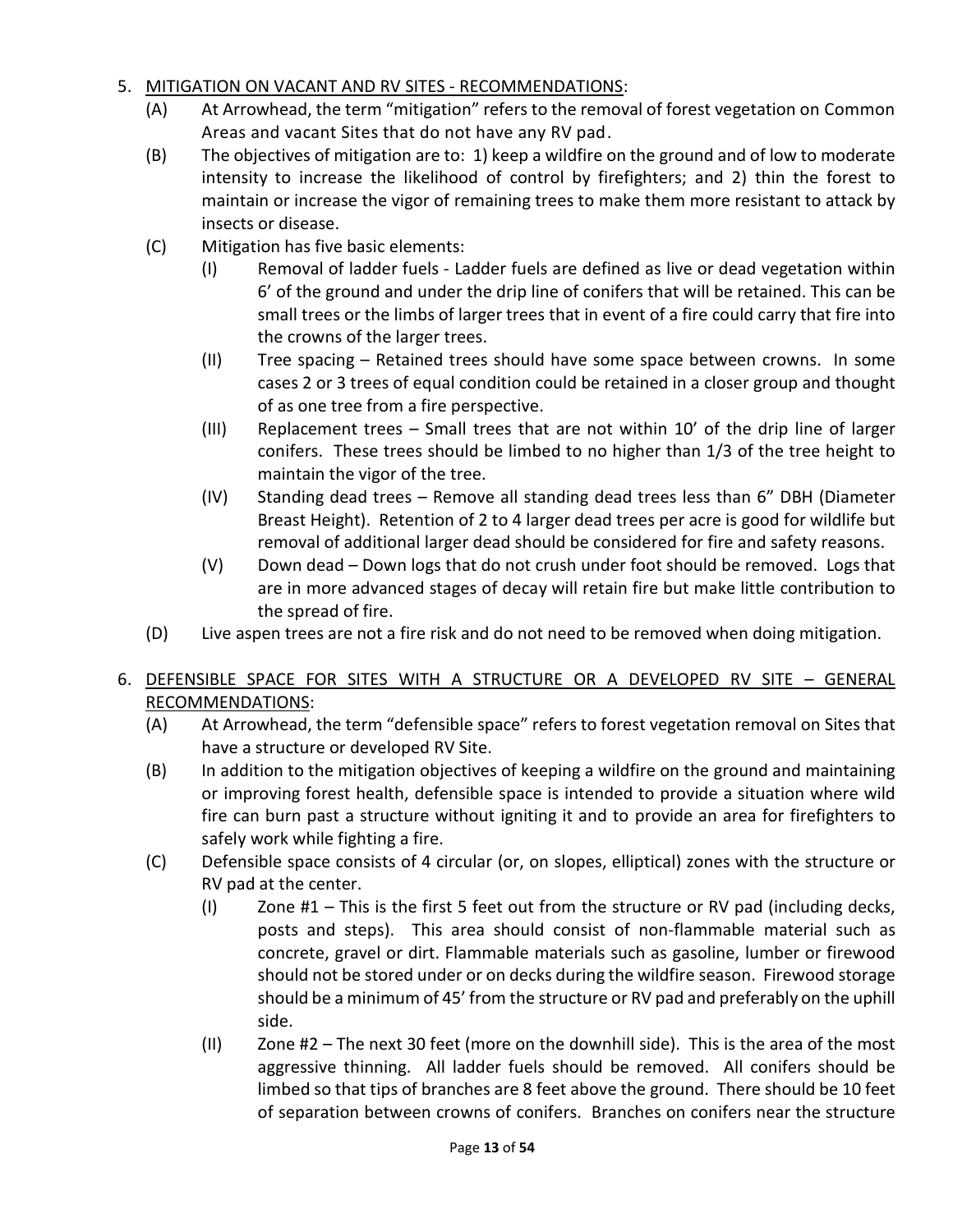should be limbed above the eaves. Grass height should not exceed 4 inches during fire season.

- (III) Zone #3 The next 30 feet. The same principles apply but not quite as aggressively. Ladder fuels should be removed although limbing to 6 feet is sufficient. Crown spacing of 8 feet is also sufficient and grass should be kept to less than 4 inches during fire season.
- (IV) Zone #4 The remainder of the Site to the property line. Here the prescription is the same as the mitigation prescription discussed above.
- (D) For both mitigation and defensible space these are basic guidelines and the Arrowhead Forest Manager or Designee should be consulted to assist with adjustments for variations in species composition, slope, arrangement, insect and disease concerns, fire risk from adjacent areas, and to retain dust and visual screens from nearby Filing Roads and neighboring properties.
- (E) While the measurements described here cannot guarantee complete protection from wild land fire, they have been shown to markedly improve the chances of successfully protecting structures and residents.
- 7. FOREST REFUSE SITE:
	- (A) The Forest Refuse Site is located on the Alpine Plateau Road, south of lower Spruce Road. This Forest Refuse Site is available for the exclusive use of Owners for forest debris disposal, at no charge. The Forest Refuse Site opens in late spring or early summer depending on weather conditions at a date determined by the Board. The Board will give notice of the closing date for the end of the season use of the Forest Refuse Site.
	- (B) **For AIA to continue receiving a Burn Permit from the State of Colorado, it is required that everyone follow the guidelines for FOREST DEBRIS DISPOSAL at the Forest Refuse Site:**
		- Forest Debris Only
		- NO TREE STUMPS of any size
		- NO Construction Waste
		- NO Household Trash
		- NO Metal
		- NO Paper Products
		- Place logs usable for firewood in separate designated area.

# **ARTICLE 5. LAKES AND FISH**

- <span id="page-13-0"></span>1. LAKES IN AND AROUND ARROWHEAD: Hazel Lake is located on Common Areas. Upper and Lower Flint Lakes and Evergreen Lake are located on privately owned land but AIA has a Recreational Easement which allows Owners and their guests to fish in these lakes, with certain restrictions. Arrowhead Lake, located on private property outside of the boundaries of Arrowhead, has limited access for fishing, little water and is rarely used. AIA is not liable for damages or injuries at any of the lake areas. AIA is not liable in the event of damage to any vehicles while they are accessing the lakes.
- 2. WHO MAY FISH: Guests and tenants of Owners must be accompanied by an Owner or member of Owners' family or must have a Guest Fishing Permit while fishing on any of the lakes. Guest Fishing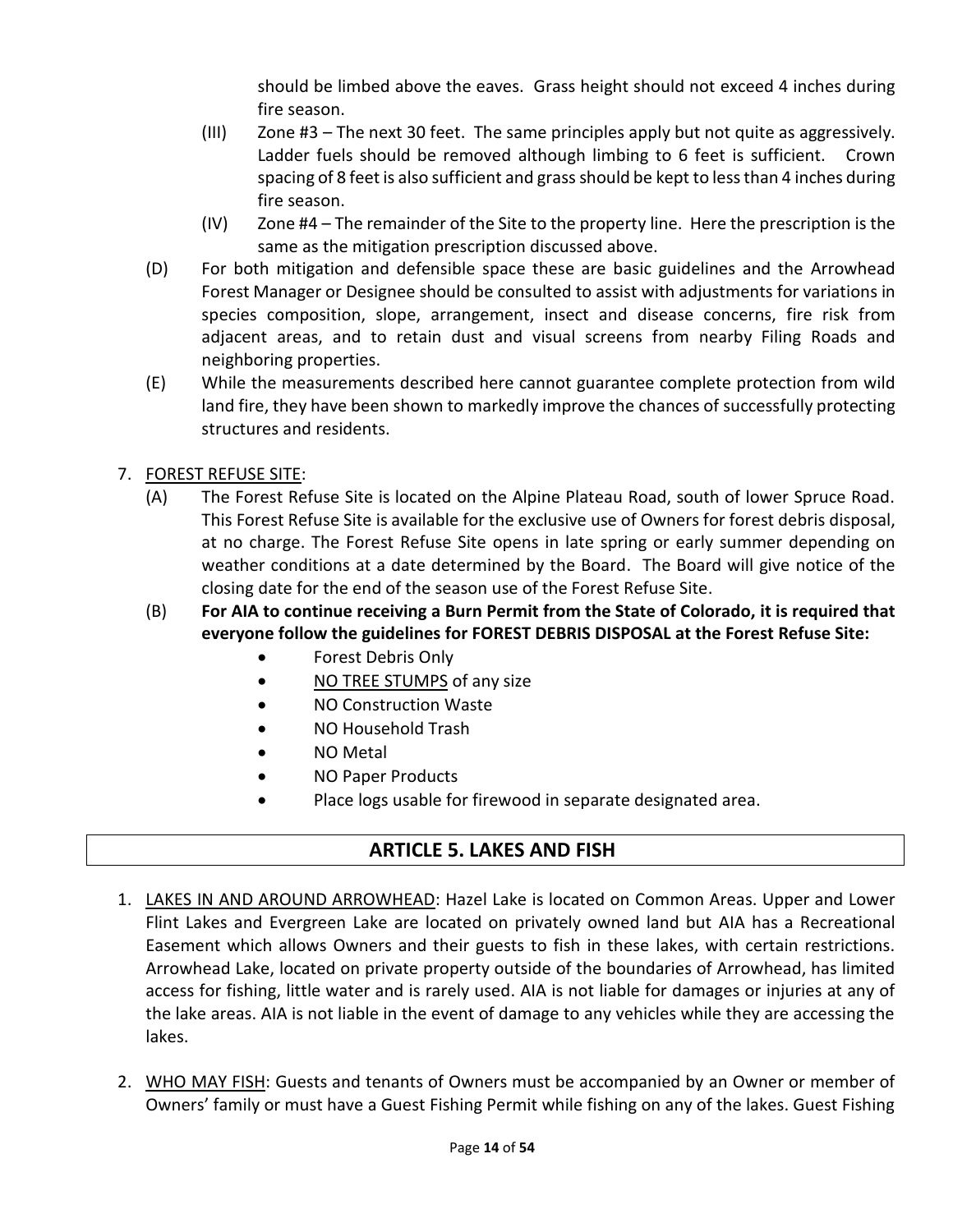Permits are available from Arrowhead Patrol. Owners shall be responsible for assuring the safe activities of themselves, their children and guests while at the lakes.

- 3. ACCESS AND SIGNAGE: Consistent with its easement and other rights, AIA maintains the lakes and regulates the stocking, fishing limits, improvements, sign posting, and access to the lakes. When funds permit, Lower Flint Lake is stocked with trout from a local fishery. Access to Evergreen Lake is by foot, by 4 wheel drive vehicles, and by off-road vehicles only. Hazel Lake has a walking trail surrounding the lake. Bank fishing on Evergreen Lake is permitted along the lake shores and south of the inlet to Evergreen Lake to a distance of twenty feet from the edge of the lake. No access or other use of the stream feeding Evergreen Lake is permitted, including without limitation access and use of the lands upstream of the inlet. No dumping or other disposal of any chemicals or other waste is permitted whatsoever at any of the lakes.
- 4. GENERAL RULES FOR FISHING: AIA has established the following rules regarding the lakes and fishing privileges.
	- (A) The AIA reserves the rights to close fishing areas during times of stocking and during other circumstances as identified by AIA.
	- (B) Fishing limits for the Lower Flint Lake, Hazel Lake, and Evergreen Lake are three (3) trout per day, per person unless otherwise determined by the Board. Upper Flint Lake is catch and release only and no barbed hooks are allowed.
	- (C) Leaving of any litter, trash, fishing line, etc., in or around the lakes is prohibited and can endanger horses and wildlife.
	- (D) Cleaning fish, in or around the lakes, is also prohibited as it can attract bears.
	- (E) Fish feeders, sucker traps or aerators located at the lakes must not be tampered with.
	- (F) Sucker mitigation is ongoing and when suckers are caught they must not be returned to the lake. Properly dispose of suckers off-site and do not leave dead suckers around the lake.
	- (G) Parking of vehicles at the lakes shall be in conformance with posted signs and Arrowhead Patrol direction.
	- (H) Driving any vehicle, ATV, or motorized vehicle beyond the posted signs to lakeside or on the dam surrounding any of the lakes is strictly prohibited.
	- (I) Campfires are not permitted at any of the lake areas.
	- (J) No swimming is allowed at any of the lakes.
	- (K) Watercraft, including but not limited to canoes, kayaks, paddle boards or inner tubes, are NOT allowed on any of the lakes.
	- (L) Ice fishing is not allowed on any of the lakes.
	- (M) Owners, guests, tenants and invitees are to strictly obey all "no trespassing" and other signage posted at or around any of the lakes.
	- (N) Dogs belonging to Owners are allowed at the Flint Lakes and Evergreen Lake if the dogs are kept on a leash at all times.
	- (O) Dogs belonging to guests, tenants and/or invitees of an Owner are not allowed under any circumstance at Flint Lakes or Evergreen Lake unless they are a registered service animal. However, a service animal must be kept on a leash at all times.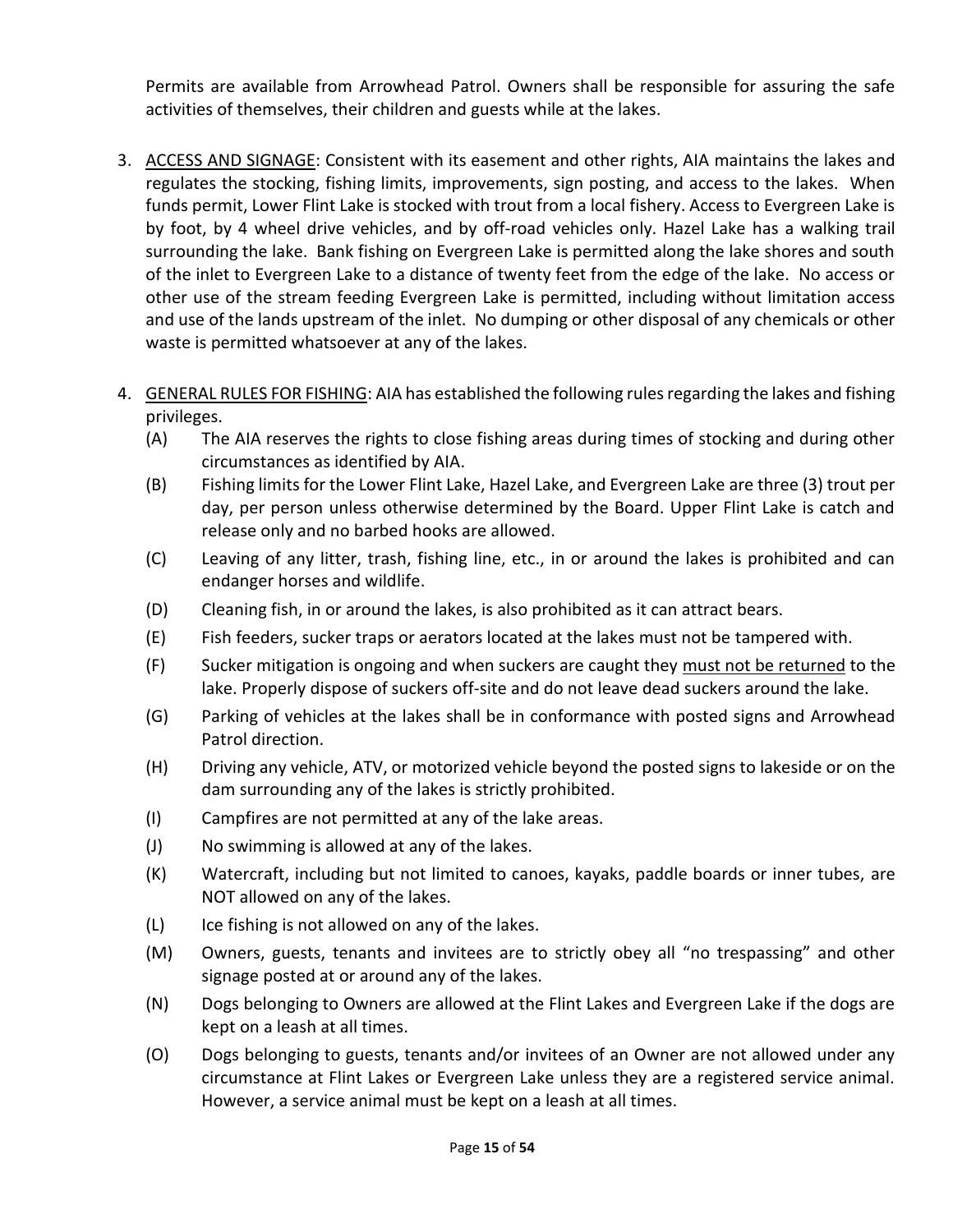- (P) Dogs are permitted at Hazel Lake off-leash in compliance with the off-leash requirements for the Common Area as set forth in Article 6, Section 6 of the Regulations.
- (Q) Owners shall pick up and remove their dog's excrement from any lake and lake shore areas.
- (R) Any Owner who does not comply with the provisions of this Article may have his or her access and fishing rights suspended or revoked. If any Owner's guest, invitee or tenant violates any provision of this Article, such Owner may have his or her access and fishing rights suspended or revoked, which would also suspend or revoke, whichever is applicable, the rights of such Owner's guests, invitees and tenants.

## **ARTICLE 6. HEALTH, SAFETY AND PUBLIC WELFARE**

### <span id="page-15-0"></span>1. FIRE PITS AND FIRES:

- (A) No fires are permitted outside a residence except for cooking or campfires, and then only if properly and safely contained in an approved fire pit or barbecue grill. An annual Outdoor Fire Permit must be obtained from Arrowhead Patrol before a fire pit is used for the season. An Outdoor Fire Permit [\(www.arrowhead1.org/forms\)](http://www.arrowhead1.org/forms) is required for a fire pit, whether permanent or temporary, a chiminea and any other device for containing wood burning fires. When weather conditions and fire danger dictate, Gunnison County, or the AFPD may impose fire bans. All Owners, guests, tenants and short term renters must abide by all of the requirements of fire bans issued for this area by all governmental agencies. No fire pit shall be located within the 10 foot setback and, depending on the mitigation required for a particular Site, may need to be located further from the Site boundaries in order to provide sufficient mitigation space. All fire pits, and Sites on which fire pits are located, must be fully in compliance with the terms and provisions in the permit for the fire pit, including without limitation any mitigation requirements for the fire pit. A violation of the terms of the permit for a fire pit is a violation of these Regulations.
- (B) For fire suppression of any active fire, one of the following must be readily available within the proximity of the approved pit:
	- (I) A charged hose;
	- (II) A minimum of ten gallons of water; or
	- (III) A fire extinguisher.
- (C) The fire must be completely extinguished before it is left unattended, which means it is cool to the touch.
- 2. FIREARMS: No firearms, air rifles, BB guns, crossbows, paintball guns destructive devices or similar devices shall be discharged within the boundaries of Arrowhead. Archery practice, using other than live targets and considering the safety of neighbors, may be permitted with prior approval of the Association as provided by the Board.
- 3. FIREWORKS AND EXPLOSIVES: No fireworks or explosive devices of any sort are allowed to be used at anytime or for any reason within the boundaries of Arrowhead. Fireworks and explosives are dangerous devices and can start a house fire or a forest fire. However, this does not include explosives used by a licensed contractor who has a valid permit for construction purposes, issued by Gunnison County or other governmental agency.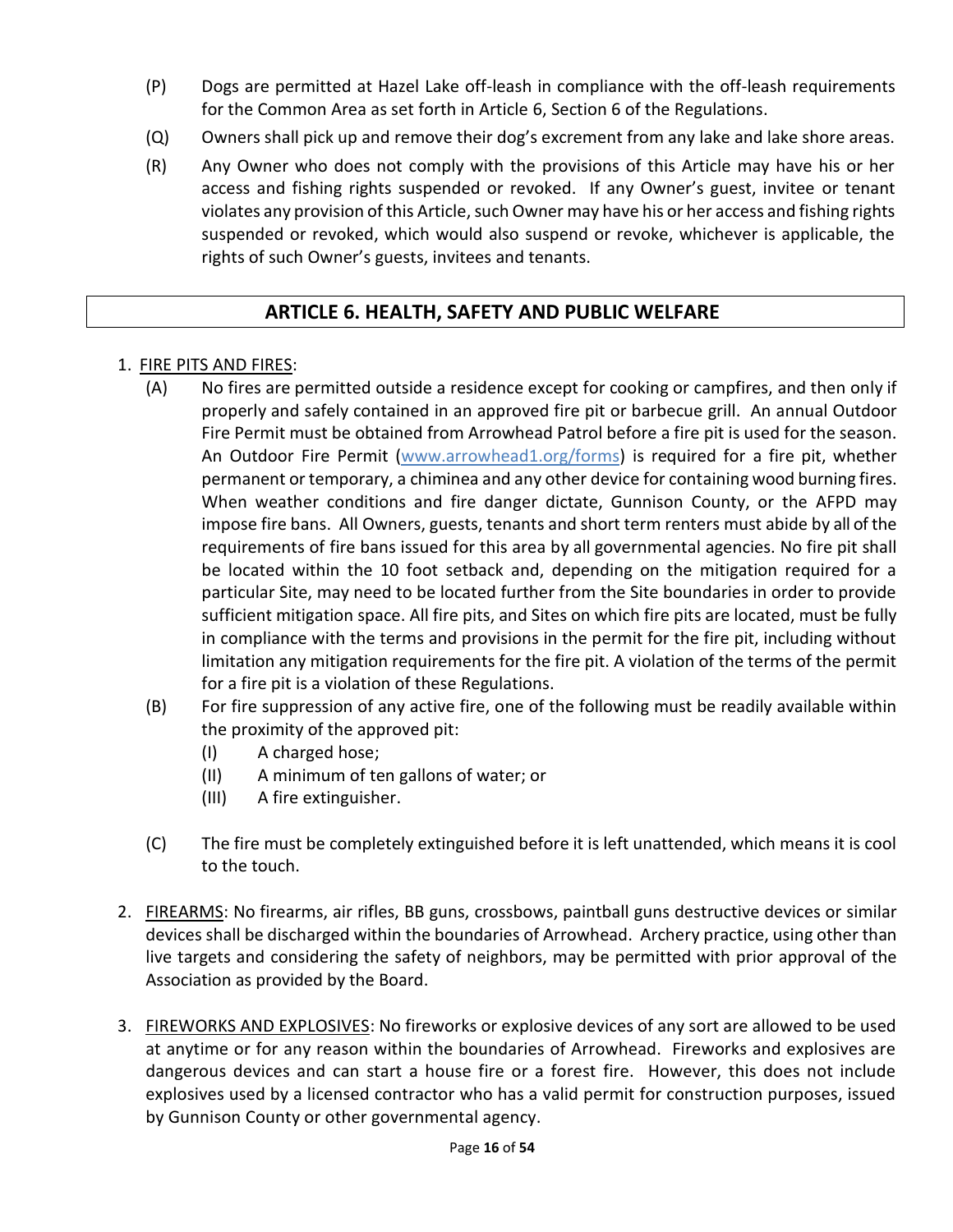- 4. HUNTING AND TRAPPING: Hunting, capturing, maintaining or trapping of mountain wildlife is not allowed on private Sites, on the Common Areas or anywhere within the boundaries of Arrowhead. However, mice, rats and gophers may be trapped on a Site.
- 5. NOISE AND NUISANCES: No obnoxious, offensive, or disruptive activity, or situation which would constitute a public or private nuisance to other Owners or guests will be permitted. Examples include: Excessive noise, loud music, or excessively barking dogs.
- 6. PETS HOUSEHOLD AND LIVESTOCK: Domesticated household pets such as dogs and cats shall be permitted; provided that, when off the owner's Site, they must be restrained by a leash, appropriate tether, or accompanied by the owner and under control at all times. A pet is not "under owner control" unless the pet is fully responsive to the owner and returns to the owner upon command regardless of distance. Pets are not allowed on other Owners' Sites unless express permission by the Site Owner has been given and any pet on any other Owner's Site without prior permission is not "under owner control." Under no conditions shall household pets be permitted to run at large off the pet owner's Site. It is not permissible to leave a household pet on any Site when the Site is unoccupied unless the animal is contained in an approved enclosure. Pets found running at large or pets subject to a written complaint by other persons may be placed in a temporary foster care and all associated costs incurred by this action including fines will be the responsibility of the pet's owner. If, for any reason, the owner of the pet does not claim the animal within 72 hours, AIA will decide on an adoption process to find a good home for the animal. Owners will be responsible for the actions of their pets and must bear in mind that pets running at large constitute a danger to wildlife, other owner's pets and other residents and guests. Livestock (including but not limited to cattle, sheep, horses, or pigs), riding horses, 4-H animals or poultry shall not be maintained on any Site.
- 7. POISONS OR PESTICIDES: The use of poisons or pesticides outside of a residence or a fully enclosed structure to control rodents or vermin is prohibited. The intent of this regulation is to ensure there is no secondary impact to wildlife through the food chain of dead vermin. However, approved herbicides or insecticides may be used outside to control noxious weeds or insects. Approved herbicides or pesticides are those which are typically sold at retail outlets for use by consumers. Organic herbicides or insecticides are recommended. It is advisable for the product description on the container to state the product does not have negative secondary impacts to wildlife.
- 8. TRASH:
	- (A) Household or camping trash must be kept in bear-proof containers or in secure buildings. No junk, recycling materials or trash shall be permitted to accumulate and must be regularly removed to an approved disposal site. Trash or garbage may not be burned on any Site or in a fire pit within the boundaries of Arrowhead.
	- (B) AIA may provide a dumpster for household trash only for a monthly fee which is payable on a monthly basis and is not pro-rated on a daily basis. Payment should be sent to the AIA office and marked as payment for trash for each month of anticipated use. The AIA trash compactor shall only be used on materials appropriate for trash compactors. A nonexclusive list of some of the things NOT ALLOWED to be disposed of in the trash compactor: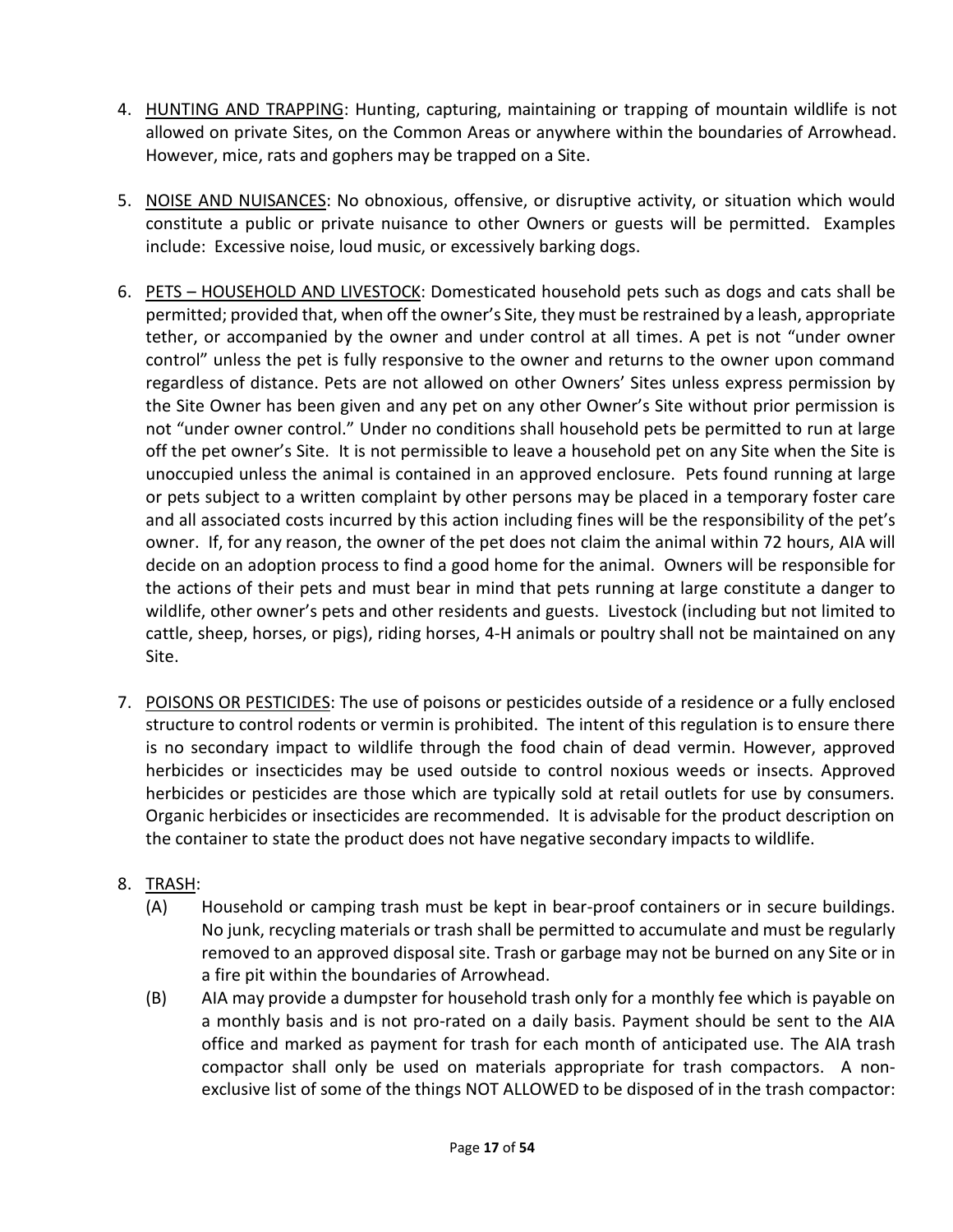- NO Construction Debris! NO Building Materials! NO Cardboard! NO Scrap Metal (*except food and drink containers*)! NO Auto Parts! NO Furniture! NO Electronics! NO Petroleum Waste (gasoline, diesel, oil, hydraulic oil)! NO Oil Filters! NO Propane Bottles! NO Paint! NO Hazardous Waste Materials!
- (C) The Board may post on the trash compactor additional lists and directions regarding its use. Owners are required to comply with these requirements. The list provided in these Regulations is not exhaustive.
- (D) In using the trash compactor, all latches on the compactor door must be properly engaged to ensure that wildlife does not enter the compactor.
- 9. WASTEWATER DISCHARGE ON A SITE: Discharge of wastewater on to a Site or on Common Areas is strictly prohibited as discharge can impact ground water purity and safety. There is a camping dump station located at the Winter Parking Lot for use by Owners and their guests. Owners who are doing construction or Improvements on their property, which will necessitate contractors be on the Site for extended hours each day are required to have an on-site portable toilet from a reputable waste disposal company for the duration of the construction or to provide other sanitation facilities. Portable toilets are to be maintained on a regular basis and are not to discharge wastewater onto a Site.

## 10. WATER USE:

- (A) No lawn watering is permitted as it may impede firefighting capabilities and alter the rural natural character of the area.
- (B) No wells may be drilled or cisterns placed on any site. Arrowhead is served by a central water system.
- (C) Precipitation collection is permitted to the extent and for the purposes allowed by C.R.S. § 37-96.5-101, *et seq*. as amended.
- (D) Owners are responsible for maintaining underground extension of water lines to their Site or Improvement in compliance with the provider's requirements.
- (E) It is recommended that outside frost-free, drain-back water valves be located close to a residence or RV pad and marked so as to be visible in deep snow so they may be utilized for firefighting purposes.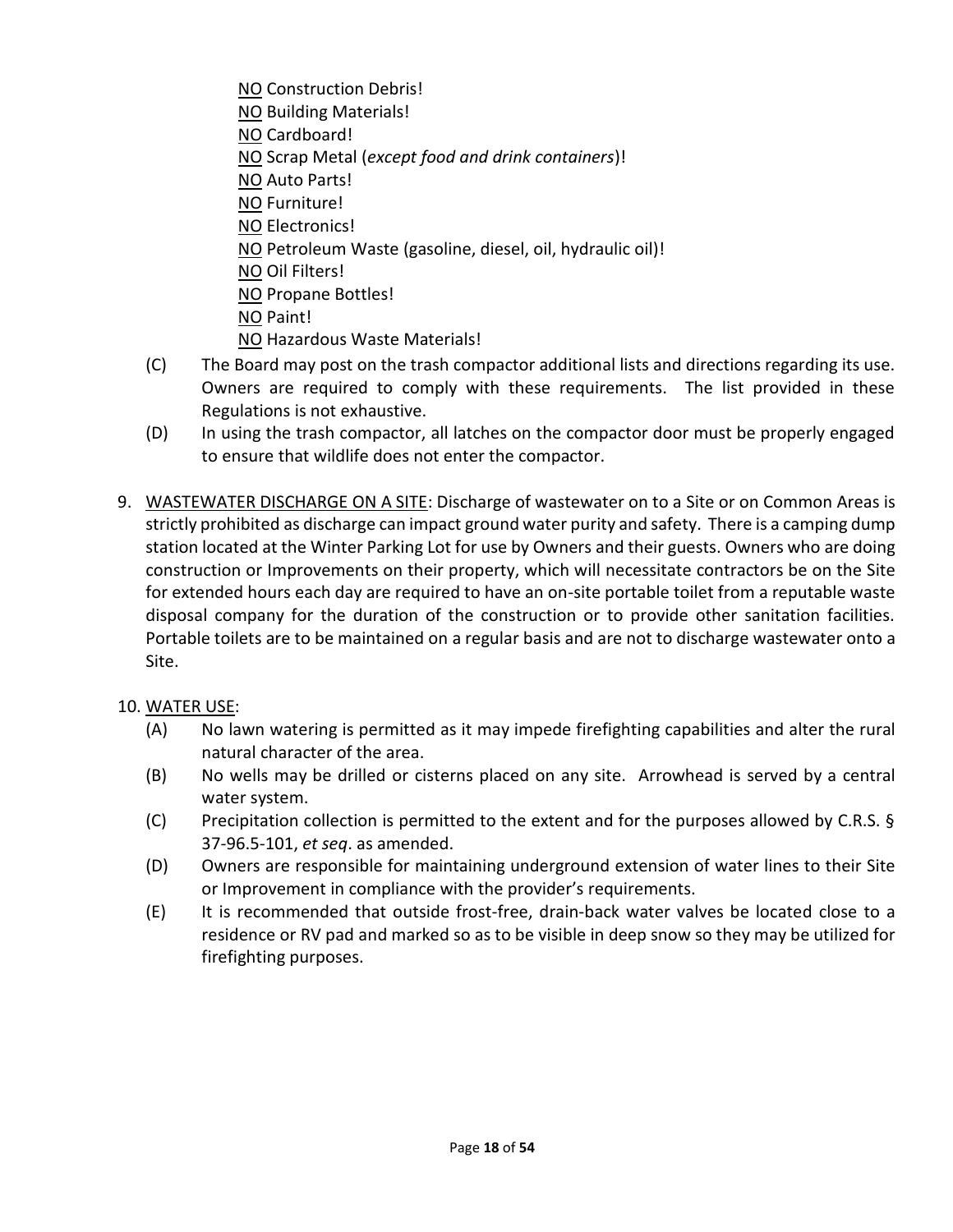## **ARTICLE 7. VEHICLES AND TRAFFIC CONTROL**

#### <span id="page-18-0"></span>1. VEHICLE REGISTRATION REQUIRED IN ARROWHEAD:

- (A) All vehicles including but not limited to cars, trucks, All Terrain Vehicles (ATVs), Utility Task Vehicles (UTVs), snowmobiles, cargo trailers and horse trailers must be registered with Arrowhead Patrol and display a numbered yellow Arrowhead sticker.
- (B) Vehicle stickers shall be placed as follows:
	- (I) On cars, trucks and similar passenger vehicles, in the left or right corner of the windshield, or if prohibited in the state where such vehicle is registered, the closest location to this as is permitted by the laws of such state.
	- (II) On ATVs, UTVs and snowmobiles, the vehicle sticker shall be placed on the front cowling (next to the state registration, if one is present).
	- (III) On trailers, in a visible location on or near the hitch.
- (C) The Arrowhead Vehicle Registration Form and the yellow stickers are available from Arrowhead Patrol. The Arrowhead Vehicle Registration Form is also available on the Arrowhead website [\(www.arrowhead1.org/forms\)](http://www.arrowhead1.org/forms) and should be returned to Arrowhead Patrol when completed so the stickers can be issued.
- (D) Visitors and all contractors are required to have a Guest Pass (a temporary vehicle pass) obtained by the homeowner from Arrowhead Patrol. This Guest Pass is to be placed on the dashboard, be visible from outside the vehicle and be displayed during the time the vehicle is at Arrowhead. There is no limit to the number of Guest Passes that will be made available to an Owner; provided, however, that Owners are not permitted to provide Guest Passes to anyone that is not that Owner's guest, contractor, or other invitee.

### 2. TRAFFIC CONTROL ON FILING ROADS:

- (A) The Board established a speed limit for the Filing Roads in Arrowhead at twenty (20) miles per hour. All motorized vehicles shall be operated in a manner deemed reasonable and prudent for existing road conditions and pedestrian traffic. Snowmobiles shall be utilized in a safe manner at the posted speed limits and in conformance with the applicable Federal and State laws and regulations.
- (B) Vehicle parking on Filing Roads is prohibited except with the permission of Arrowhead Patrol.
- (C) The Board will annually establish a date to close Filing Roads to all motorized vehicle traffic except snowmobiles and all-terrain vehicles (ATVs and UTVs) with snow tracks that leave a light footprint.
- (D) The maximum weight of the tracked vehicle and load capacity will not be more than 2,500 pounds. The maximum overall width, including tracks, will not be more than eighty (80) inches. Prior approval from Arrowhead Patrol is required before utilizing the above snow tracked vehicle at Arrowhead. Tracked vehicles that weigh more than 2,500 pounds must only be transported on a trailer throughout the subdivision.
- (E) After the established closing date of the Filing Roads, it will not be permissible to operate cars, trucks, or any other motorized vehicles, except snowmobiles and approved tracked vehicles.
- (F) All motorized vehicles, snowmobiles and tracked vehicles must stay on the designated marked trails and Filing Roads. This does not preclude AIA vehicles or utility maintenance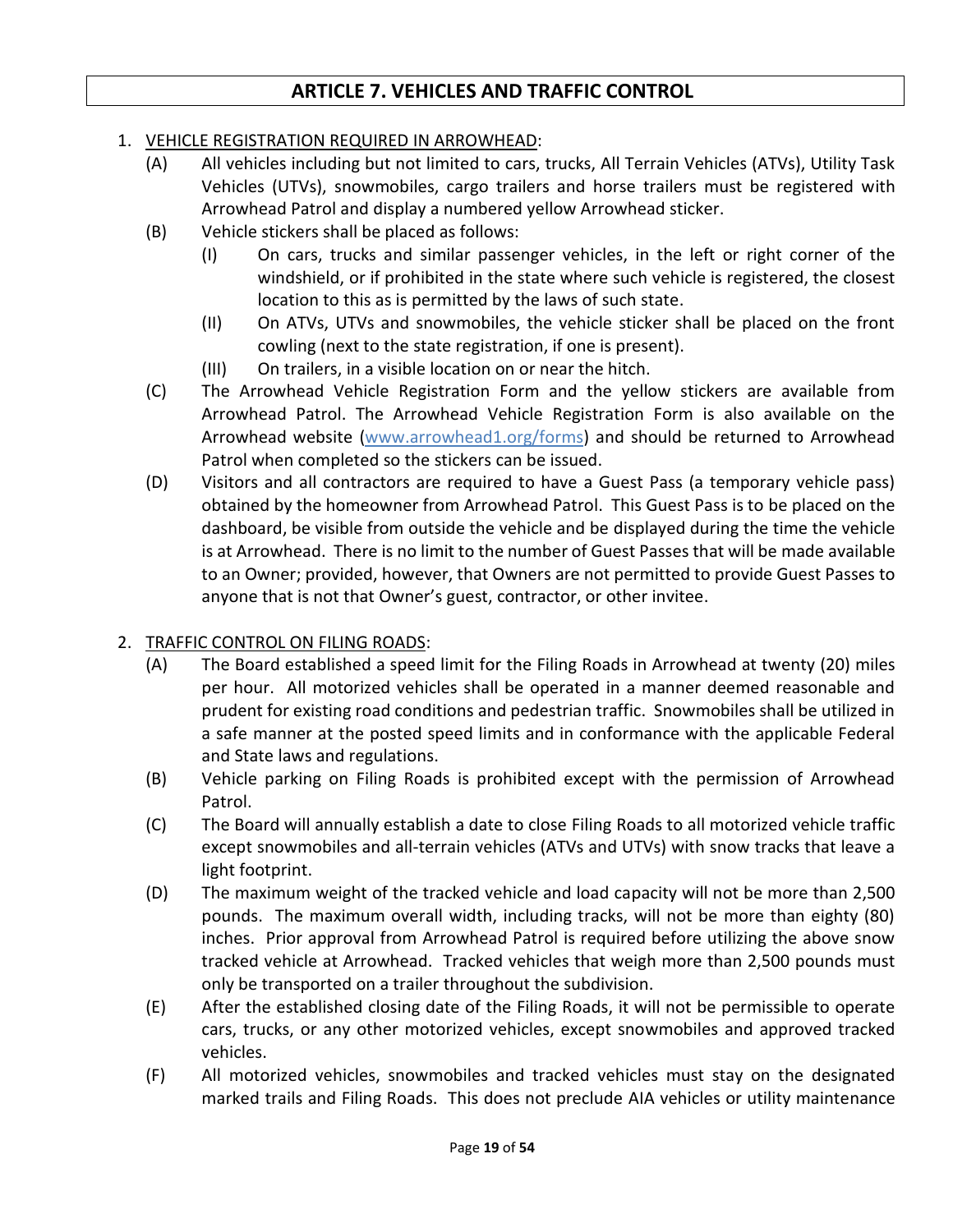vehicles, approved by AIA, from entering on the Filing Roads to make emergency repairs on water or utility systems.

- (G) All summer and winter vehicle traffic must yield and slow to pedestrian, bicycle traffic, horseback riders, snow shoers, and cross country skiers at all times.
- (H) Operators of ATVs, UTVs, motorcycles, snowmobiles and tracked vehicles are subject to the same traffic regulations and rules for safe operation as those required for other larger street vehicles.
- (I) Appropriate traffic control signs will be posted at the direction of the Board for the safety of all Owners and their guests.
- 3. DRIVERS ON FILING ROADS; INDEMNIFICATION OF AIA; WAIVER OF CLAIMS: All drivers on Filing Roads must be fully in compliance with all applicable state, federal, and county laws, including any applicable driver's license requirements. Any Owner that allows any guest, including any immediate family member, to operate an off-highway vehicle in Arrowhead agrees to indemnify and hold AIA harmless of and from any and all causes of action, claims, counterclaims, cross claims, third party claim, debts, demands and other liabilities arising out of or relating to that guest operating the offhighway vehicle in Arrowhead to the fullest extent permitted by law. To the fullest extent permitted by law, each and every Owner waives, disclaims, discharges, and releases each and every claim, cause of action, cross claim, counterclaim, third party claim, debt and other liability of and against AIA arising out of or relating to the operation of any off-highway vehicle by Owner and/or any person of whom Owner is the parent or legal guardian.

### 4. WINTER PARKING LOT RULES:

- (A) Owners must have a numbered Arrowhead sticker on their motor vehicles, trailers, snowmobiles, ATV's and UTV's in order to use the Winter Parking Lot. Arrowhead Patrol will monitor the Winter Parking Lot for rule infractions and take appropriate action. Do not leave a vehicle in the main parking lot for an extended period of time that cannot be moved if the lot needs to be plowed. Leave a spare key(s) with Arrowhead Patrol for vehicles remaining in parking lot for any extended period.
- (B) Paid spaces are available for open/enclosed trailers. Enclosed trailers will park where designated. The designated spaces may be changed by the Board without updating these Regulations, but are currently the far west side. Snow removal will not be provided to this area; thus, these trailers will not be required to move when the lot is plowed. Open trailers will park on the northwest corner of the main parking lot. Spaces are available for a fee established by the Board. Arrowhead Patrol will provide information regarding securing a long-term trailer space and the current amount of the parking fees.
- (C) Snowmobiles will be parked on the elevated West side area of the parking lot. Short-term parking of snowmobiles and UTV's will be allowed for a maximum of three (3) nights in the main area of the parking lot. Chaining multiple snowmobiles together in the vehicle parking area is not allowed.
- (D) Guest parking in the Winter Parking Lot will be provided on a limited basis. There is no limit on the number of Winter Parking Lot guest passes that will be provided to each Site owner by Arrowhead Patrol. Owners are responsible for their guests, tenants or renters and should inform them that a telephone is available in the warming hut for local or 911 calls only.
- (E) Weekend vehicles with trailers are to park in the designated area, which is currently the first row south of the diesel parking, but the designated parking area may be changed from time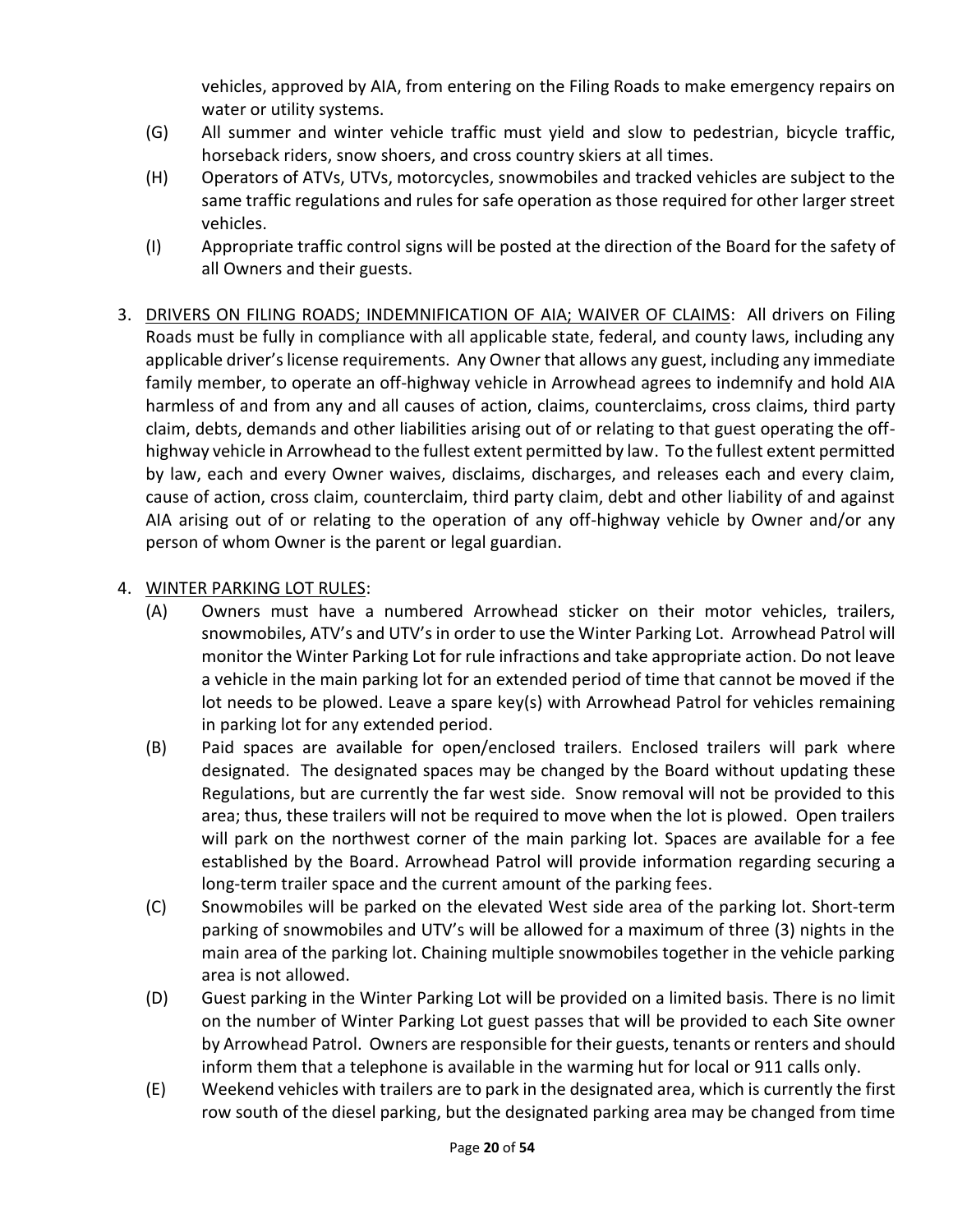to time by the Board. The vehicle and trailer both must have an Arrowhead numbered sticker or guest pass. No parking will be allowed on the East side of the parking lot. The snowplow must have clear access through this area to dispose of snow during routine grooming and to provide emergency ingress and egress.

- (F) Vehicles, snowmobiles and trailers may be parked in the Winter Parking Lot no earlier than October 15th and must be removed from the parking lot no later than May 31st each year (per our County Land Use Permit). Vehicles, trailers, snowmobiles, ATV's & UTV's left in the parking lot after May 31st will be impounded and charged a fine unless other arrangements have been made. Vehicles remaining past 90 days in the impound area will be removed at the Owner's expense.
- (G) Vehicles with diesel engines have priority for electric hookup parking spaces, which are limited in number. Assignment of a parking space with an electrical hookup is made on a first come basis. The fee is set annually by the Board and may be established at seasonal, weekly, and weekend rates. See Arrowhead Patrol to reserve a space and pay the fee.

# <span id="page-20-0"></span>**ARTICLE 8. POLICY AND PROCEDURES FOR THE ENFORCEMENT OF GOVERNING DOCUMENTS**

1. ARROWHEAD PATROL COMMUNICATION: As part of their job functions, Arrowhead Patrol may observe or otherwise obtain information relating to potential violations of the Governing Documents. Upon learning of any potential violation, Arrowhead Patrol may provide the Owner with information regarding the Governing Documents and may notify the Owner that a violation exists. If Arrowhead Patrol does not believe that such information provided to the Owner will bring a satisfactory resolution of the potential violation, Arrowhead Patrol shall inform the Board of the potential violation and the information provided to the Owner.

## 2. ENFORCEMENT POLICIES AND PROCEDURES:

- (A) *Discretionary Procedures:* 
	- (I) The Board, upon learning of an alleged violation of the Governing Documents, may: (a) provide an Owner with information relating to an alleged violation and/or the Governing Documents, (b) provide the Owner with a verbal or written request to remediate an alleged violation to the satisfaction of the Board or to otherwise take such action as to ensure no future violations occur, or (c) commence such enforcement action as the Board believes appropriate, whether through imposing a fine or other legal action. Given the breadth of alleged types of violations, the Board may engage in all or none of the above actions with respect to any alleged violation.
	- (II) The Board shall make available to Owners an informal complaint form and process that will allow Owners to notify the Board of alleged violations that may exist and allow the Board to engage in such enforcement action as the Board believes appropriate, if anything (an "Informal Complaint"). The Board shall resolve such Informal Complaints as the Board believes appropriate in its discretion.
	- (III) The Board of Directors shall also make available to Owners a formal complaint form and process (a "Formal Complaint") that will allow Owners to directly request that an Owner be fined for an alleged violation. The Board will process a Formal Complaint as set forth below.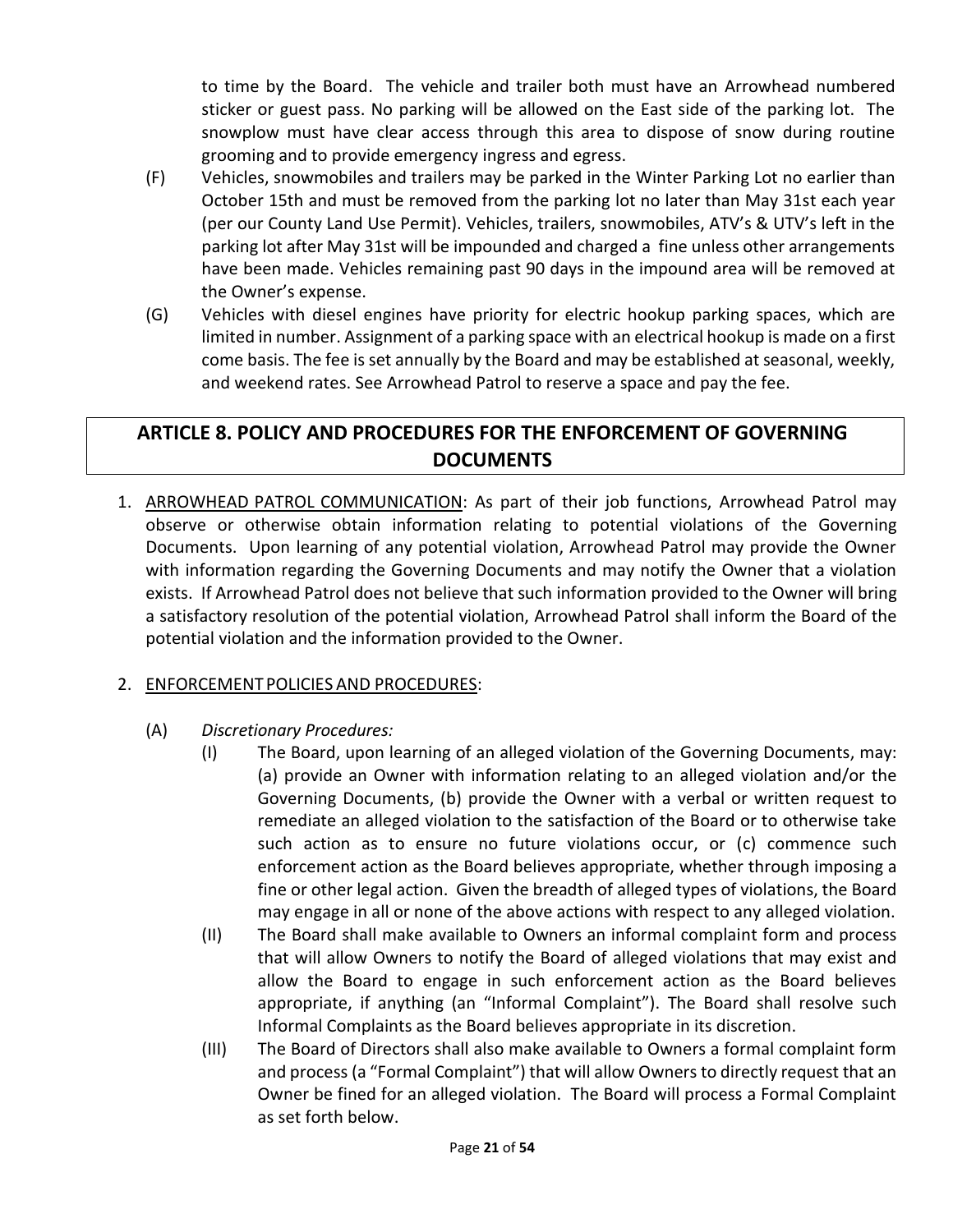- (B) *Formal Complaint Procedure*: AIA shall not impose fines for any violation of any covenant, bylaw, guideline, rule or regulation of AIA until such time as AIA has complied with the following procedures:
	- (I) FORMAL COMPLAINT
		- (a) Any Owner may send or deliver to AIA via hand delivery, regular mail or email to AIA (current email address: aiaownerviolation@gmail.com) a Formal Complaint of any violation of any Governing Document. The Formal Complaint shall, at a minimum:
			- i. describe the covenant, bylaw, guideline, rule or regulation violated,
			- ii. identify the alleged violator to the best of the complaining Owner's knowledge, and
			- iii. provide a short and plain statement of the facts giving rise to the violation such that, if the facts stated in the Formal Complaint are true, the alleged violation would exist.
		- (b) The Board, upon the discovery of any violation of the Governing Documents, may lodge its own Formal Complaint by approving the same, which Formal Complaint shall meet the same minimum requirements for content set forth above.
	- (II) AIA'S INITIAL REVIEW OF FORMAL COMPLAINT BY OWNER**:** Within 15 calendar days of receipt by AIA, AIA shall perform an initial review of any Formal Complaint provided by any Owner to determine whether the Formal Complaint meets the minimum requirements set forth in Article 8, Section 2.(B)(I) above. If the Formal Complaint does not meet these minimum requirements, AIA shall reject the Formal Complaint and notify the Owner who filed the Formal Complaint that the Formal Complaint does not meet the requirements of Article 8, Section 2.(B)(I). AIA may, but need not, provide to the complaining Owner a written explanation of why the Formal Complaint does not satisfy the requirements of Article 8, Section 2.(B)(I). If the Board believes, in its sole discretion, that the Formal Complaint is adequate, but that it is in the best interests of AIA to resolve the matter without imposing a fine, AIA may request that the complaining Owner allow the Formal Complaint to be treated as an Informal Complaint and, if the complaining Owner agrees, the Formal Complaint will be treated as an informal complaint, but if the complaining Owner wishes to continue with the Formal Complaint, the notice and hearing process shall continue as set forth below.
	- (III) NOTICE OF ALLEGED VIOLATION: Within 15 calendar days of the Board lodging a Formal Complaint or the satisfactory completion of AIA's initial review of a Formal Complaint by an Owner that does not result in a conversion of the Formal Complaint into an informal complaint, AIA shall mail to the alleged violator the following via regular mail:
		- (a) A copy of the Formal Complaint;
		- (b) A copy of this Article 8 of the Regulations; and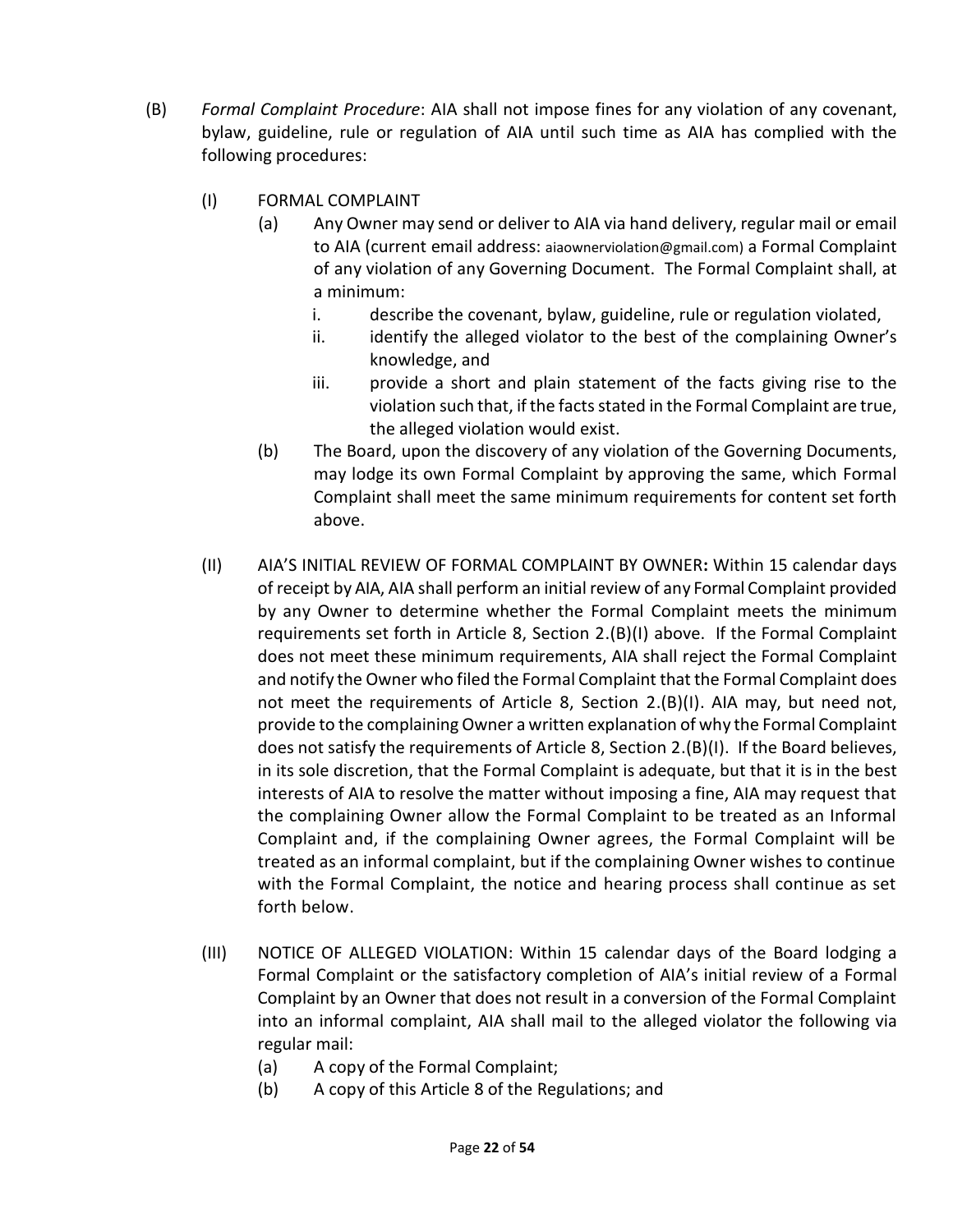- (c) A notice of Formal Complaint (a "Notice of Complaint"), which shall state, at a minimum, that:
	- i. Complaint has been made,
	- ii. Whether, based upon the allegations in the Formal Complaint, any of the alleged violations appear to be continuing violations,
	- iii. The amount of the possible fine or other action AIA may take if the alleged violation or violations occurred or are occurring, and
	- iv. That the alleged violator has a right to a hearing and such other rights as provided by the governing documents for AIA.
- (IV) REQUEST FOR HEARING: If the alleged violator desires a hearing on the Formal Complaint, including any possible action that AIA may take if the violation or violations alleged in the Formal Complaint occurred or are occurring, the alleged violator must provide a written request for a hearing (the "Request for a Hearing") to AIA by certified mail, return receipt requested. The Request for a Hearing must be postmarked no later than 15 calendar days of the date of the Notice of Complaint. The Request for a Hearing shall not be effective unless it is actually received by AIA. The Request for a Hearing shall include, at a minimum:
	- (a) a statement of any allegations in the Formal Complaint which the alleged violator disputes,
	- (b) with respect to any defense other than a denial of the facts alleged in the Formal Complaint, a short and plain statement of any grounds or bases for any defense, and
	- (c) to the extent that the alleged violator believes that the fine or other action identified by AIA in the Notice of Complaint would not be the correct fine or other action, a short and plain statement of why it is incorrect and what the correct fine or other action would be.
- (V) NOTICEOF HEARING: Within 7 calendar days of the receipt of a Request for a Hearing, AIA shall provide written notice to the alleged violator via regular mail of the date, time and location of the hearing (the "Notice of Hearing"). The hearing shall be held no less than 15 calendar days from the date of mailing the Notice of Hearing. Unless the alleged violator and AIA agree otherwise, the hearing shall be held no more than 25 calendar days from the date of mailing the Notice of Hearing.
- (VI) DECISION MAKERS:
	- (a) Owner shall have the option of having a Third Party Attorney, as defined below, or the Board act as the decision maker at the hearing. Unless otherwise requested, the Board shall act as the decision makers at the hearing unless any one or more member(s) of the Board will not be an impartial decision maker, in which case the other Board members, or such members thereof as they so choose, shall serve as the decision makers; provided, however, that in their sole discretion, the Board may appoint an Owner or Owners to serve as the decision makers in lieu of the Board or any member of the Board. In no event shall there be more decision makers at a hearing than there are members of the Board, but the Board may have any number of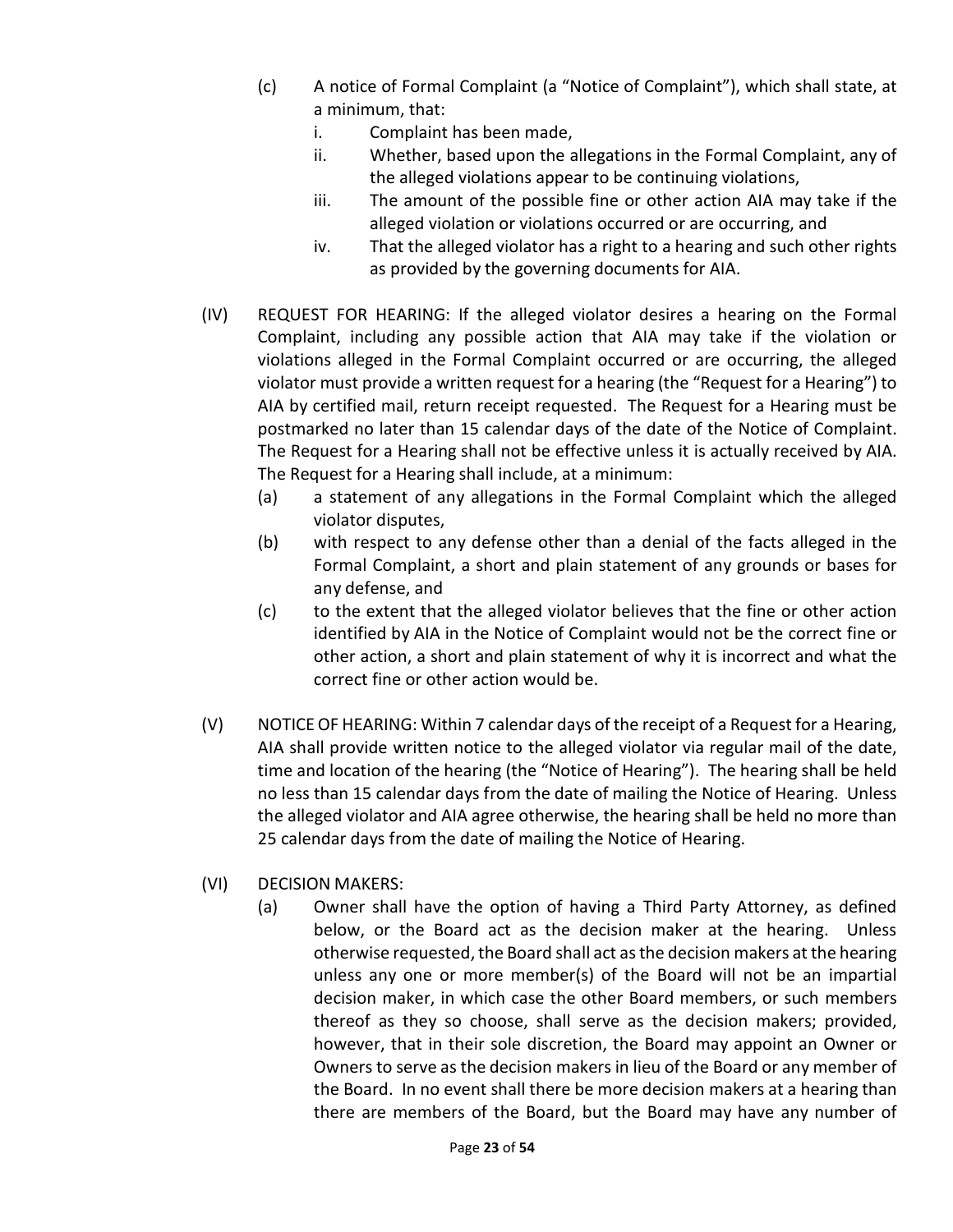decision makers less than the total number of Board if desired; provided, however, that there shall always be an odd number of decision makers. Regardless of whether the Formal Complaint was lodged by AIA, there may be only one decision maker if the Board, in its sole discretion, elects to have only one decision maker.

- (b) Alternatively, if the alleged violator so elects, an attorney shall serve as the decision maker at the hearing. If the alleged violator elects to have an attorney serve as the decision maker, the alleged violator must provide AIA with a request for an attorney to serve as the decision maker at least 5 business days prior to the scheduled hearing (the "Request for Third Party Attorney"). If AIA receives the Request for Third Party Attorney at least 5 business days prior to the scheduled hearing, the hearing date will be canceled and AIA shall provide the alleged violator with a list of at least three attorneys that: i. are licensed to practice law, ii. have offices located in Gunnison or Montrose County, iii. do not represent AIA, iv. have not represented AIA within the last two years, v. are not members of any law firm that has represented AIA within the last two years and does not currently represent AIA, and vi. is willing and able to serve as the decision maker at the hearing. From this list, the alleged violator shall within five business days of being provided such list select one attorney to serve as the decision maker at the hearing (the "Third Party Attorney"). AIA shall establish a mutually agreeable time for the hearing with the alleged violator and the Third Party Attorney; provided, however, that if the alleged violator cannot make himself or herself available at a mutually agreeable time within 60 days of the selection of the Third Party Attorney, AIA shall schedule the hearing for the last possible date within such 60 days that is mutually agreeable to both AIA and Third Party Attorney, provided that such date is at least 20 days from the date of selection of the Third Party Attorney. AIA shall provide the alleged violator with a notice stating the date and location of the hearing at least 15 days prior to the hearing date unless the date and location are set by mutual agreement of the alleged violator, in which case no notice shall be necessary.
- (VII) ALL DECISION MAKERS SHALL BE IMPARTIAL: All decision makers at the hearing shall be impartial decision makers. A person cannot be an impartial decision maker if he or she has any direct personal or financial interest in the outcome. A decision maker shall not be deemed to have a direct personal or financial interest in the outcome if the decision maker will not, as a result of the outcome, receive any greater benefit or detriment than will the general membership of AIA. Any person who cannot serve as an impartial decision maker shall, sufficiently prior to the hearing to enable the appointment of a substitute decision maker if desired by the Board, inform the Board and recuse himself or herself from serving as a decision maker at the hearing.
- (VIII) CONDUCT OF HEARING: The scope of the hearing shall include, at a minimum, those subjects to be included in the Notice of Decision. The decision makers may, by majority vote at the hearing, elect one decision maker to serve as the presiding officer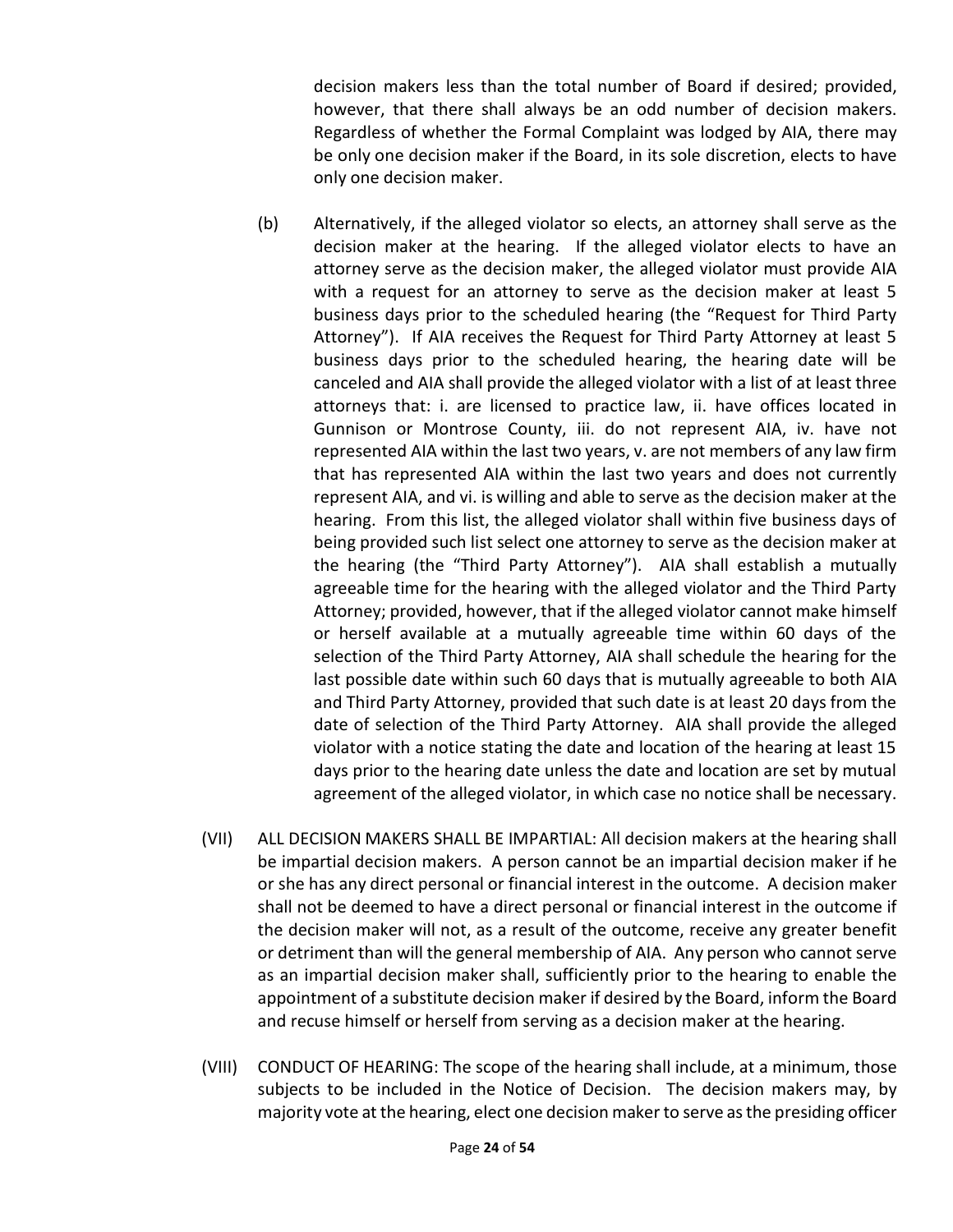for the hearing. If a presiding officer is elected, the presiding officer will be responsible for the efficient administration of the hearing. In the absence of a presiding officer, the decision makers shall be responsible for the efficient administration of the hearing. The hearing shall be conducted in such a manner that provides the party filing the Formal Complaint and the alleged violator with an opportunity to be heard, to present any witnesses with testimony relevant to the alleged violation or violations, and to present any other evidence relevant to the alleged violation or violations. The party filing the Formal Complaint, if unable to be present, may submit a letter or other documentary evidence to the decision makers for review, and the alleged violator shall have the opportunity to review the documentary evidence and respond to such at the hearing. In the interest of efficiency, the presiding officer or, in the absence thereof, the decision makers, may stop the presentation of evidence and argument that is duplicative or irrelevant. Unless otherwise determined by the Board in accordance with Colorado law, all hearings shall be open to attendance by all members of AIA. Any party, AIA, and the decision makers may record the hearing if so desired.

- (IX) NOTICE OF DECISION.
	- (a) After the hearing, the decision makers for such hearing shall make their decision by majority vote. The decision makers shall, in rendering their decision, take into account the Formal Complaint, the Request for a Hearing, and the evidence and argument presented at the hearing. The written decision shall be mailed via regular mail to the alleged violator and the party making the Formal Complaint no later than 15 calendar days after the hearing (the "Notice of Decision"). The Notice of Decision shall include:
		- i. a finding of whether the violation or violations alleged in the Formal Complaint occurred or are occurring,
		- ii. a finding of whether the alleged violator is the one who should be held responsible for the violation,
		- iii. if such violation or violations exist, a finding of whether the violation or violations are a continuing violation, and
		- iv. a finding of what, if any, fine or other action shall be imposed by AIA as a result of any violation or violations, if any.
	- (b) The decision makers may also determine, based upon the evidence presented at the hearing that additional, separate or different violations from those alleged in the Formal Complaint occurred or are occurring provided that such evidence was relevant to the alleged facts or violations in the Formal Complaint and the same violator is responsible. If such finding of additional, separate or different violations is made, the Notice of Decision shall also:
		- i. identify those violations,
		- ii. state whether such violations are continuing violations, and
		- iii. state what, if any, fine or other action shall be imposed by AIA as a result of such violations.
- (X) FAILURE TO MAKE REQUEST FOR A HEARING: Upon the failure of an alleged violator to make a timely Request for a Hearing, AIA may, within 30 calendar days of the date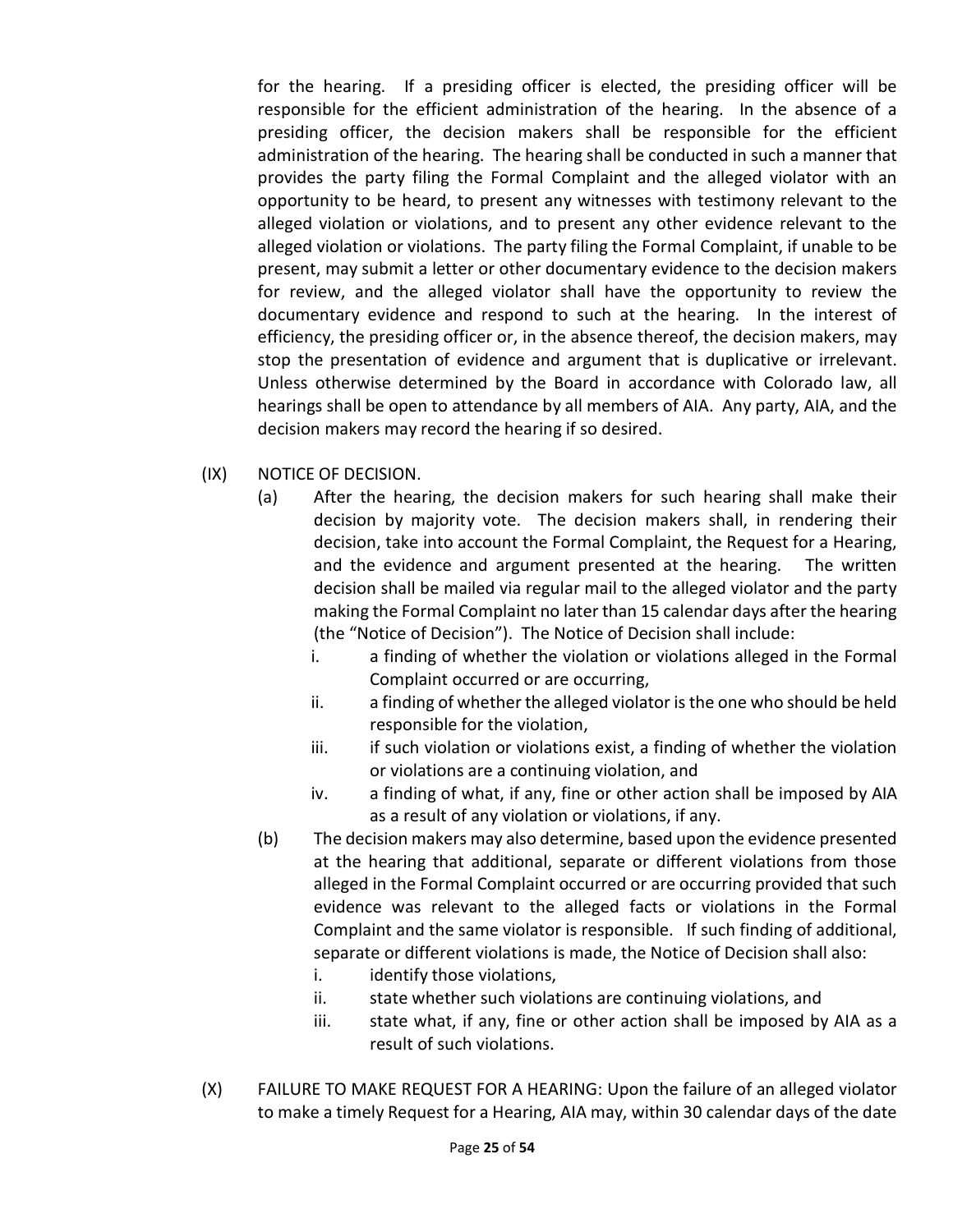of the Notice of Complaint, consider all allegations in the Formal Complaint as true and shall assess the fine or take such other action as was identified in the Notice of Complaint. Alternatively, if no timely Request for a Hearing is made, AIA may conduct its own independent investigation and, following such investigation, assess the fine or take such other action as was identified in the Notice of Complaint or impose a lesser fine or take such lesser action that AIA, in its sole discretion, believes appropriate. AIA shall mail to the violator via regular mail a written notice of the fine or other action imposed by AIA as a result of the violation or violations, if any.

- (XI) COSTS OF PROSECUTION: AIA is entitled to recover from a violator all costs incurred by AIA in the successful prosecution of a Formal Complaint lodged by AIA, including AIA's reasonable attorneys' fees and the fees of any Third Party Attorney. AIA shall have engaged in the successful prosecution of a Formal Complaint lodged by AIA if the decision maker or decision makers at the hearing determine that any one or more of the alleged violations occurred or are occurring. The party that is not successful is responsible for the fees of any Third Party Attorney and its own attorney and the reasonable fees of the opposing party's attorney.
- (XII) DUE AND PAYABLE; DELINQUENCY: All fines shall be due and payable at the date the fine is imposed and delinquent if not paid within 30 days of AIA mailing to the violator notice thereof via regular mail. All delinquent fines shall be treated the same as other delinquent assessments and shall incurlate fees and interest as set forth in AIA's Dues Collection Policy with respect to delinquent assessments.
- (XIII) NON-COMPLIANCE ASSESSMENTS: All fines, attorneys' fees, late charges and other amounts owed incurred by AIA prior to the imposition of a fine that AIA incurred because of an actual violation by an Owner are owed by the Owner to AIA. The noncompliance assessment may be collected as set forth in the Covenants and Colorado law, including without limitation AIA's right to collect attorneys' fees as authorized by Colorado Law and the Covenants.
- 3. OWNERS RESPONSIBLE FOR GUESTS, TENANTS AND OTHERS: An Owner is responsible for all violations of the Governing Documents by that Owner's guests, tenants, licensees, invitees, contractors, construction professionals, and all other persons on that Owner's Site or the Common Areas at the request, instruction or permission of that Owner. An Owner is subject to a fine for such persons' violations of the Governing Documents to the same extent and as if such violations were committed by the Owner directly.
- 4. NOT SUBJECT TO DISPUTE RESOLUTION POLICY: The Policy of Dispute Resolution Between AIA and Owners (the "Dispute Resolution Policy") does not apply to this Article 8, including without limitation the fine process under this Article 8.
- 5. LEGAL ACTION: Notwithstanding any other provision of these policies and procedures, AIA, at any time, may pursue legal action to enforce the Governing Documents without first following the procedures set forth above if the Board determines, in its sole discretion that such action is in AIA's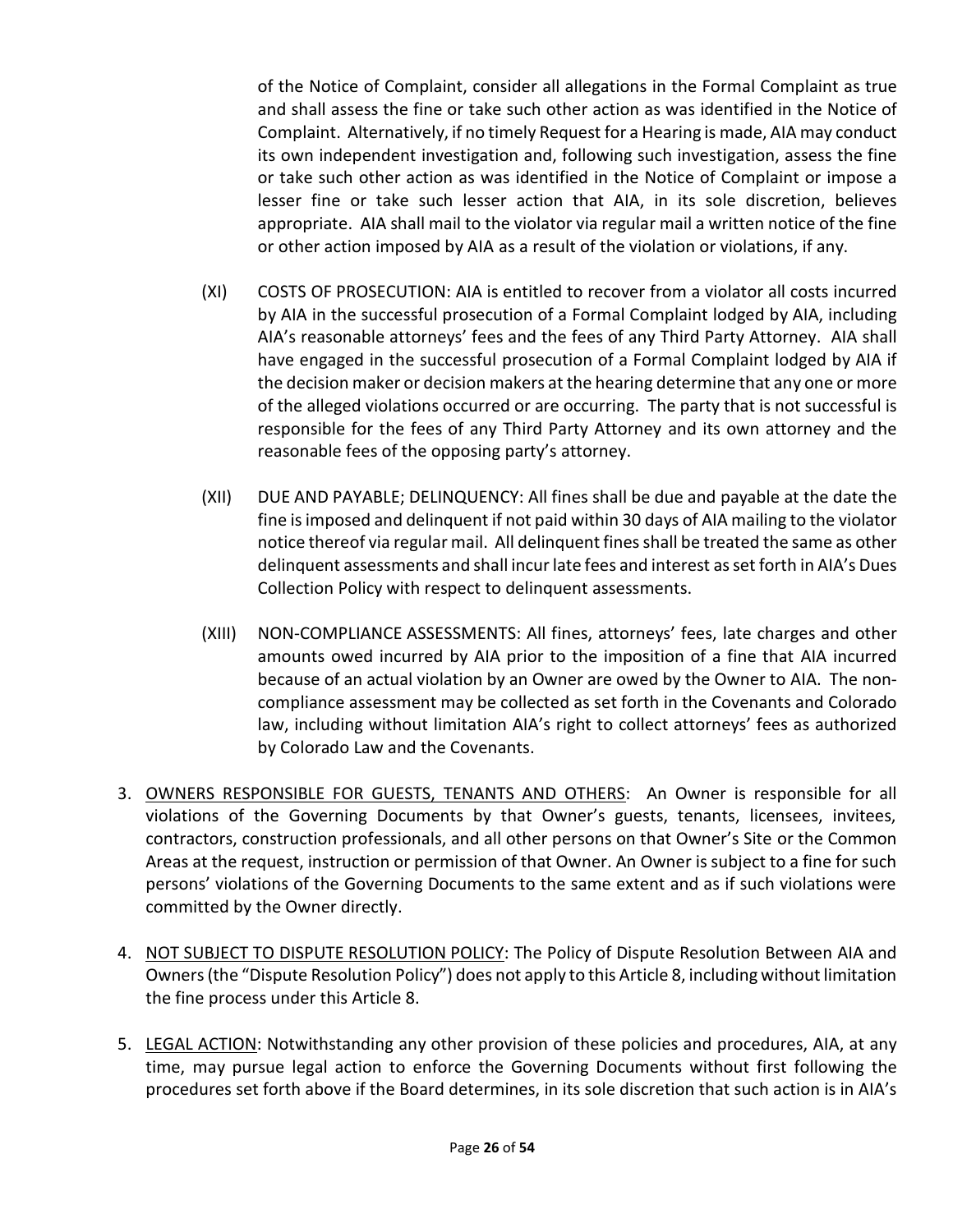best interests. Without limitation, AIA may also institute legal action to recover unpaid fines, attorneys' fees, and interest.

- 6. SUSPENSION OF RIGHTS: The right of an Owner to vote may be suspended as set forth in the Governing Documents. In addition, the right of an Owner to vote shall be automatically suspended if the Owner is more than 30 days delinquent in payment of any assessment, fee, or other charges by AIA.
- 7. SERVICE OF NOTICES: Whenever mailing of any document or notice to an Owner is appropriate under this Article 8, such document or notice shall be mailed to the most current address of the Owner that is in AIA's records or, if the Owner has elected to receive documents from AIA by email, at the Owner's most current email address on file with AIA. Similarly, whenever mailing of any document or notice to AIA is appropriate under this Article 8, such document or notice shall be mailed to AIA at the most current address the Owner is advised of in writing or, if no such address has been provided, at the most current address for AIA with the Colorado Secretary of State. Any hardcopy mailing of notice under this Article 8 shall be sent by first class mail and by certified mail return receipt requested.
- 8. FAILURE TO ENFORCE: Failure of AIA to enforce any Governing Document or part thereof shall not be deemed a waiver of the right to do so for any subsequent violations of such Governing Document or part thereof. Nor shall the failure of AIA to enforce any Governing Document or part thereof be deemed a waiver of the right to enforce any other Governing Document or part thereof.
- 9. ALTERNATE SERVICE: Notwithstanding any other provision in this Article 8, any document, including without limitation any notice, required to be given by AIA may be given by hand delivery, posting, or any form of mailing. Any such alternate form of delivery may be in addition to or in lieu of any method otherwise stated in this Article 8 and any such alternate delivery shall be effective upon receipt.
- 10. SEVERABILITY: If any provision or portion of any provision in this Article 8 is invalid or unenforceable, such invalidity or unenforceability shall not affect the validity or enforceability of the remainder of the provision or any other provision, which shall to the fullest extent permitted by law be valid and enforceable.

# **ARTICLE 9. FINE SCHEDULE**

- <span id="page-26-0"></span>1. SCHEDULE OF FINES: Except as otherwise set forth in the Governing Documents, the schedule of fines for violations of the Governing Documents is as follows:
	- (A) Article 2: Use of Sites Violations.
		- **Use of a Site other than as a Single Family Residence or single family campsite:**  \$1000.00 for First Violation
		- **Existence of 2nd RV on a Site for more than 14 days per month during the camping season:**

\$150.00 - a continuing violation

• **Occupancy of RV on homeowner Site for more than 14 days a month:**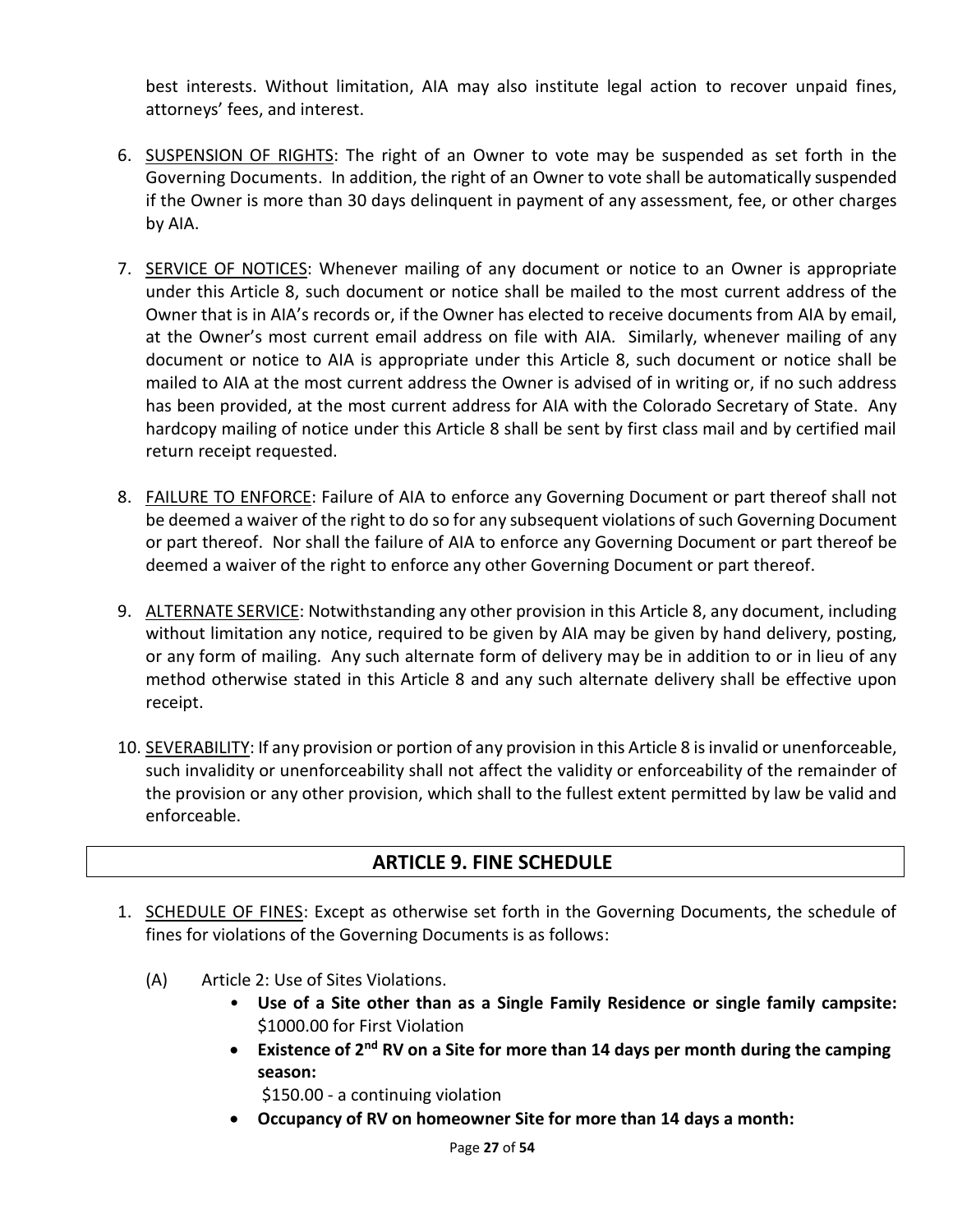\$150.00 - a continuing violation

- **Not removing camping equipment including RVs by designated date:**  \$150.00 - a continuing violation
- **Vehicle abandoned on an owner's Site, Common Areas, Filing Roads or Winter Parking Lot:**

\$150-a continuing violation

- **Existence of a pit toilet:**  \$150.00 - a continuing violation. Removal required
- **Elevated fuel tanks that violate size and placement:**  \$150 - a continuing violation
- **Advertising sign installed on site:**  \$150 - a continuing violation
- **Failure of an owner to maintain his/her site:**  \$150.00 - a continuing violation
- **Inadequate screening of garbage cans or storage areas:**  Current: \$150 - a continuing violation

To the extent not expressly provided above, any violation of Article 2 of the Regulations has a base fine amount of \$150.00.

- (B) Article 3: Common Areas Violations.
	- **Violating any of the restrictions on the use of the Common Areas:** \$150.00 for First Violation
	- **Horseback riding in prohibited areas or maintaining a horse on site, failure to execute and comply with Boarding Facility Use Agreement:** \$150.00 for First Violation

To the extent not expressly provided above, any violation of Article 3 of the Regulations has a base fine amount of \$150.00.

- (C) Article 4: Forestry Violations.
	- **Removing a living tree over 2 inches in diameter without approval from the designated authority:** \$1,000 for First Violation

To the extent not expressly provided above, any violation of Article 4 of the Regulations has a base fine amount of \$150.00.

- (D) Article 5: Lakes and Fish Violations.
	- \$100.00 for violating any of the General Rules for Fishing
- (E) Article 6: Health, Safety and Public Welfare.
	- **Starting a fire outside of an approved fire pit:**  \$500.00 for First Violation
	- **Violating a fire ban:**  \$500.00 for First Violation

Page **28** of **54**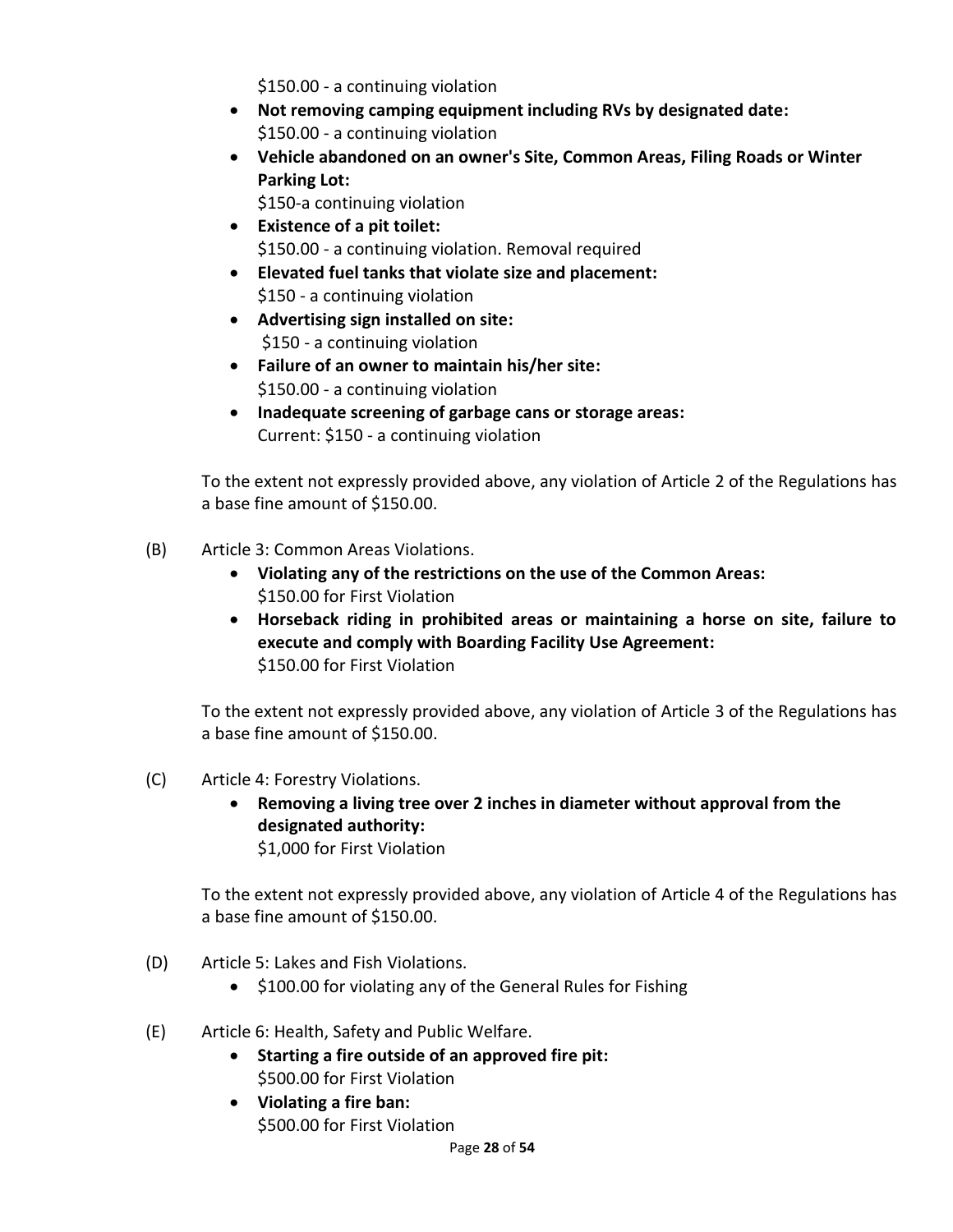- **Violating any provision of the Outdoor Fire Permit:** \$500.00 for First Violation
- **Discharging a firearm:**  \$500.00 for First Violation
- **Setting off fireworks or explosive devices:** \$500.00 for First Violation
- **Hunting or trapping on private lots or common ground:**  \$1,500.00
- **Creating excessive noise or a public nuisance:**  \$150.00
- **Animals not under owner's control or off-site:**  \$150.00
- **Using poisons or pesticides outside of buildings:**  \$150.00
- **Trash or garbage not properly stored or removed:**  \$150.00
- **Discharging black or grey water onto the ground:** \$150.00 for First Violation
- **Lawn Watering:**  \$150.00

To the extent not expressly provided above, any violation of Article 6 of the Regulations has a base fine amount of \$150.00.

- (F) Article 7: Vehicles and Traffic Control.
	- **Failure to register vehicles, snowmobiles, ATVs UTVs, or trailers with the AIA:** \$150.00 - a continuing violation
	- **Speeding in excess of the posted speed limit:**  \$150.00
	- **Unauthorized parking on the Filing Road:** \$150.00
	- **Operating street vehicle after road closure:** \$150.00
	- **Any motorized vehicle being operated off the Filing Roads or approved parking: areas**

\$150.00 to \$500.00 depending on the damage caused

- **Failure to obey signs:** \$150.00
- **Operation of off-highway vehicles in a manner that violates these Regulations:**  \$150.00
- **Failure to remove vehicles, trailers, snowmobiles and sleds from winter parking lot by designated date:**

\$150.00 - a continuing violation

To the extent not expressly provided above, any violation of Article 7 of the Regulations has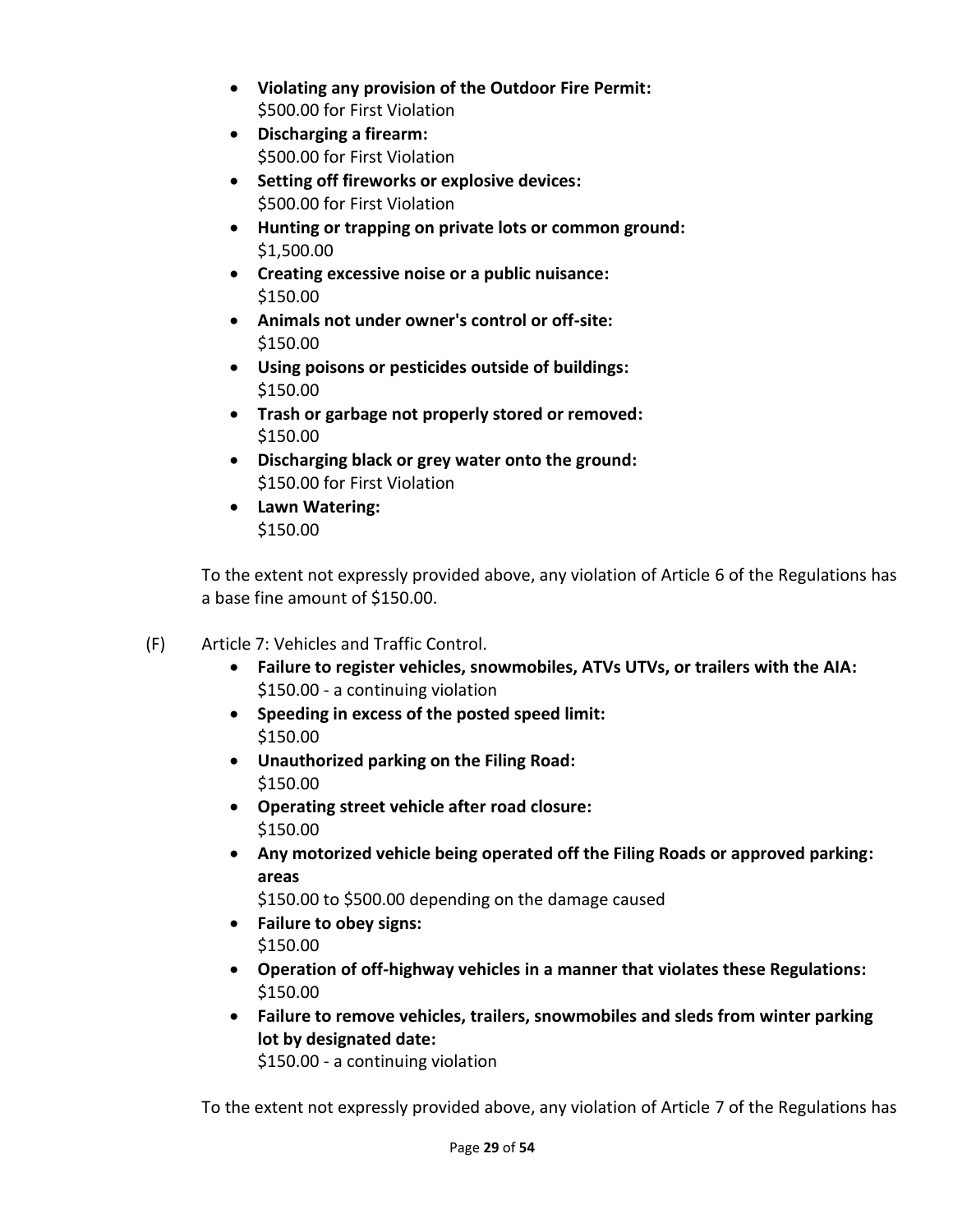a base fine amount of \$150.00.

- (G) Articles 18, 19, and 20: Design Review Guidelines.
	- **Failure to obtain approval of plans, plan changes or failure to follow approved plan:**

\$1,000.00 for First Violation

- **Use of unapproved materials in building an Improvement:**  \$1,000.00 - a continuing violation
- **Failure to obtain a Design Review Permit:**  \$1,000.00 -a continuing violation
- **Failure to comply with ten (10) foot Setback restrictions:**  \$1,000.00 for First Violation-a continuing violation
- **Detached garage with utilities other than electricity, propane or a wood stove:**  \$1,000.00 for First Violation – a continuing violation
- **Shed with utilities other than electricity, propane or a wood stove:**  \$1,000.00 for First Violation – a continuing violation
- **Moving a prefabricated or existing shed onto a site without the approval of DRC:**  \$1,000.00 - a continuing violation
- **Moving a prefabricated residence onto a site:** \$1,000.00 - a continuing violation
- **Installing Solar Equipment without DRC approval:**  \$1,000.00 - a continuing violation
- **Building a fence without approval:**  \$1,000.00 for building a fence without DRC approval
- **Failure to Dry-In within 3 years:** \$1,000.00 for First Violation - a continuing violation
- **Construction vehicles parked on a site without an active project or beyond the end of the building season:**

\$150.00 – a continuing violation

To the extent not expressly provided above, any violation of Articles 18, 19, or 20 of the Regulations has a base fine amount of \$1,000.00.

- (H) Any violation of any provision of the Covenants shall have the same fine as any violation of any corresponding provision of the Regulations. To the extent any provision of the Covenants does not have a corresponding provision of the Regulations, the amount of fine for the violation of the Covenants shall be \$150.00. To the extent that no fine is provided above for any provision of these Regulations, the base fine amount is \$150.00.
- 2. SCHEDULE OF FINES FOR SECOND AND SUBSEQUENT VIOLATIONS: Upon the occurrence of a second violation of the same covenant, bylaw, guideline, rule or regulation by the same violator, the amount of the fine shall be double the amount of the initial fine and, for every violation thereafter of the same covenant, bylaw, guideline, rule or regulation by the same Owner, it shall be triple the amount of the initial fine.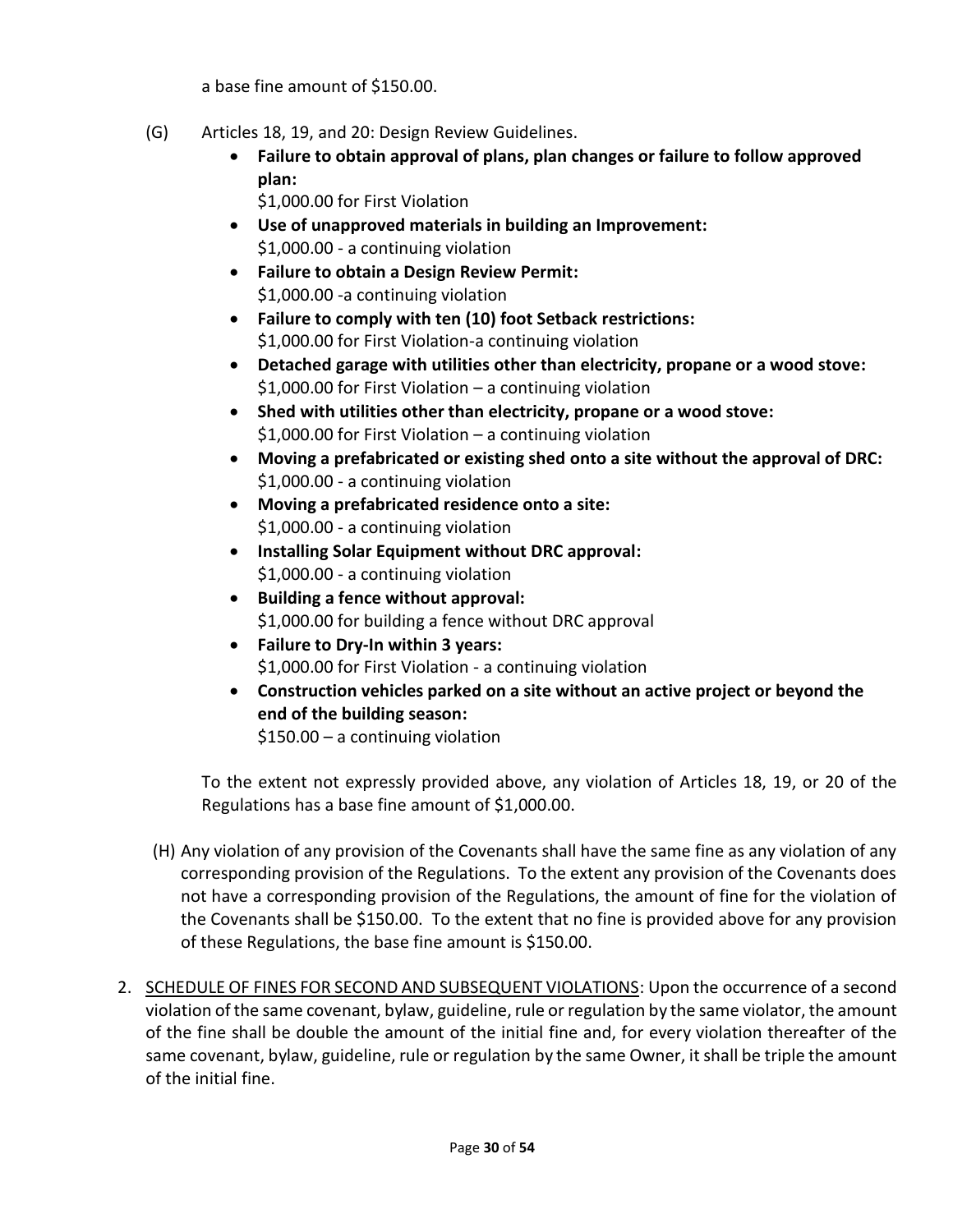*Example 1: If an owner shoots off fireworks, he would be liable for a fine at the base rate for shooting off fireworks. If the owner subsequently shot off fireworks, he would be liable for the base fine for the first firework event and subject to double fines for the second event and treble for the third event. Each event in which fireworks are shot off is treated as a single violation.* 

*Example 2: If an owner chops down a tree in violation of the Governing Documents, he will be liable for a single fine at the base rate per tree. Tree cutting violations have an especially high base fine because trees are seen as an integral part of the community. Accordingly, if the owner cuts down two trees, he will be liable at the base rate for the first tree, but liable at double the amount of the initial fine for the second and three times the amount for each subsequent tree removed in violation of the Governing Documents. By way of illustration, if the fine for unpermitted tree removal is \$1,000 and the owner cuts down twenty trees to improve his view, he will be fined \$1,000 for the first tree, \$2,000 for the second tree, and \$3,000 for each of the remaining 18 trees for a total fine of \$57,000.*

- 3. INCREASED FINES: The decision makers at any hearing, if one occurs, and AIA, if a hearing does not occur, may impose up to triple the amount of the fine as shown on the schedule of fines set forth above if the decision makers or AIA find:
	- (A) That the violator acted with an intentional disregard of the covenant, bylaw, guideline, rule or regulation violated, or
	- (B) That the violation created a substantial risk to the health or safety of persons other than the violator.

*Example 1: Owner John tells Owner Bob that he would love to shoot off fireworks, but shooting off fireworks in the subdivision violates its Governing Documents and is prohibited. Owner Bob agrees he also likes to shoot off fireworks and he proceeds to shoot off fireworks anyway. Owner Bob, knowing that shooting off fireworks violates the Governing Documents, could be charged three times the base fine amount for shooting off fireworks even if it is just his first violation.*

4. CONTINUING VIOLATIONS: Continuing violations are a separate violation for each day the violation exists. If the violation is a continuing violation, a separate finding of a violation for each day that the violation continues is not necessary and the fines will automatically escalate pursuant to Article 9, Section 2 above. A continuing violation will not be considered to have ceased until the violation in fact ceases.

> *Example 3: An Owner constructs an Improvement without first obtaining the required approvals in accordance with the Governing Documents. The Improvement constitutes a new violation each day it continues to exist because it is a continuing violation. If the fine amount for constructing an Improvement without approval is \$1,000, the Owner will be fined \$1,000 for the day the Improvement is constructed, \$2,000 for the day after the Improvement is constructed, \$3,000 on the third and every day thereafter.*

5. DEFINITION OF CONTINUING VIOLATION: A continuing violation is any violation which by its nature will continue unless the violator or some other person removes, stops, or otherwise rectifies the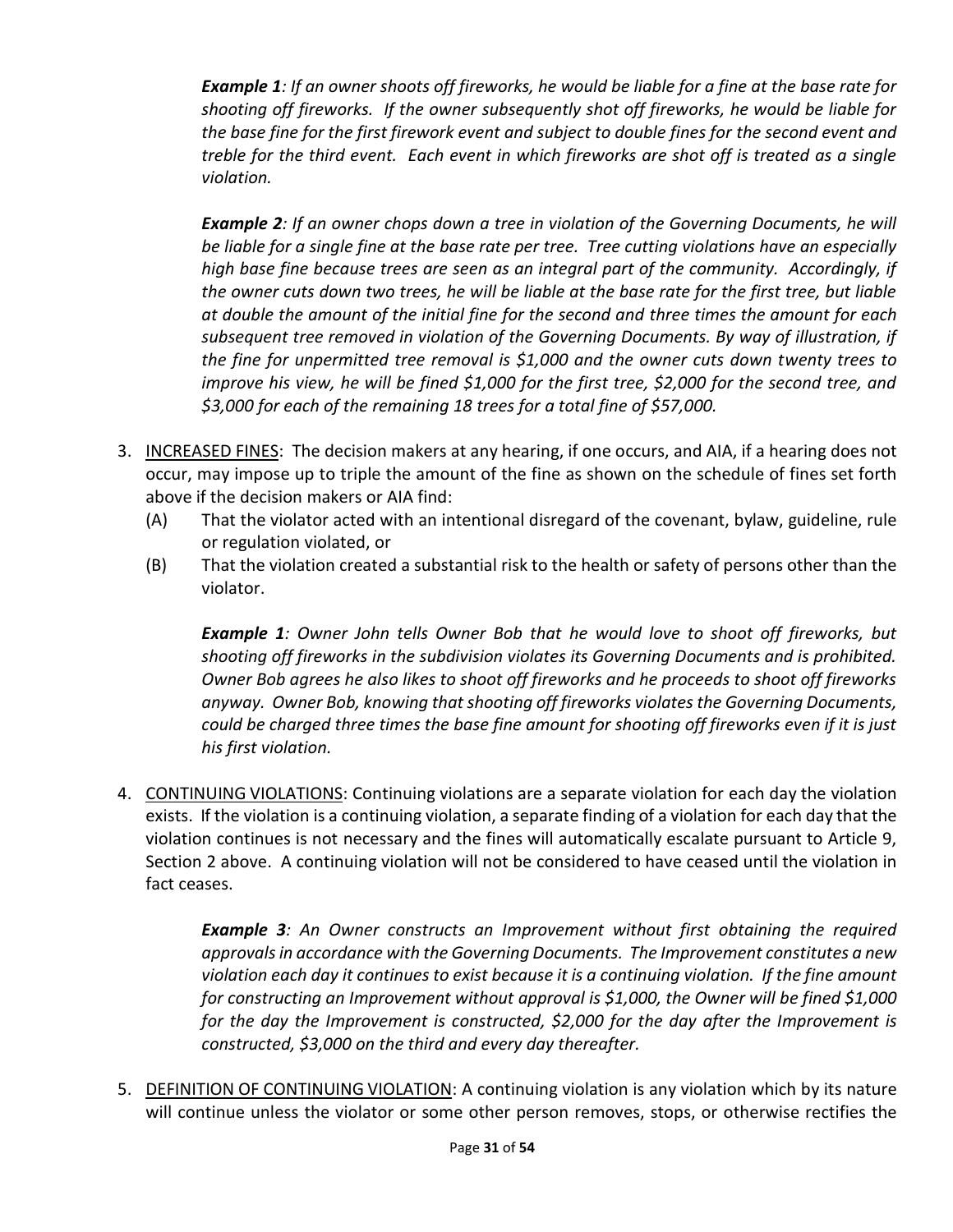cause for the violation. By way of example and not limitation, a continuing violation would include placing a prohibited number of recreational vehicles on a lot. Article 9, Section 1 provides a nonexhaustive and non-exclusive list of potential violations of the Regulations for AIA and, where applicable, identifies whether such violations will generally be considered continuing violations. Article 9, Section 1 does not identify certain violations of the Regulations as continuing violations where the violation will not generally be a continuing violation. However, though a particular violation is not designated in Article 9, Section 1 as a continuing violation, the actual violation may be a continuing violation notwithstanding the absence of such designation in Article 9, Section 1.

# **ARTICLE 10. POLICY OF DISPUTE RESOLUTIONBETWEEN AIAAND OWNERS**

- <span id="page-31-0"></span>1. GENERAL POLICY: It is the general policy of AIA to encourage the use of Alternative Dispute Resolution (ADR) to resolve disputes involving AIA and an Owner. For the purposes of this policy, ADR is defined as an alternative procedure for settling a dispute through mediation, rather than through litigation. In the event of any dispute between AIA and an Owner, except for Exempt Claims as defined below, AIA and the Owner shall make every reasonable effort to resolve the dispute in good faith through mediation by following the procedures set forth below prior to filing suit in any court. Nothing in this policy shall prohibit the parties from mutually agreeing to resolve a dispute through informal voluntary negotiations without the use of a mediator at any time.
- 2. EXEMPT CLAIMS: The following claims shall be exempt from the provisions of this policy (Exempt Claims):
	- (A) Any action by AIA against an Owner to collect regular, special, or noncompliance assessments or other sums due to AIA, including by way of example and not limitation, filing a Notice of Lien, commencing litigation, or foreclosing a statutory or judgment lien, and except with respect to claims of violations committed by AIA, any and all claims of violations by any Owner or other alleged violator of any Governing Document.
	- (B) Any claim that would be deemed barred due to the running of the applicable statute of limitations as of the date of the Notice of Claim.
	- (C) Any claim arising from a situation that involves an imminent threat to the peace, health, or safety of the community.
	- (D) Any claim prosecuted under Article 8 of these Regulations.
- 3. PROCEDURE FOR ALL OTHER CLAIMS: AIA and any Owner must attempt to resolve a dispute, other than an Exempt Claim, through mediation following the procedures below as a precondition to filing litigation.
	- (A) *Mandatory Mediation*.
		- (I) Notice of Claim. AIA or any Owner having a claim (Claimant) against the other party (Respondent) shall notify each Respondent in writing of the claim (Notice). The Notice shall state: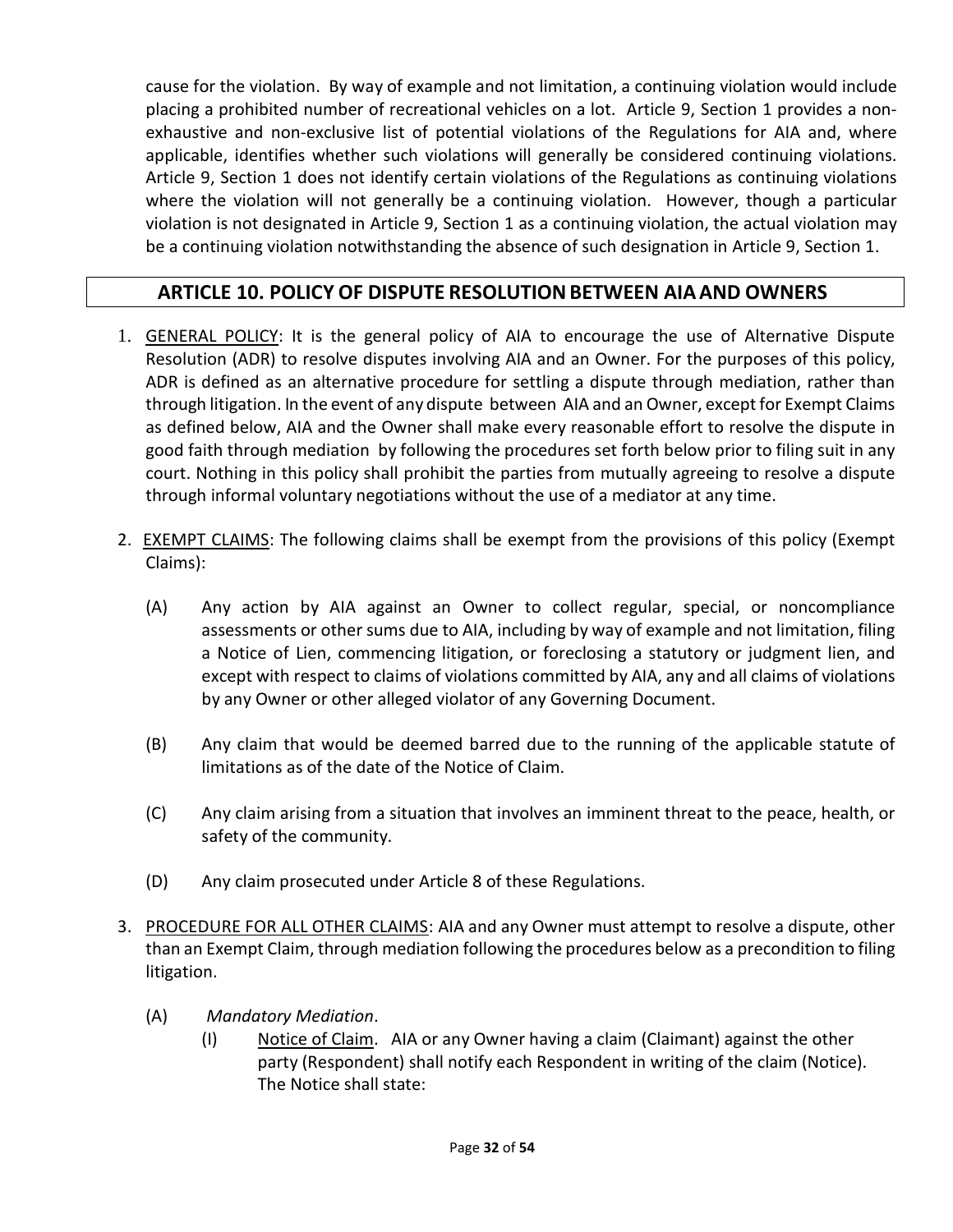- (a) The nature of the claim, including all the factual details supporting the claim, including the date, time, location, and names and contact information for all persons known to be involved as a party or witness to any event;
- (b) The basis of the claim (i.e., the provisions of the Covenants, the Bylaws, the Articles, rules or regulations, statute, or other authority out of which the claim arises); and
- (c) The Claimant's proposed resolution of the dispute.
- (d) The Notice shall be mailed to each Respondent by Certified Mail with Return Receipt and a Certificate of Mailing. The date of mailing shall be as evidenced by the Certificate of Mailing obtained from the U.S. Postal Service.
- (II) Response to Notice of Claim. Within fifteen (15) days of the date of mailing of the Notice, the Respondent shall submit to the Claimant a written response (Response) to the Notice that shall state:
	- (a) The Respondent's position and any defenses to the claim alleged in the Notice or any counterclaims, including any factual details supporting Respondent's position, including the date, time, location, and names and contact information for all persons known to involved as a party or witness to any event; and
	- (b) The Respondent's proposed resolution of the dispute.
	- (c) The Response shall be mailed to each Claimant by Certified Mail with Return Receipt and a Certificate of Mailing. The date of mailing shall be as evidenced by the Certificate of Mailing obtained from the U.S. Postal Service.
- (III) Selection of Mediator. Upon Claimant's receipt of Respondent's Response, the Claimant shall contact the State of Colorado Office of Dispute Resolution to locate an approved mediator for Gunnison County. Alternatively, the parties may use any other mediator mutually agreed upon by the parties.
- (IV) Mediator Fees. The fee of the mediator shall be shared on an equal basis between the parties.
- (V) Scheduling of Mediation. The mediator shall contact the parties and schedule a date for mediation with the parties that shall be within thirty (30) days of the date of the mailing of the Notice. If the Mediator is unable to schedule the mediation within the thirty-day period, the parties may mutually agree to extend the deadline for conducting the mediation or select another mediator.
- (VI) Failure of Claimant to Participate in Mediation. If the Claimant fails to participate in mediation, the claim shall be deemed waived and the Respondent released from any future liability based upon the facts of the original claim.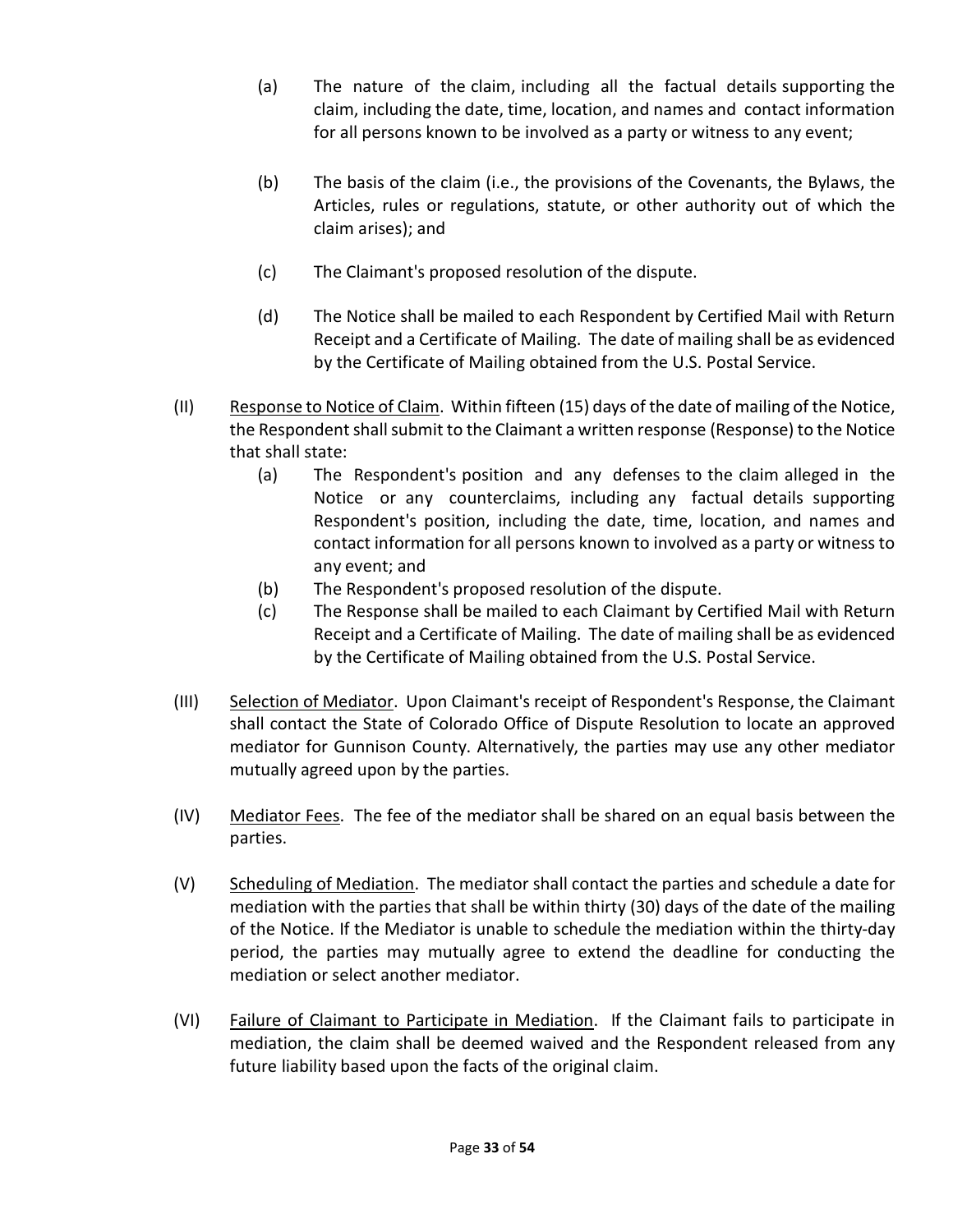- (VII) Failure of Respondent to Participate in Mediation. If the Respondent fails to participate in mediation, the Claimant may proceed with litigating the claim.
- (VIII) Failure to Resolve Dispute through Mediation. If the parties do not settle the matter through mediation, either party may proceed with litigating any claim or counterclaim raised in the Notice or Response.
- 4. Notices. If a Notice or Response is given by AIA, the Notice or Response shall be mailed, postage prepaid, by first class mail addressed to the involved Owner(s) of AIA at the address(es) shown in the records of the office manager. If given by an Owner, notice shall be mailed, postage prepaid, by first class mail addressed to Arrowhead Improvements Association, Inc. The office manager shall promptly deliver copies of the Notice or Response to the President and Secretary of AIA.
- 5. Settlement Agreement. Any settlement between the parties shall be in writing and signed by both parties and the mediator, if any.
- 6. Costs. Each party shall bear his own costs incurred in resolving the claim through mediation, including any attorney fees and any other expenses.

# **ARTICLE 11. DUES COLLECTION POLICY**

- <span id="page-33-0"></span>1. POLICY: AIA's policy and procedures for the collections of dues and assessments, including all delinquent and other assessments, are as follows:
	- (A) Payments for assessments are to be mailed to AIA at the mailing address for AIA as set forth on its website: [www.arrowhead1.org.](http://www.arrowhead1.org/)
	- (B) Dues assessments are sent quarterly to each owner at the beginning of each quarter (January, April, July, and October).
	- (C) All assessed amounts are due by the end of the first month of the quarter (January 31, April 30, July 31, and October 31).
	- (D) A reminder notice is sent in the second month of the quarter (February, May, August, November).
	- (E) Any returned checks are subject to a \$25.00 returned check charge.
	- (F) Any unpaid amounts are included in the next billing cycle.
	- (G) An account is considered delinquent if unpaid four months after the due date (five months from the time the first billing was mailed: unpaid  $1<sup>st</sup>$  quarter dues are delinquent on May 31; unpaid 2<sup>nd</sup> quarter dues are delinquent on August 31; unpaid 3<sup>rd</sup> quarter dues are delinquent on November 30; unpaid 4<sup>th</sup> quarter dues are delinquent February 28).
	- (H) Delinquent accounts are charged a late fee of thirty-five dollars (\$35.00), plus interest at a rate of 12% (1% per month).
	- (I) AIA's attorney, on behalf of AIA, and in accordance with C.R.S. § 38-33.3-209.5, will cause a Notice of Delinquency to be mailed to each Owner with a delinquent account. The Notice of Delinquency will specify the total amount due, include a copy of the ledger that accounts for how the total was determined, state whether the Owner is eligible to enter into a payment plan, and provide instructions for contacting AIA to enter into such a payment plan. The notice will further inform the Owner that action to cure the delinquency is required to be taken within thirty (30) days and that failure to do so may result in the account being turned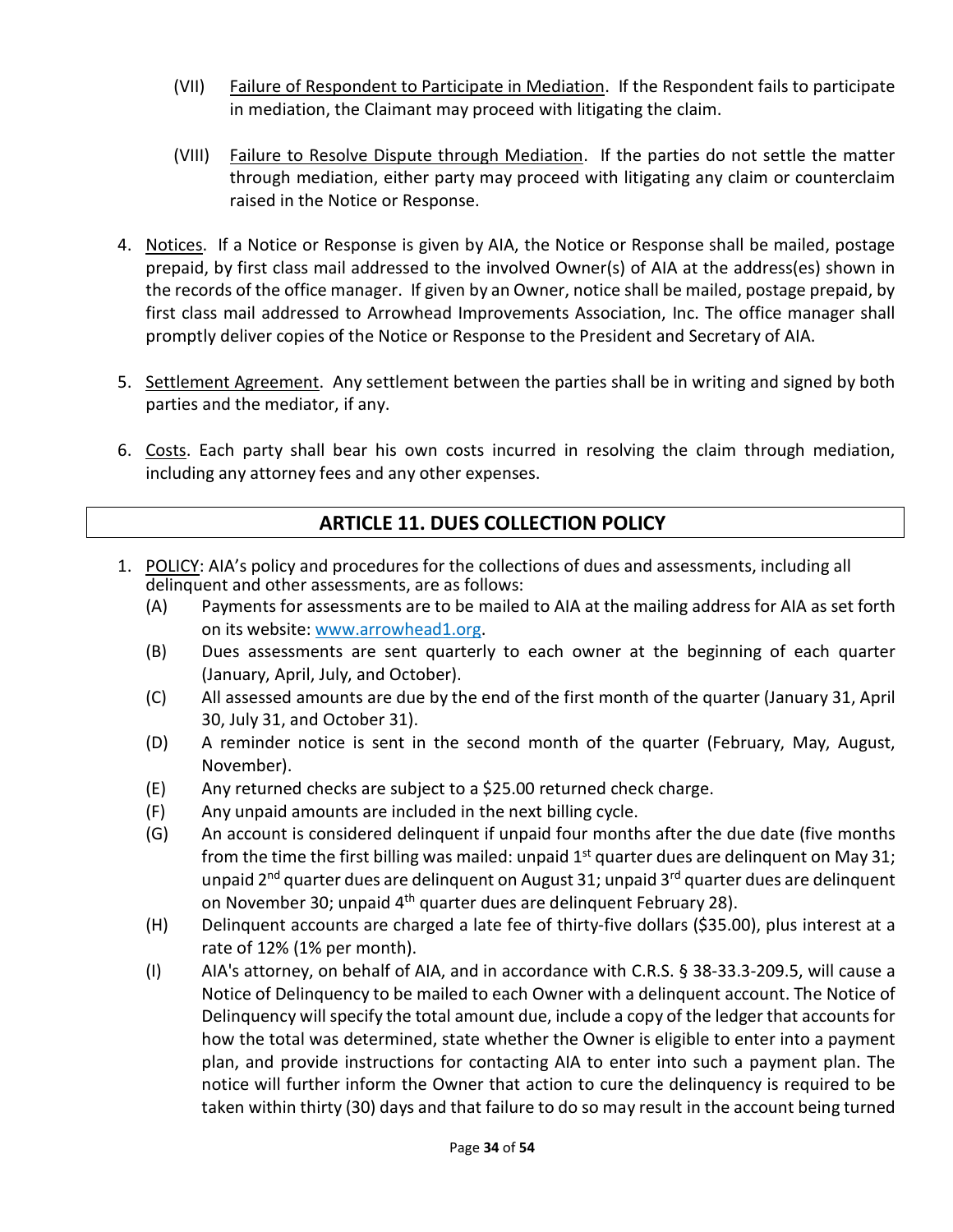over to a collection agency, a lawsuit being filed against the Owner, the filing and foreclosure of a lien against the Owner's property, or other remedies available under Colorado law.

- (J) lf the Owner is unwilling or unable to cure the delinquency in full within thirty (30) days, AIA's attorney, on behalf of AIA, will make a good faith effort to set up a payment plan with an Owner for the payment of delinquent assessments, UNLESS the Owner does not occupy the property and has acquired the property as a result of the foreclosure of a security interest encumbering the property OR the Owner has previously entered into a payment plan for the payment of delinquent assessments, in which case the Owner is not entitled to enter into a payment plan.
- (K) Any payment plan entered into with an Owner shall permit the Owner to pay off the deficiency in equal installments over a period of at least six months. The Owner must remain current with regular assessments as they come due during the six-month period, or such longer period as the Board may agree. If the Owner fails to comply with the terms of the payment plan, including the failure to remit payment of an agreed upon installment or to remain current with regular assessments, the owner shall be in default and AIA may, without further notice to the owner, pursue legal action to collect the delinquent assessments.
- (L) Legal remedies available to AIA to collect a delinquent account pursuant to the Governing Documents and Colorado law include filing suit to recover a money judgment personally against the Owner and foreclosure of AIA's statutory lien for assessments, which remedies may be pursued simultaneously. The Board shall review delinquent accounts to determine appropriate collections efforts on a case by case basis and will retain such legal counsel and collections agencies as may be appropriate in its discretion.
- (M) All attorney fees and costs incurred in pursuing legal remedies to collect a delinquent account, including but not limited to, negotiating and drafting payment plan agreements, preparing and recording of any notice of lien and release of lien, court filing fees, and service of process fees, shall be assessed to the Owner.
- (N) All payments received on a delinquent account are applied in the following order: first to interest, then to late fees, court costs, and attorney fees, and then to dues assessments.
- (O) In addition, there will be a transfer fee for the transfer of each Lot to be paid to the Association's manager. The amount of the transfer fee will be set forth in the schedule of fees established by the Board.

# <span id="page-34-0"></span>**ARTICLE 12. POLICY AND PROCEDURES FOR THE ADOPTION AND AMENDMENTOF POLICIES, PROCEDURES, RULES AND REGULATIONS**

- 1. PURPOSE: This policy and procedure outlines the policies and procedures for the adoption and amendment by the Board of policies, procedures, rules and regulations that apply to Arrowhead and AIA, including these Regulations.
- 2. POWER TO ADOPT OR AMEND: Pursuant to the Governing Documents and CCIOA, the Board shall have the power to adopt and amend any policies, procedures, rules and regulations applicable to Arrowhead or AIA as set forth herein. The Board has the discretion to determine if a policy, procedure, rule or regulation is necessary for governance of Arrowhead and, or, AIA, or to address issues effecting Arrowhead and, or, AIA.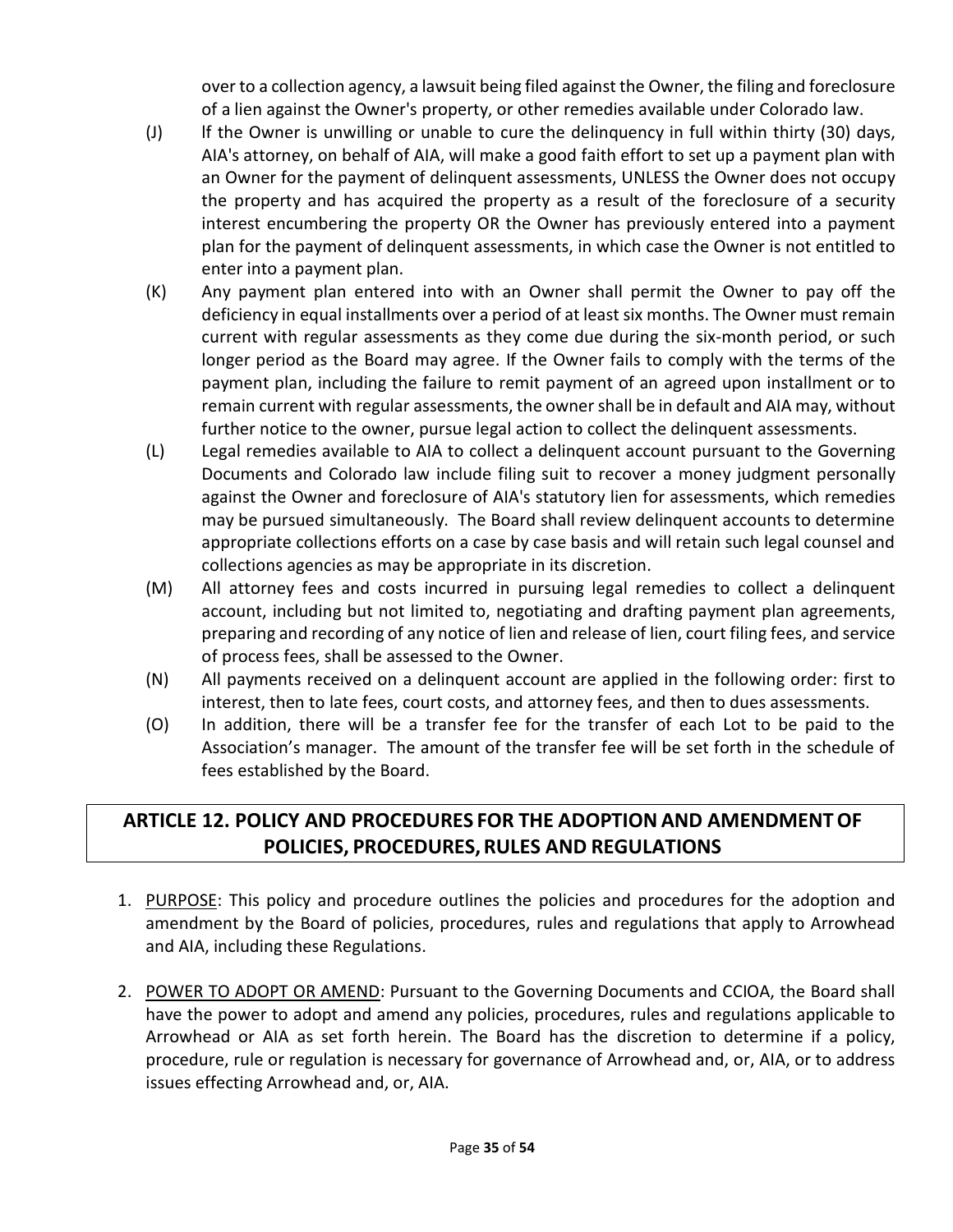- 3. CONSIDERATIONS: In developing a proposed policy, procedure, rule or regulation, the Board shall consider the following:
	- (A) Whether the current documents governing Arrowhead and, or AIA and, or Colorado law grants the Board authority to adopt a proposed policy, procedure, rule or regulation.
	- (B) The need for the proposed policy, procedure, rule, or regulation, based upon the scope and importance of the issue effecting Arrowhead and, or AIA.
	- (C) The immediate and long-term impacts and implications of the proposed policy, procedure, rule, or regulation; and
	- (D) Whether a conflict exists between AIA's governing documents, applicable local, state or federal regulations and statutes and the proposed policy, procedure, rule, or regulation.
- 4. NOTICE AND COMMENT PERIOD: Prior to the adoption or amendment of a policy, procedure, rule, or regulation, the Board shall provide notice of the proposed adoption or amendment to all Owners by: (i) posting the same on AIA's website, and (ii) mailing a notice to all Owners that need not contain any information except a statement that a proposed amendment has been posted on AIA's website. Such internet posting shall include the proposed text of the proposed policy, procedure, rule or regulation, and the time and place of the Board meeting at which the proposed policy, procedure, or rule will be discussed and whether action may be taken. Such internet posting shall be posted on AIA's website for at least ninety (90) days prior to the meeting at which the proposed adoption or amendment may occur. Owners may submit written comments or attend the meeting and provide comments prior to the Board's vote. An additional notice, without the text of the proposed adoption or amendment, shall also be physically posted in at least two physical locations that will be conspicuous to Owners, such as a Board designated message board, and shall state that a proposed amendment has been posted to AIA's website. Such physical posting of the notice shall also be for at least ninety (90) days prior to the meeting at which the proposed adoption or amendment may occur. Revisions subsequent to the initial posting of proposed policies, procedures, rules and regulations shall be posted online at the Association's website at least ten (10) days prior to the meeting at which the proposed adoption or amendment may occur, but need not be re-sent to Owners and no new notification is required. Except for the correction of typographical errors and filling in dates, no revisions to the proposed policies, procedures, rules and regulations shall occur at the meeting at which the proposed adoption or amendment occurs.
- 5. ACTION: After notice as required by this procedure, the Board may adopt any policy, procedure, rule, or regulation at a meeting of the Board by affirmative vote of a majority of the Board in attendance when a quorum is present or by any other method authorized by AIA's Governing Documents or pursuant to Colorado law.
- 6. EMERGENCY: The Board may forego the notice and opportunity to comment in the event the Board determines in its sole discretion that an emergency policy, procedure or rule is imperatively necessary to comply with state or local law or for the preservation of public health, safety, or welfare. Emergency policies, procedures or rules shall become effective upon adoption. Any emergency policy, procedure or rule shall terminate after one hundred twenty days after adoption or at the next Board meeting following adoption, whichever occurs first, unless adopted by the Board in accordance with the procedures in paragraphs 4 and 5.
- Page **36** of **54** 7. PUBLICATION AFTER ADOPTION: A copy of all policies, procedures, or rules adopted or amended by the Board shall be posted on AIA's website. Unless otherwise provided, any policy, rules, or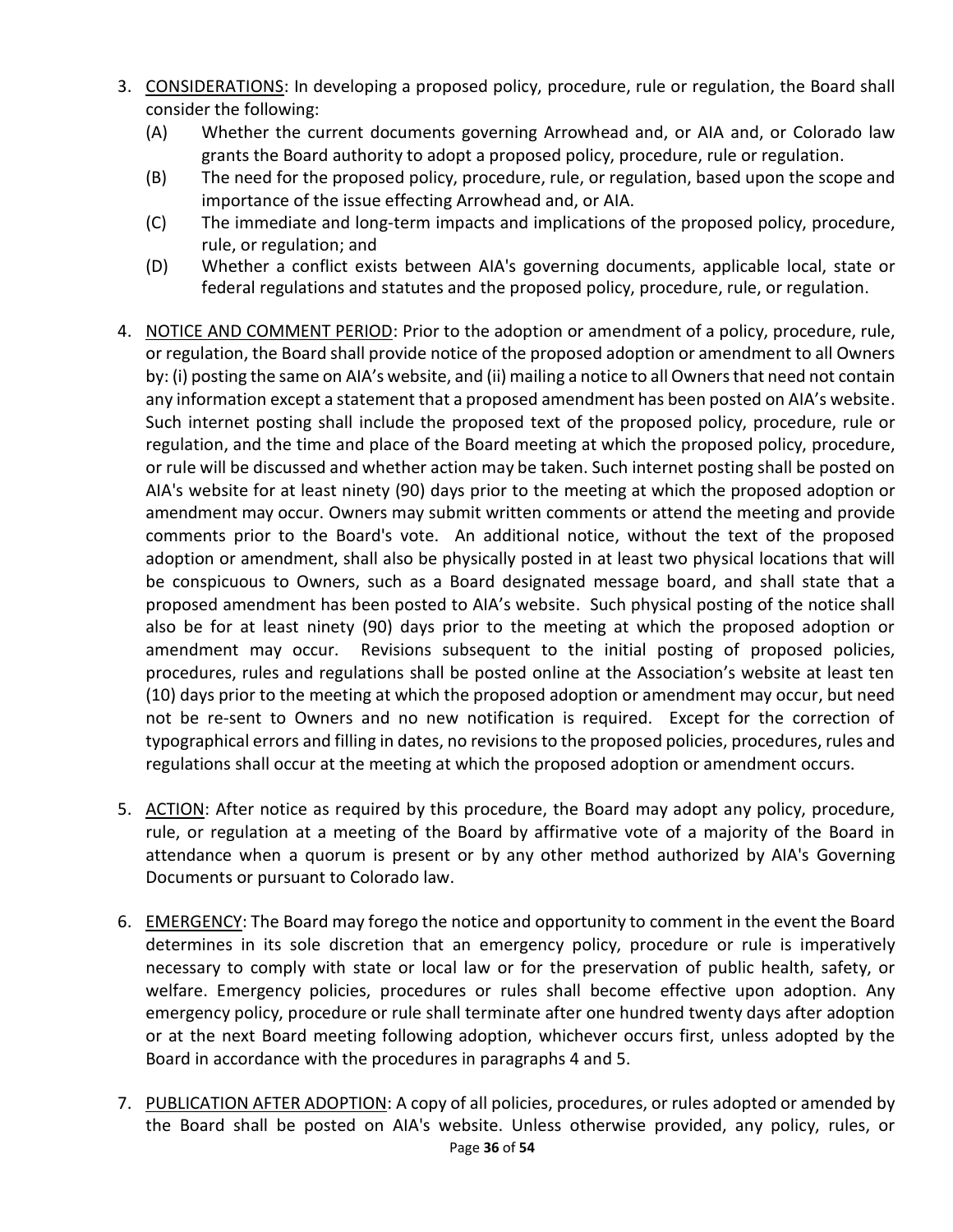procedure shall be in full force and effect and subject to enforcement by AIA upon publication on AIA's website.

8. AMENDMENT OF THIS POLICY: This policy may be amended from time to time by the Board in accordance with the procedure detailed in this policy.

# **ARTICLE 13. RECORDS INSPECTIONAND PRODUCTION POLICY**

- <span id="page-36-0"></span>1. MAINTENANCE OF RECORDS: AIA shall keep and maintain those records that CCIOA, specifically mandates AIA shall keep and maintain. AIA may, in the sole discretion of its' Board, keep or maintain records not required to be kept or maintained by the CCIOA. AIA may, in the sole discretion of its Board, keep or maintain records for a longer duration than required by the CCIOA.
- 2. INSPECTION AND COPYING OF RECORDS: AIA's records shall be subject to inspection and copying by any Owner to the fullest extent required by the CCIOA. As set forth in the CCIOA, certain records, including without limitation attorney-client privileged documents, may or shall be withheld by AIA. In the event that AIA erroneously or otherwise accidentally produces any record to any Owner which record should have been withheld, the Owner shall immediately destroy the record together with all copies and images of such record.
- 3. REQUEST FOR INSPECTION AND COPYING: An Owner must submit a written request, describing with reasonable particularity the records sought, at least ten (10) days prior to the requested inspection or production of the documents. Inspection and copying shall occur during normal business hours. In the sole discretion of the Board, the inspection or production may be deferred until the next regularly scheduled Board meeting if the meeting occurs within thirty days after the request.
- 4. COSTS: AIA shall impose a reasonable charge to cover all costs of labor and material for copies of AIA's records. The charge shall include costs of production and reproduction of the records. AIA is not obligated to compile or synthesize information, but to the extent that AIA responds to any request by compiling or synthesizing its information, the requesting Owner shall be responsible for all costs, fees and charges incurred by AIA in responding to the request. Broad requests will require more time to respond to by AIA and its agents and therefore result in larger fees and costs to AIA, which will be passed on to the Owner. By way of illustration only, and not by way of limitation, a request for all AIA records for a period of time covering many months relating to a specific topic will result in substantially more cost to AIA than a request to AIA of a list of specific records identified by date and title. AIA shall require the Owner to pay the invoice for his, her or its record request prior to delivery of any records. Records may be provided to an Owner electronically if agreed to by an Owner.
- 5. NO COMMERCIAL PURPOSES: AIA records and the information contained within those records shall not be used for commercial purposes.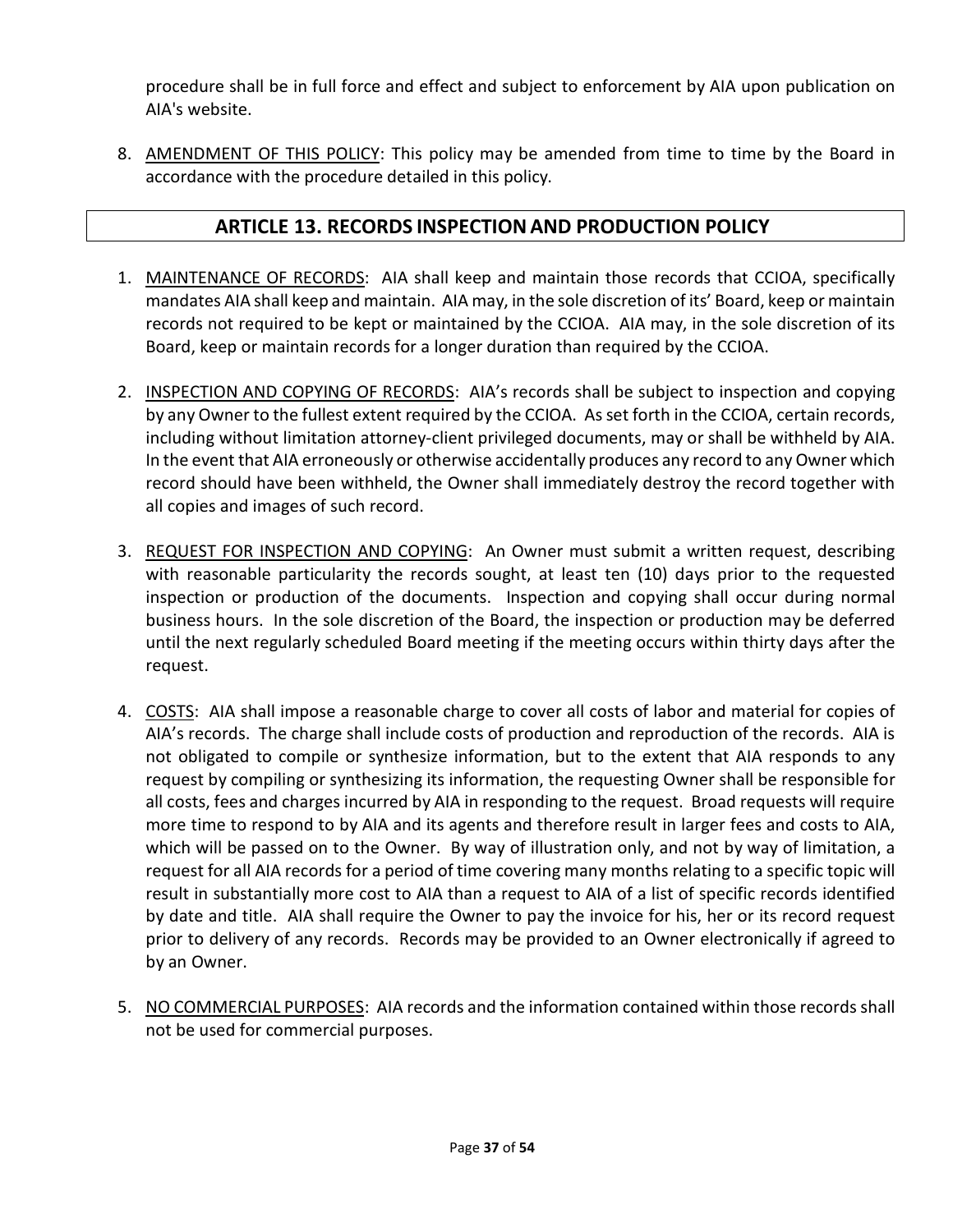## **ARTICLE 14. CONFLICT OF INTEREST POLICY**

- <span id="page-37-0"></span>1. DISCLOSURE AND REFRAINING FROM VOTING: Any Board member having a potential conflict of interest with AIA shall disclose this to the Board and refrain from voting on that matter if the Board determines there is a conflict of interest.
- 2. STATUTORY APPLICABILITY: AIA and all Board members of AIA are subject to C.R.S. § 7-128-501, as amended.
- 3. DEFINITION OF CONFLICTING INTEREST TRANSACTION:
	- (A) A "conflicting interest transaction" is a contract, transaction, or other financial relationship between:
		- (I) AIA and a Board member, or
		- (II) Between AIA and a party related to a Board member, or
		- (III) Between AIA and an entity in which a Board member is a director or officer or has a financial interest.
	- (B) A "party related to a Board member" shall mean a spouse, a cohabitant, a descendent, an ancestor, a sibling, an estate or trust in which the Board member or a party related to the Board member has a beneficial interest, or an entity in which a party related to the Board member is a director, officer, or has a financial interest.
- 4. CONFLICTS OF INTEREST: If a relationship or interest exists that could result in a conflicting interest transaction, the Board member must disclose the facts concerning the relationship or interest and as to the conflicting interest transaction to other board members entitled to vote thereon.
- 5. NO PARTICIPATION: The interested Board member will not participate in any discussion regarding the transaction or vote thereon and shall not be present for the remainder of the discussion on the item for which the disclosure was made.
- 6. QUORUMS: An interested Board member will still be counted in determining whether a quorum exists.
- 7. REVIEW: The Board shall review AIA's Conflict of Interest Policy on an annual basis. Such review shall include a check for compliance with current Colorado law, as well as the effectiveness and implementation of the policy.

## **ARTICLE 15. CONDUCT OF MEETING POLICY**

<span id="page-37-1"></span>Owners are welcome to attend all meetings of the Board except executive sessions, which are held to discuss topics outlined in the CCIOA. The Board encourages attendance and participation. In order for the meetings to progress smoothly through the agenda items, here are some courtesies the Board asks Owners to observe: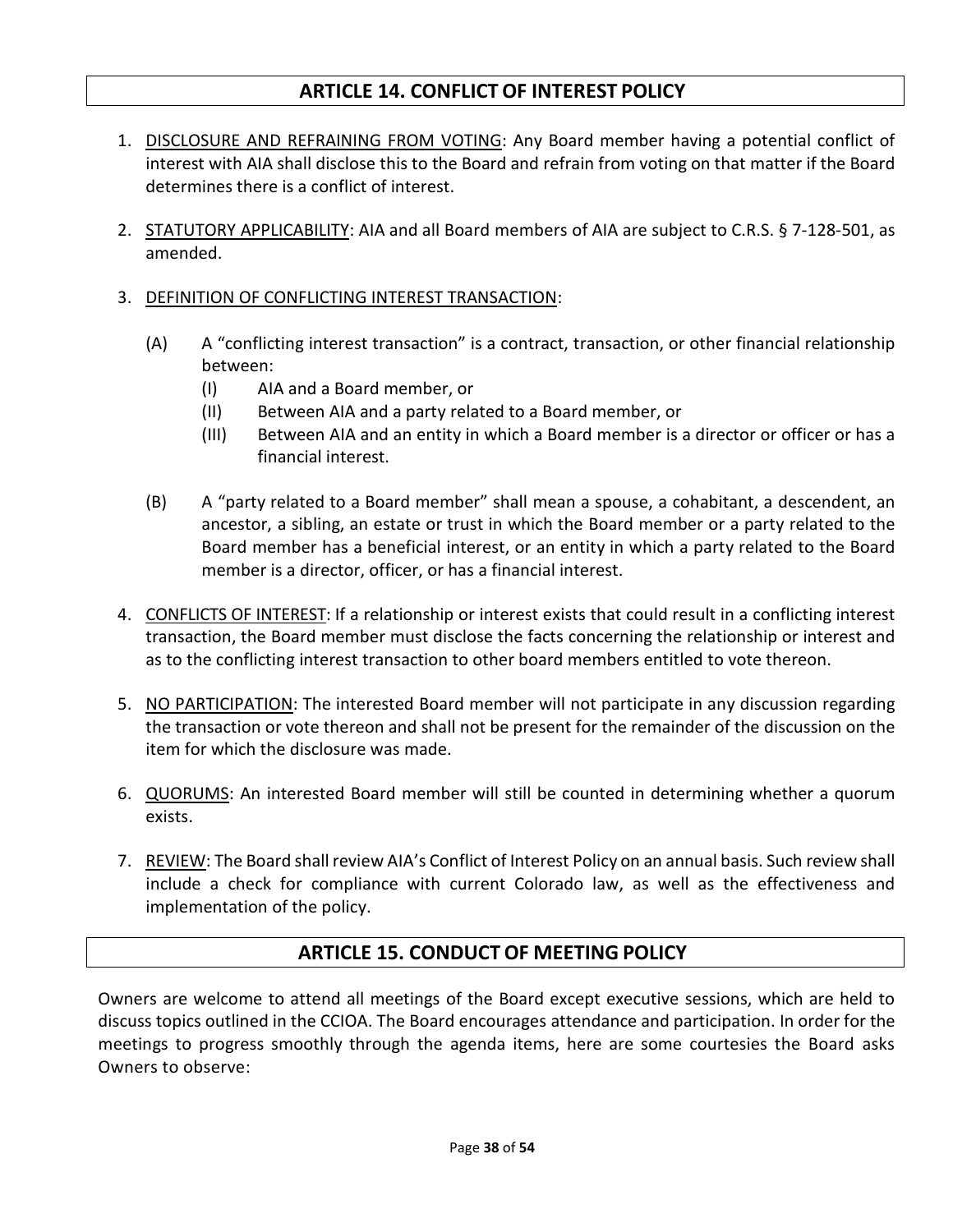- 1. All meetings will start promptly at the designated time. If Owners arrive after the meeting has started, they should enter quietly and find a seat.
- 2. Please mute cell phones and keep disruptive noises such as chatter and so forth to a minimum.
- 3. While the Board is conducting business, please do not interrupt the deliberations of the Board.
- 4. Prior to the Board taking formal action on an issue (after a motion is made and seconded), a reasonable number of Owners will be allowed to speak for and against an issue.
- 5. The "Call for Owner Comments" agenda item is a time when Owners may voice their concerns, ask questions and discuss items of interest. Because Board agendas are usually pretty full, comments may be limited, at the discretion of the Board during the course of the meeting, to five minutes in length and to one topic or question. If time permits, an Owner will have the opportunity to speak again after others have been allowed to speak.
- 6. Any point needs to made only once. It is not necessary that points be repeated by several individuals to have impact. If a prior Owner has made your point, it is sufficient to inform the Board of your agreement with the prior statement.
- 7. All questions and comments should be made directly to the Board, unless advised by the Presiding Officer that an Owner may ask questions of a guest speaker or other presenter.
- 8. Please be respectful of others' opinions and do not interrupt someone who is speaking.
- 9. Comments regarding a particular issue which could cause embarrassment or be hurtful to another person should be discussed with the Board President before the meeting. In this manner, it can be determined if comments may be better resolved at an executive session.
- 10. If an Owner wants to bring a matter to the Board that will take longer than five minutes, please notify the Board President 10 days before the meeting as to the nature of the presentation and the approximate time needed. If at all possible, the request will be permitted, but it may need to be deferred to a later Board meeting.
- 11. Owners and Board members are expected to be civil during meetings. Incivility such as verbal attacks, physical attacks, threats, insults and refusing to abide by the time limits and other procedures for the meeting are not acceptable behavior. If a meeting is disrupted by incivility, the Board member conducting the meeting may ask the person disrupting the meeting to leave the meeting and/or may terminate the meeting.

# **ARTICLE 16. RESERVE STUDY AND RESERVE FUNDING POLICY**

<span id="page-38-0"></span>Per §38-33.3-209.4(2) of CCIOA, AIA (AIA) must make the following information available to unit owners, on an annual basis: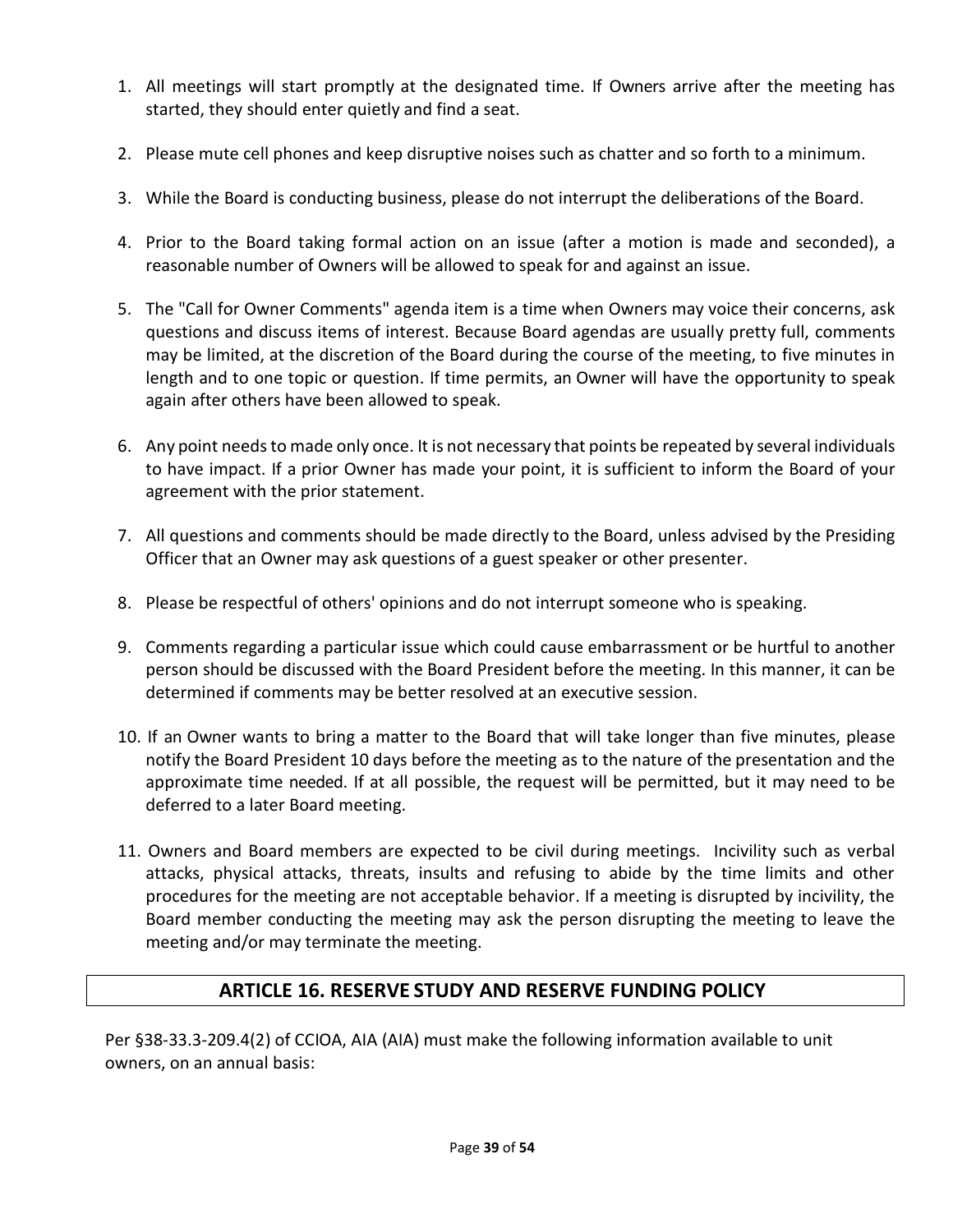- 1. Any amounts held in reserves for the fiscal year immediately preceding the current annual disclosure.
- 2. AIA's responsible governance policies adopted under section 38-33.3- 209.5 of CCIOA, which includes Article 8 and Articles 10 through 17 of these Regulations.
- 3. This review complies with §38-33.3-209.5 of CCIOA.

The review includes the oversight and reporting per §38-33.3-209.4(2) and §38-33.3-209.5 of CCIOA.

- 1. Amounts held in reserve for the fiscal year immediately preceding the current annual disclosure.
- 2. The status of AIA's responsibility to establish and implement the (9) governance policies adopted under CCIOA.

# **ARTICLE 17. INVESTMENT POLICY**

- <span id="page-39-0"></span>1. Goals & Objectives: The reserve assets shall be invested to achieve these objectives:
	- Not risk loss of principal;
	- Ensure that adequate liquid funds will be available for each coming year for or to meet the reserve needs;
	- Achieve highest long-term investment performance
- 2. Investment Strategy:
	- (A) *Base Liquid Funds*: On an annual basis, the Board will review the reserve schedule for the upcoming year to determine anticipated funds required for expected reserve expenses are met. This amount constitutes the "Base Liquid Funds."
	- (B) *Non-Liquid Funds*: Funds over and above the Base Liquid Funds will be invested as follows:
		- Laddering Strategy Invest in federally insured accounts and maturities of three months or more if interest rates are desirable. If Certificate of Deposits are used, the Certificates should be with varying maturity dates (laddering strategy).
		- AIA has a Money Market Account and should maintain this to place maturing Certificates of Deposits that have low return.
		- If interest yields are relatively low, the Board will invest for shorter terms with the anticipation that rates will rise in coming months.
		- If rates are relatively high, the Board will invest for longer terms to take advantage of the higher yield.
		- Saving accounts may be used to roll excess cash into from the standard checking account if directed to do so.
- 3. Approved FDIC Non Risk Investment Vehicles:
	- Savings accounts
	- Money market accounts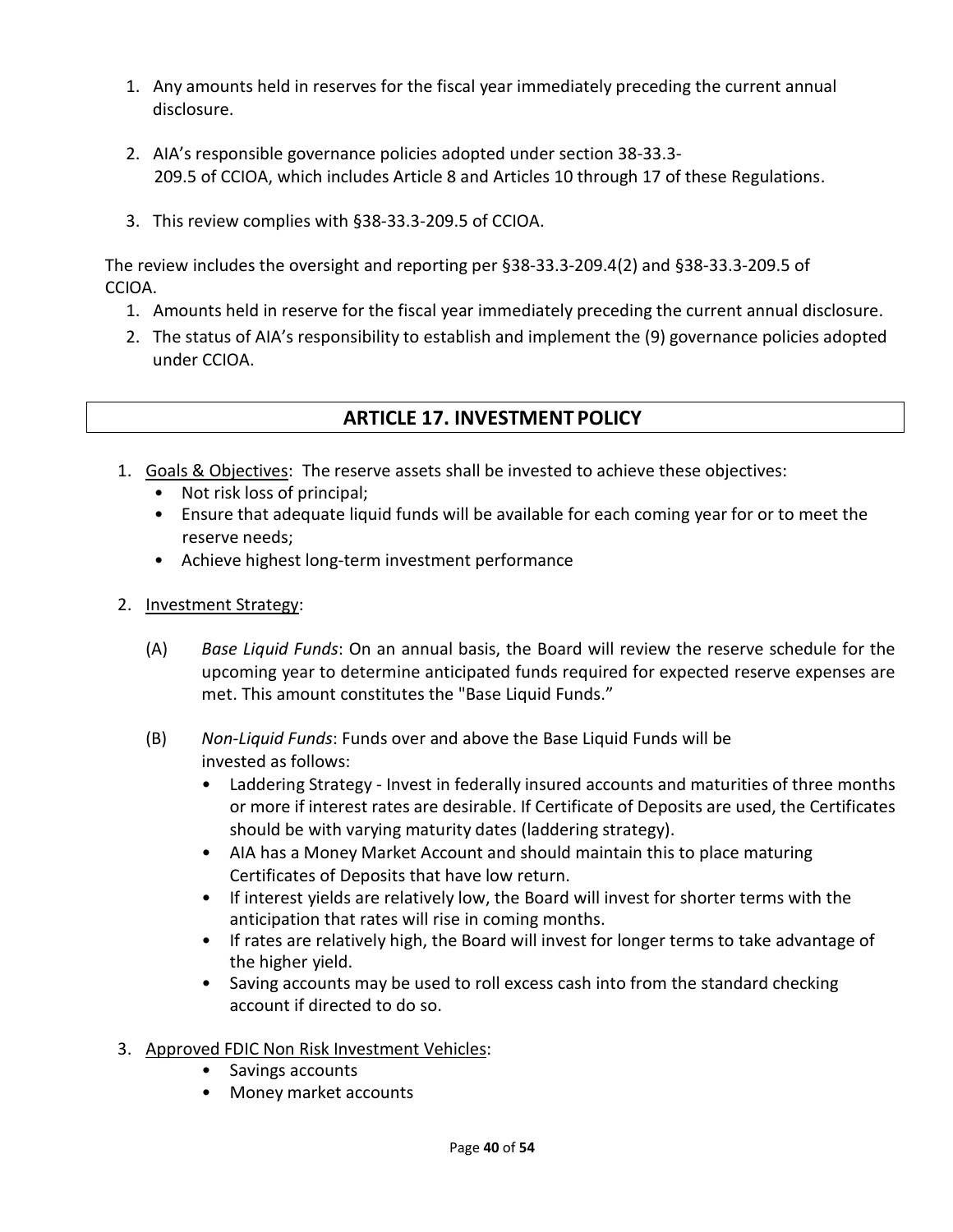- Certificates of deposit in FDIC or NCUA insured financial institutions with no more than \$250,000 in any such institution, unless additional private deposit insurance is provided by the bank, NCUA or the FDIC.
- 4. Review & Control:
	- All investments will be purchased in the name of AIA.
	- The signatures of the President and Treasurer are required for all withdrawals or transfers of reserve funds with Board approval.
	- The Board will review regular financial statements and make adjustments as needed to ensure goals & objectives are being met.
	- AIA may from time to time consult with our banking partners and their planners for advice and strategies.

# <span id="page-40-0"></span>**ARTICLE 18. DESIGN GUIDELINES: DESIGN REVIEW COMMITTEE (DRC) OVERVIEW**

- 1. PURPOSE OF THE DRC: The purpose of the DRC is to review and approve plans in accordance with these Design Guidelines and the Covenants to ensure the suitability of Improvements, the harmony thereof with the environment and character of the neighborhood, the effect of such Improvements upon the utilization and view of the Site upon which the same will be built and the obvious interferences, impairment and/or restriction of view, if any, of adjacent property and placement of the Improvements with respect to topography, ground elevations, and existing natural and terrain features. The DRC is to exercise its best efforts to minimize the restriction, impairment and/or interference of view and solar access that any one Improvement shall have upon that of all other existing buildings and other Improvements.
- 2. DESIGN GUIDELINES: The Design Guidelines are established by the Board pursuant to Article III, paragraph 2 of the Covenants.
- 3. APPROVAL GENERALLY REQUIRED: Approval by the DRC is required for all Improvements except those specifically enumerated under Article 19, Section 1 below. Improvements that require approval by the DRC include, without limitation:
	- (A) establishing a driveway and access to a Site,
	- (B) increasing a parking or driveway area,
	- (C) installing utilities or solar panels
	- (D) building a RV pad or RV deck,
	- (E) building a Single Family Residence,
	- (F) building a shed,
	- (G) building a deck or enlarging a deck,
	- (H) building a detached garage,
	- (I) making material exterior changes to an existing house or Site, including refinishing the exterior in colors or stains that are not essentially similar to those previously approved, and
	- (J) establishing screening, fences, dog run or play areas.
- 4. DRC RESPONSIBILITIES AND FUNCTION: Members of the DRC are Owners in Arrowhead appointed by the Board and function under the guidance of a Design Review Manager, who is an employee of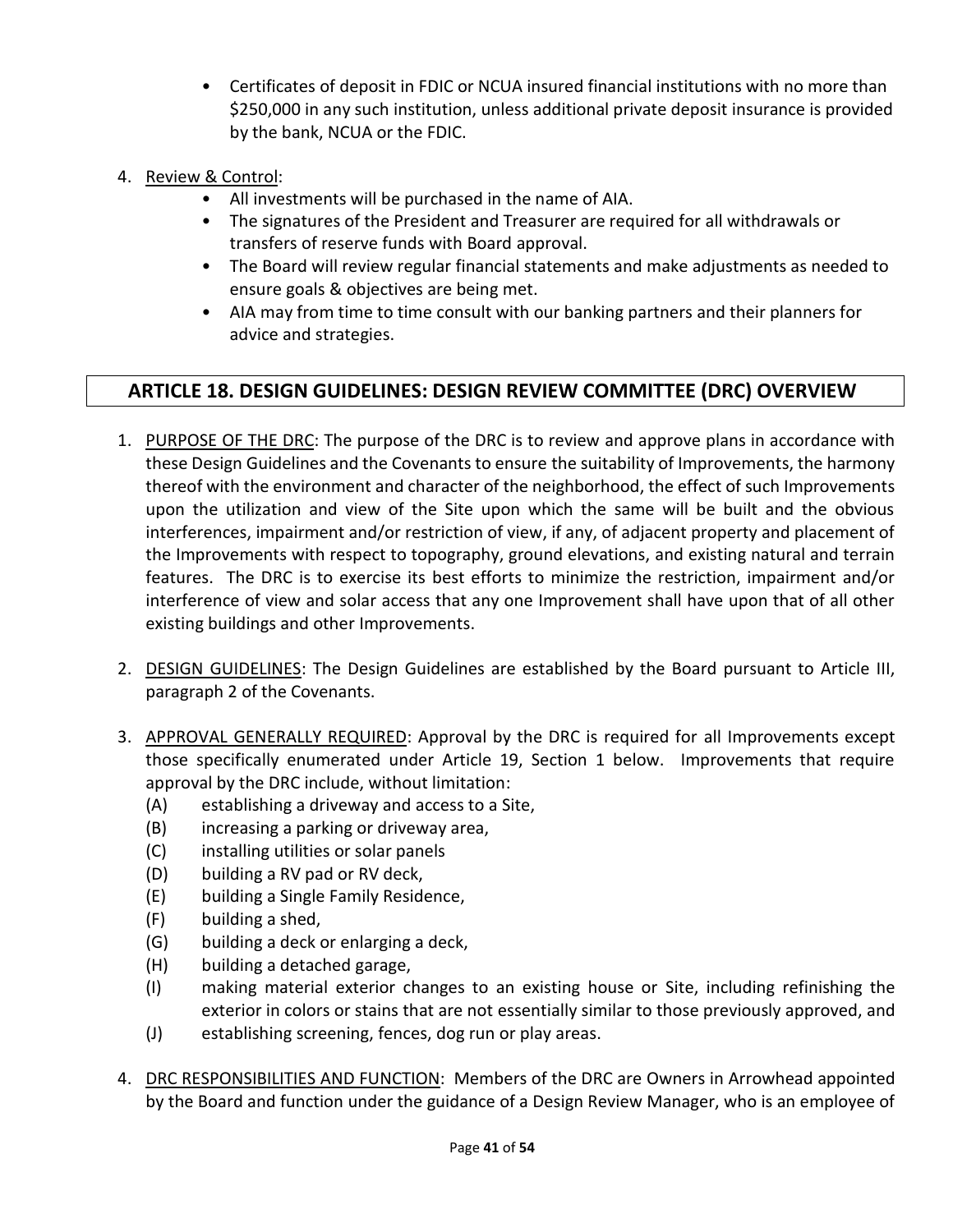AIA. The number of DRC members is based upon the administrative needs of the DRC and the community activity, but there shall be at a minimum four (4) members.

- (A) The Board is responsible for enforcing, with the assistance of the DRC, the Design Guidelines, as amended by the Board from time to time.
- (B) The DRC shall adopt procedures, subject to approval by the Board, as are appropriate to govern its proceedings.
- (C) The DRC may meet in person, by telephone, by email, or by mail for the purpose of conducting its business and will keep the Board advised as to DRC actions regarding plans submittals, approvals, disapprovals and variances.
- (D) A consensus of at least a majority of members of the DRC, in person or otherwise present, shall be sufficient for all decisions. Approved permits will be signed by those members of the DRC that vote in favor of them. The Board's DRC Liaison may be consulted when consensus cannot be achieved or a decision is split. The DRC Liaison shall have no vote on DRC matters at DRC meetings.
- (E) The members of the DRC shall be entitled to reimbursement for out-of-pocket expenses incurred in the performance of their duties as the budget dictates.
- (F) The DRC Manager or a DRC representative will present a report of the DRC's actions at each Board meeting.
- (G) At least one DRC member will be assigned to an Owner's project until the completion of the project.
- 5. DRC CONFIDENTIALITY AGREEMENT: Upon appointment all DRC members agree to sign a confidentiality agreement, as the same may be adopted and revised from time to time by the Board in its discretion.
- 6. DRC WAIVER OF LIABILITY: The DRC and the Board shall not be liable to any person or entity submitting plans to the DRC for any damages arising out of or relating to any failure to act, failure to approve, or failure to disapprove plans. To the fullest extent permitted by law, any person or entity acquiring the title to any property in Arrowhead, or any person or entity submitting plans to the DRC for approval, by so doing, does agree that he, she or it will not bring any action or suit to recover damages against the DRC or the Board, their members as individuals, their advisors, employees or agents arising out of or relating to the failure to act, failure to approval, or failure to disapprove plans.
- 7. DRC PROVIDES NO WARRANTIES: Approval by DRC and/or AIA of any Improvements does not constitute any certification or representation or warranty regarding the safety of the Improvement, the Improvement's compliance with any applicable code, or the habitability of any structure. The DRC's review and permitting process is limited to ensuring compliance with the Governing Documents only.

# **ARTICLE 19. DESIGN GUIDELINES: DRC PROCESS**

<span id="page-41-0"></span>1. WHEN APPROVAL IS REQUIRED: No Owner shall make any Improvement without first obtaining the applicable DRC approval for that Improvement, EXCEPT that the following Improvements do not require DRC approval: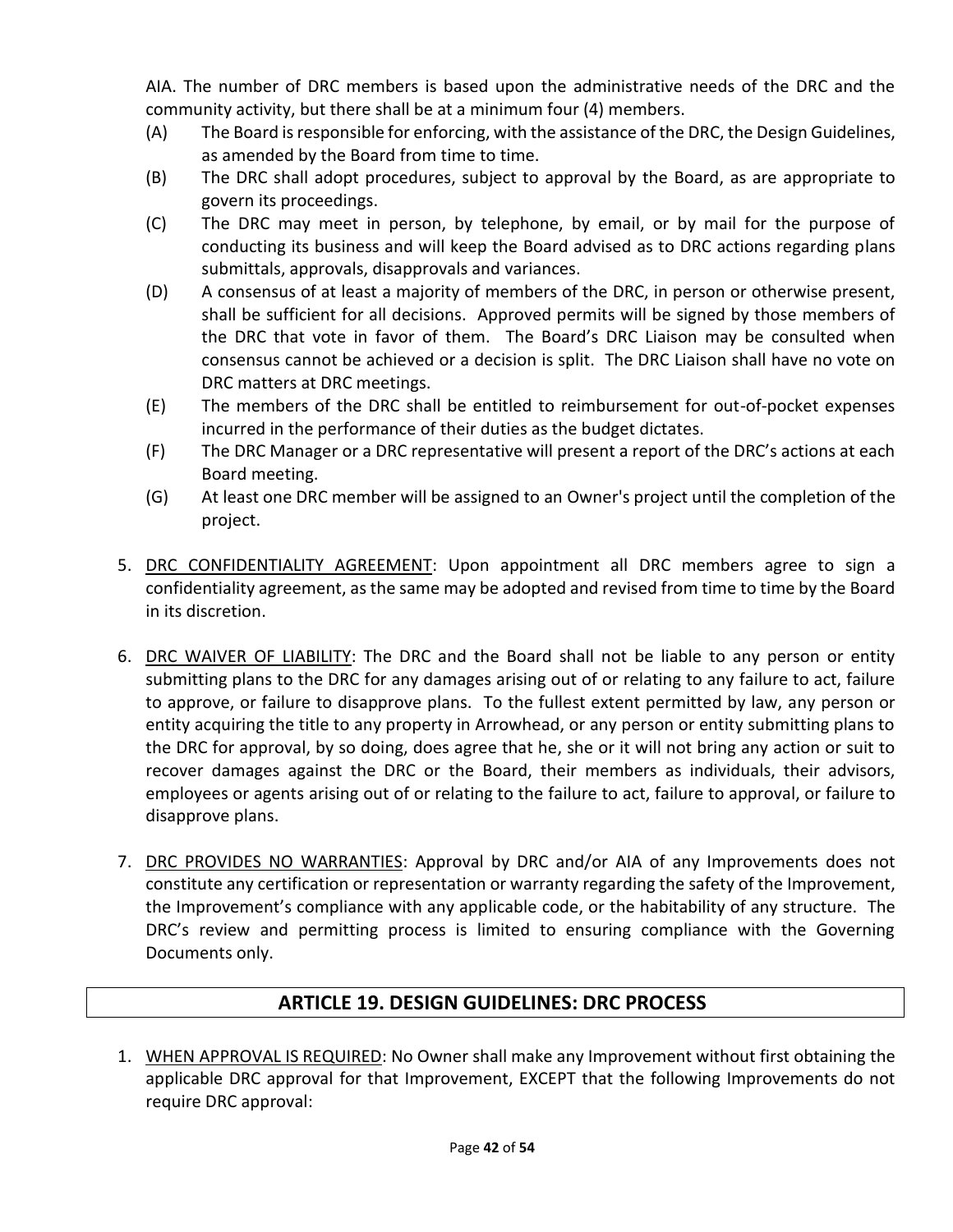- (A) Antenna and satellite dishes may be installed without DRC approval provided that such antenna and satellite dishes comply with the Governing Documents and are not over 25 feet above the highest point of the roof.
- (B) An OWTS may be installed without DRC approval provided that all applicable governing entities provide all requisite approvals.
- (C) Signs may be posted and installed without DRC approval provided that such signage complies with the Governing Documents and applicable law.
- (D) Portable dog runs under 100 square feet in size that meet the requirements of these Regulations for installation without DRC approval may be installed and maintained without DRC approval.
- (E) Owners may maintain any already approved Improvement without the necessity of any new DRC approval provided that such maintenance may not change any exterior material finish or color without DRC approval except that DRC approval is not required for color changes that are essentially similar to approved colors.
- (F) Owners may implement such mitigation and defensible space Improvements as are consistent with the Governing Documents and/or as approved by the Forest Manager or his or her Designee.
- (G) When required by the Board, Owners shall implement, make or maintain any Improvements so required and not in conflict with the Governing Documents.
- (H) Improvements that are wholly contained within any self-enclosed structure, such as interior remodels; provided, however, that no interior remodel may result in a violation of the Governing Documents.
- (I) Non-structural exterior Improvements that do not materially change the exterior appearance of an Improvement from what was previously approved for a constructed Improvement.
- 2. DRC FORMS: The following forms are on the AIA website and should be used in submitting plans to the DRC for review and approval to be issued a Design Review Permit:

[\(www.arrowhead1.org/design-review\)](http://www.arrowhead1.org/design-review)

- (A) Plot Plan
- (B) Design Review Process
- (C) Construction Recommendations
- (D) Construction Agreement
- (E) Driveway Location and Survey Process
- 3. PLAN SUBMISSION: Prior to constructing any or installing any Improvement for which the DRC approval is required pursuant to Article 19, Section 1 above, Owners shall submit plans and secure a Design Review Permit. No construction, clearing of live trees to accommodate construction, or excavation may be commenced, or otherwise performed prior to obtaining the Design Review Permit.
- 4. UNIFORM PLANS: The plans submitted to the DRC to obtain a Design Review Permit must be the same plans submitted to the Gunnison County Building Office.
- 5. PLAN SUBMISSION PROCESS FOR NEW BUILDINGS, STRUCTURES AND DRIVEWAYS: The DRC submission and review process for new buildings, structures and driveways is as follows: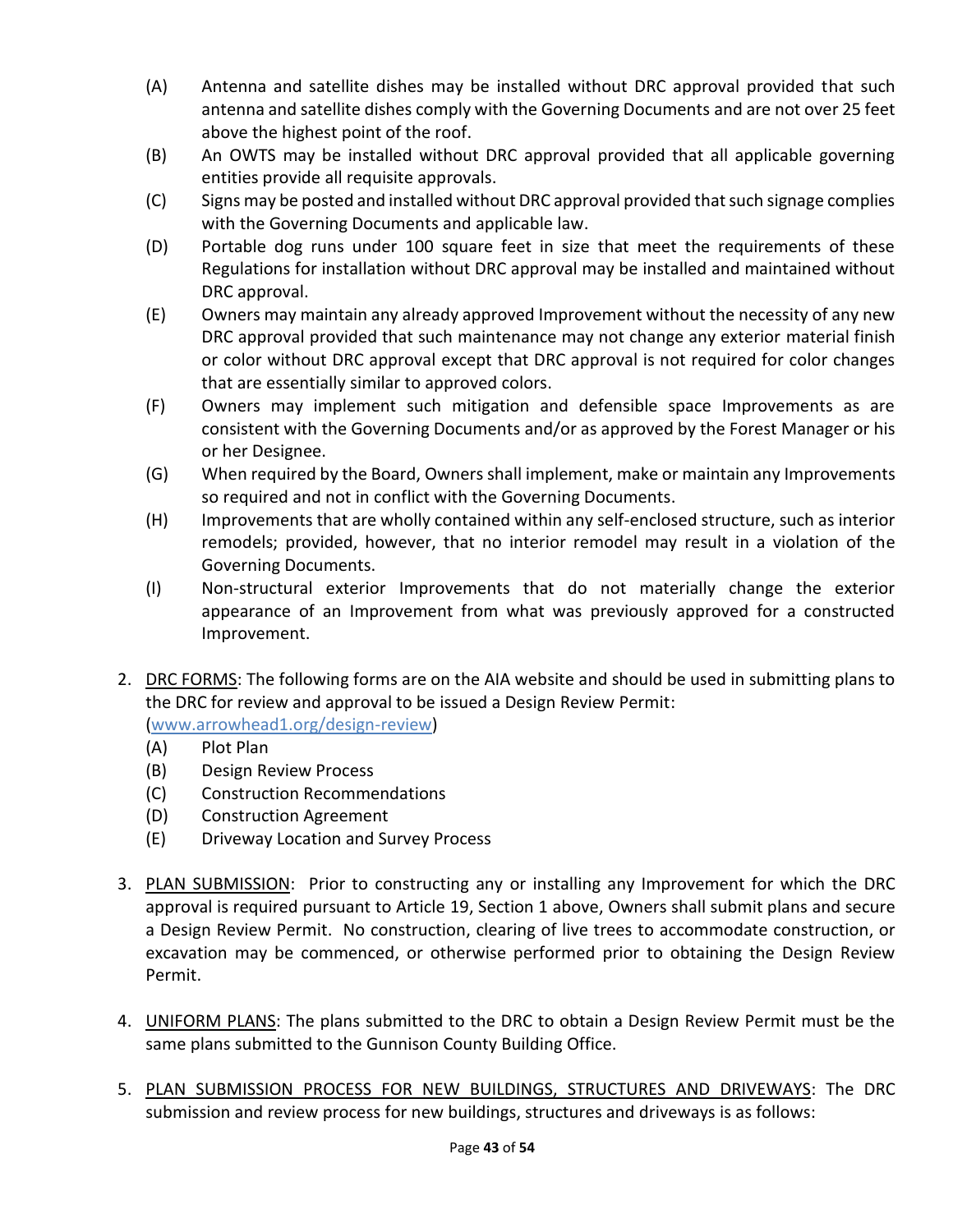- (A) The Owner is responsible for locating the center pin. It is the Owner's responsibility to ensure the accuracy of the center pin location.
- (B) If the center pin does not have a metal surveyor's tag, the Owner is responsible for having a Site survey completed and the center pin tagged by a surveyor unless a structure is located where the center pin would otherwise be located.
- (C) The Owner is to flag or stake the perimeter of the Site using the measurements from the center pin prior to asking a DRC member to come on-site to discuss the Improvement. A Plot Plan [\(www.arrowhead1.org/design-review\)](http://www.arrowhead1.org/design-review) must be used by the Owner to mark the location of the center pin, the property boundaries, location of driveways and structure(s) presently on the Site. Accurate measurements are important and the proposed new Improvements must be clearly marked on the Plot Plan.
- (D) The Plot Plan shall identify the name of the Owners, the Lot, Block and Filing number of the Site where construction is anticipated. The plot plan may be prepared by the Owner, a contractor, an architect or a professional engineer. The Owner must stake the Site placement of the Improvement.
- (E) Two complete sets of plans showing the exterior specifications for the Improvements must be submitted to the DRC for review. One set of plans will be retained by the DRC for its files and the other will be submitted by the Owner to the Gunnison County Building Office if any building permit is required by Gunnison County. Exterior plans must show the elevations, the dimensions of any building, the height of the building, doors, windows and access steps. Any other Improvement must be depicted in sufficient detail with sufficient measurements for the DRC to provide a specific approval.
- (F) Description of the exterior materials for any walls and roof and color schemes for all walls and roof plans and snow load need to be submitted, including samples and/or color charts of described materials.
- (G) Contractor's name, address, and telephone number must be submitted.
- (H) Structures requiring a building permit from the Gunnison County Building Office must have an engineer's stamp on the plans upon submission to Gunnison County.
- (I) Structures not requiring a building permit from the Gunnison County Building Office can be submitted as a drawing prepared by the Owner or contactor but must show the elevations, dimensions of the building, the height of the building, the roof snow load, doors, windows, access steps, roofing materials and all exterior materials and color samples.
- 6. PLAN SUBMISSION PROCESS FOR ALL OTHER TYPES OF IMPROVEMENTS: Any application for DRC approval of any Improvement other than a new building, structure or driveway, shall consist of:
	- a. A sufficient description and/or depiction of the Improvements to enable the DRC to perform its review, which at a minimum will require a description of any exterior materials, finishes, and specifications, as applicable.
- 7. PLAN CHANGES: Changes in building plans, which would result in exterior construction differing from original plans and specifications, shall be resubmitted to the DRC for re-approval before construction is initiated, resumed or continued regardless of whether a Design Review Permit has been issued or a building permit is needed.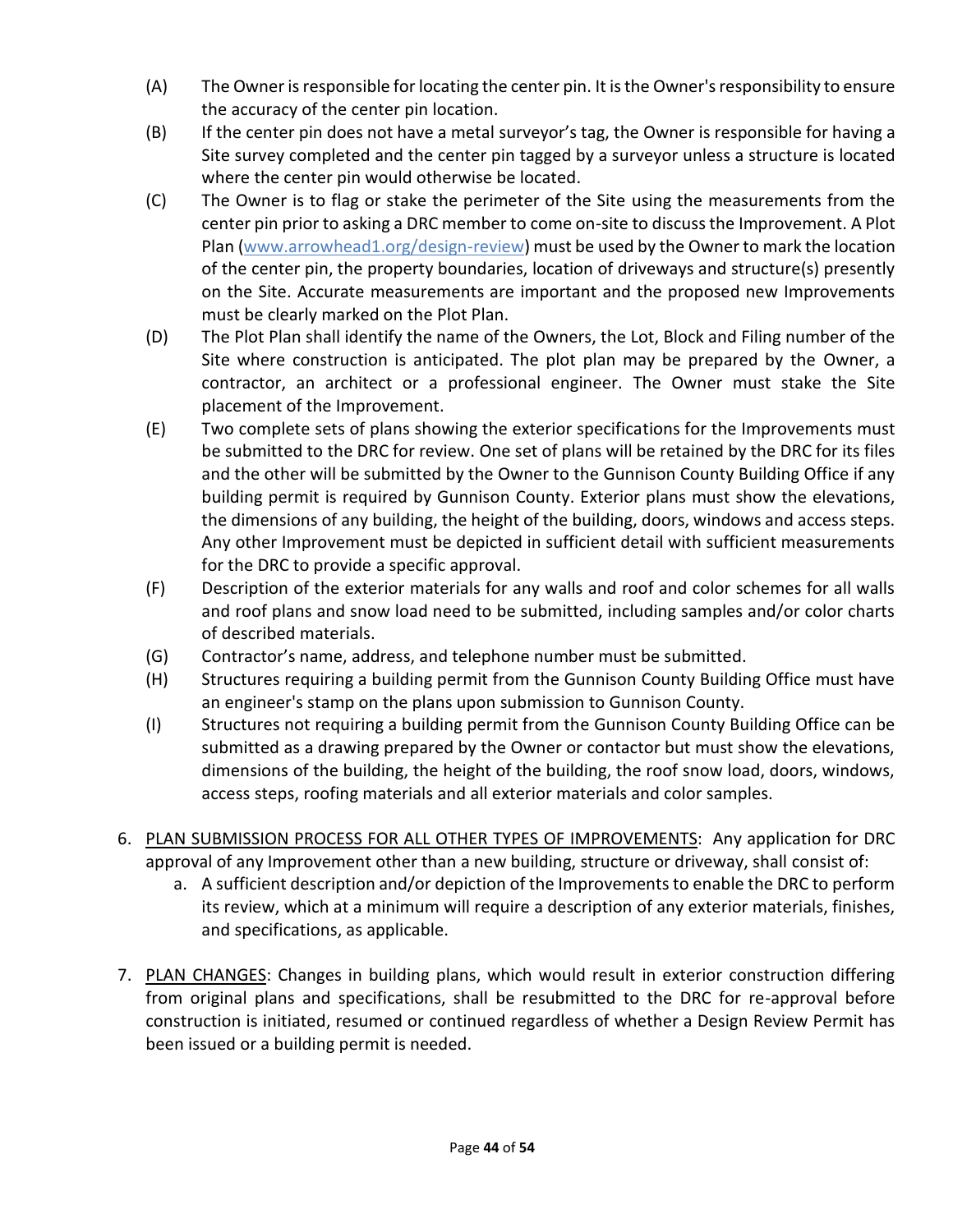### 8. REVIEW OF PLANS:

- (A) The DRC shall act on submitted plans for a proposed Improvement within sixty (60) days and, upon the determination that all supporting data is sufficient, shall in writing approve, disapprove, or approve with conditions. The DRC may ask for more information or supporting data.
- (B) The DRC shall review and act upon any plans before a building permit is sought from the Gunnison County Building Office and two copies of the DRC Permit shall be provided by the DRC to the owner for use by the Owner and Gunnison County. The DRC shall retain one copy of the DRC Permit
- (C) The DRC shall disapprove any plans which are: (i) not sufficient for it to exercise the judgment required of it by these Design Guidelines, or (ii) do not satisfy the requirements of these Design Guidelines or the Covenants. If any additional information is needed to process an application, a request by the DRC for additional information shall constitute a denial of the application. Upon receipt of the requested information, a new 60 day time period will commence and no additional fee shall be required.
- (D) The DRC may use the services of a consultant to review plans but any such consultant used shall not have the power to vote upon any plan.

## 9. DESIGN REVIEW PERMIT:

- (A) The Gunnison County Building Office requires AIA approval of all Improvements that require a building permit and will not issue a building permit without AIA approval. The DRC gives AIA approval by giving an Owner a Design Review Permit. [\(www.arrowhead1.org/design](http://www.arrowhead1.org/design-review)[review\)](http://www.arrowhead1.org/design-review)
	- (I) For construction that requires a Gunnison County building permit, after the Design Review Permit is issued, the owner can take the Design Review Permit and plans to the Gunnison County Building Office to proceed with the project. Owners are responsible for obtaining all permits and licenses for any construction, electrical, plumbing, inspections for structural repairs or remodeling as required by the Gunnison County Building Office.
	- (II) For construction that does not require a Gunnison County Permit, after the Design Review Permit is issued by the DRC, the Owner may proceed with the start of construction.
	- (III) Construction of any building or structure under a Design Review Permit must commence within 24 months of the issuance of the Design Review Permit. If construction of any building or other structure approved under a Design Review Permit does not commence within 24 months of the issuance of the Design Review Permit, the Design Review Permit shall expire.
- 10. MONITORING CONSTRUCTION: The DRC will visit the Site until completion of the project. The DRC does not inspect the home as a building inspector does but instead monitors the progress of the construction to make sure the Design Guidelines are followed. The Owner signs a Construction Agreement with the DRC which outlines the Owner's responsibilities during the construction period and provides permission to AIA and the DRC for visits during construction.

[\(www.arrowhead1.org/design-review\)](http://www.arrowhead1.org/design-review)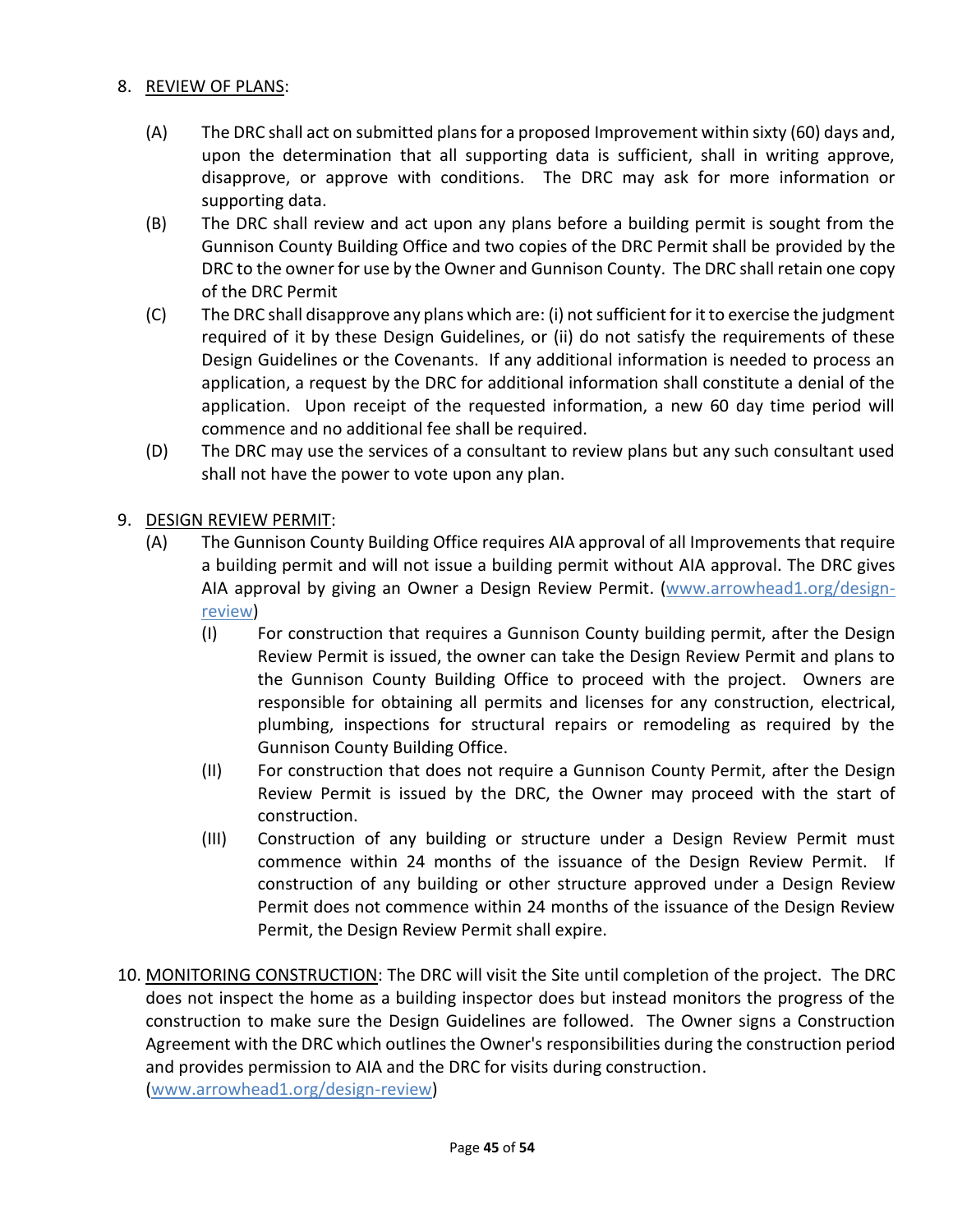- 11. REQUIRED FEES: All applications for the DRC shall be accompanied by a non-refundable application fee. Each application shall be charged an application fee of \$100.00. If multiple plans are submitted as a single application, only \$100.00 shall be charged, but if submitted separately, each separate application shall require a separate \$100.00 application fee. There is no fee to the DRC an OWTS as the DRC does not review or approve an OWTS and no OWTS application need be filed with the DRC. Permit fees should be mailed to the AIA Office referencing the name and address of the Site and the type of permit.
- 12. INTERIOR REMODELING: Interior remodeling (including structural interior remodeling), which does not impact the building footprint, square footage, roofline or exterior materials or finishes, does not require a DRC Permit provided that the Governing Documents are not violated by such remodeling, however exterior color changes or material type changes do require a DRC review and approval. In addition, though no permit is required, all structural or interior remodeling must nevertheless comply with the Governing Documents. As the DRC is not involved in such remodeling, no fee is required. An Owner may consult with the DRC, without charge, to determine whether a potential remodel would violate the Governing Documents.
- 13. WRITTEN RECORDS: The DRC shall keep and permanently safeguard all written records of all applications for approval submitted to it (including one set of all architectural plans), all actions of approval or disapproval and all other actions taken under the provisions of this instrument. Record retention may be file copies or an electronic repository. Records must be clear and include measurements, fixed property structures or markers such as electrical boxes, fire hydrants, specific details and fixed natural landscape markers for reference. The records must be supported by photos, and/or drawings, to show marked tree removal and/or flagging and staking of the plan.

# **ARTICLE 20. DESIGN GUIDELINES: STANDARDS AND SPECIFICATIONS**

- <span id="page-45-0"></span>1. APPROVAL AND SUITABILITY OF PROPOSED IMPROVEMENTS AND STRUCTURES: In reviewing plans, the DRC shall consider the suitability of the proposed Improvement, the harmony thereof with the environment, the effect of such Improvement upon the utilization and view of the Site upon which the same will be built and the obvious interferences, impairment and/or restriction of view, if any, of adjacent property and placement of the Improvement with respect to topography, ground elevations, and existing natural and terrain features. In this regard, best efforts will be made to minimize the restriction, impairment and/or interference of view and solar access that any one Improvement shall have upon that of all other existing buildings and other Improvements.
- 2. CONSTRUCTION SITE PREP AND TREE REMOVAL: No living trees greater than 2 inches in diameter shall be cut down on any site without the prior approval of AIA, which may grant such approval through the Forest Manager or Designee or as part of the DRC review and approval process for purposes of construction of Improvements. It is recommended that the property owner coordinate with the DRC and the Forest Manager for site prep, mitigation or defensible space purposes. This coordinated effort will mostly likely result in a more comprehensive plan and retention of living trees.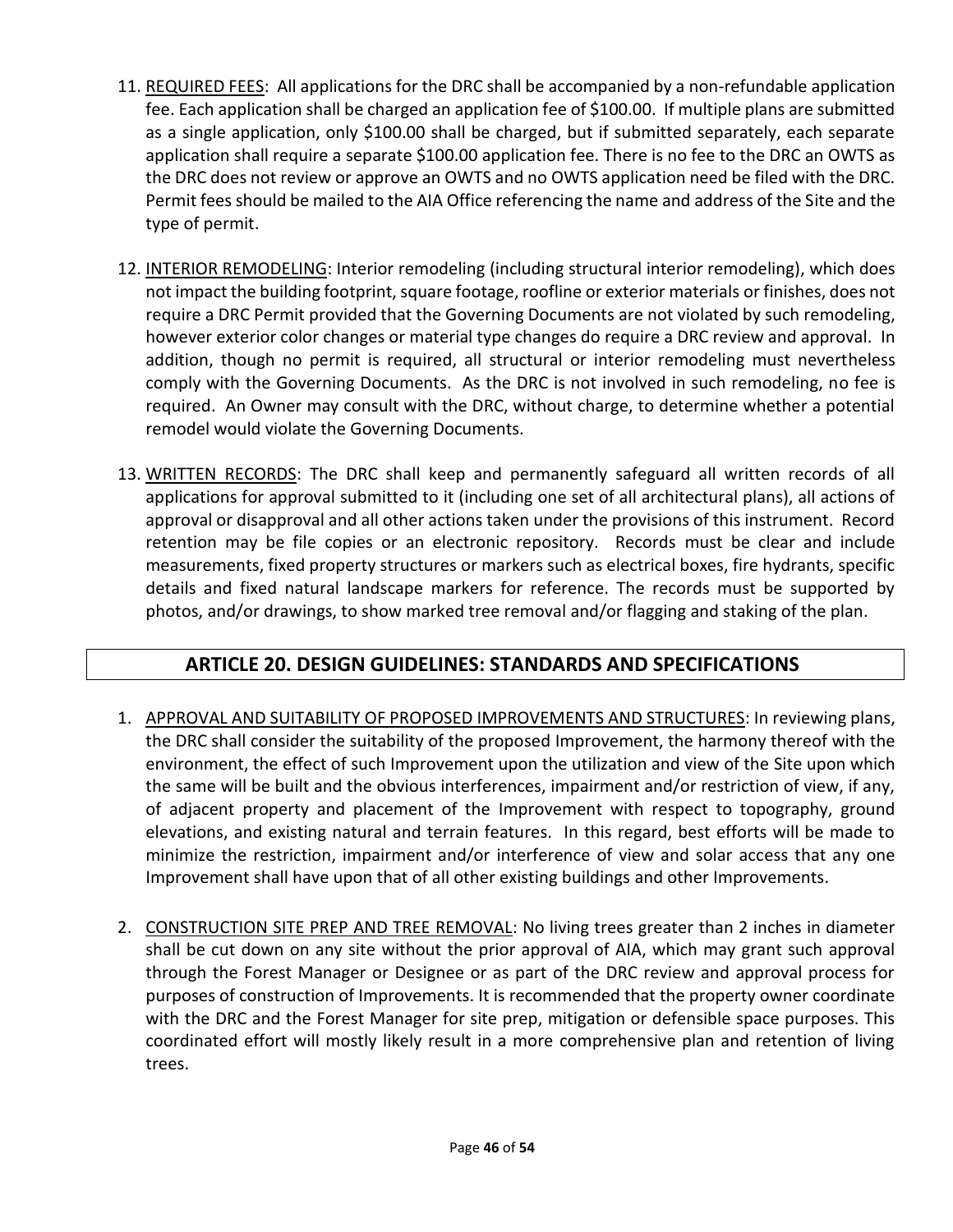- 3. CENTER PIN AND SETBACK REQUIREMENTS: No structure, whether temporary or permanent, OWTS or RV shall be placed within ten (10) feet of the property line of the Site. Upon construction of a Single Family Residence or other structure where the center survey stake of the Site is removed or covered, the Owner must place four survey stakes equal distance apart on the perimeter of the Site. Center stakes must be clearly marked and may not be removed without approval of the DRC.
	- (A) All sites within Arrowhead are circular in shape comprising an area of either .721 acre in Filing 1 or 1.00 acre in Filing 2 and 3 and the Ridges.
	- (B) Radius measurement from the center stake to the perimeter of a .721-acre site is 100 feet.
	- (C) Radius measurement from the center stake to the perimeter of a 1.00-acre site is 117.75 feet.
- 4. DRIVEWAY LOCATION AND LAYOUT: All driveways, at some point, come across Common Areas, either directly from the Filing Road or as part of a common driveway to access several sites. Driveway design and layout is subject to review by DRC in order to:
	- (A) Help Owners minimize costs for installation of driveways or connection to utilities located along them.
	- (B) Minimize the number of trees requiring removal, reduce disturbances to the natural beauty of the area and any necessary re-vegetation requirements.
	- (C) Permit a design which allows passage or turn-around of emergency vehicle, whenever possible.
	- (D) Allow for shared driveways when feasible and appropriate.
	- (E) Assure driveway is in character with the area and to ensure a culvert is installed by the Owner, as necessary, to prevent erosion of the Filing Roads.
- 5. DRIVEWAY INSPECTION: Issuance of a driveway permit automatically grants the DRC access to the driveway for an inspection when all construction activity is finished.
- 6. DRIVEWAY STANDARDS: The following driveway standards are established by Gunnison County and specific for Arrowhead. Therefore, a variance from these standards must be approved by DRC.
	- (A) All driveways shall have a minimum surface width of fourteen (14) feet at the edge of the Filing Road, taper to a minimum surface width of twelve (12) feet at a distance of six (6) feet from the edge of the Filing Road and maintain this surface width to the end of the driveway.
	- (B) Additionally, any driveway curve greater than forty-five degrees, with bordering trees, should be at least fourteen (14) feet wide. Additional clearing may be required to facilitate emergency access.
	- (C) Since most of the surface is rock and it is generally dry when the roads are open, driveway surfaces may be of native material sufficiently smooth to accommodate a two (2) wheel drive car. If driveway passes through a boggy area, gravel will be required.
	- (D) The maximum grade for a driveway shall be fifteen (15) percent, whenever possible.
	- (E) The horizontal axis of an approach to a Filing Road shall be at a right angle ninety degrees (90) to the center line of the roadway, whenever possible. An angle between ninety (90) and forty-five degrees (45) shall be permitted if can be shown that physical constraints exist that require an angle of less than ninety (90) degrees. Curved driveways will often be required to meet approach and/or grade requirements.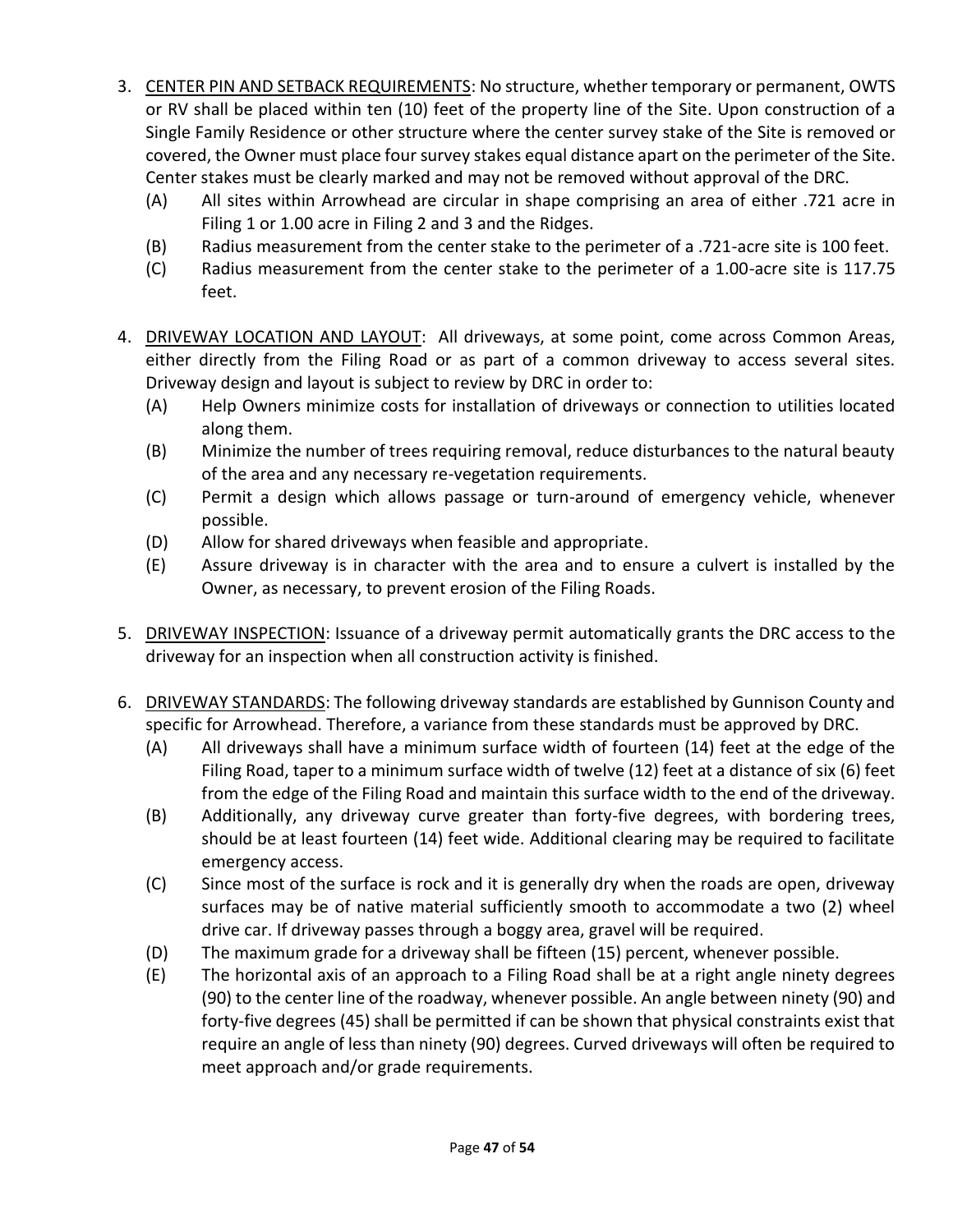- (F) One driveway or common service driveway to service several sites from a Filing Road shall be allowed on any site. Secondary access variance also may be considered and approved by DRC on a case-by-case basis.
- (G) Driveway development design and approval must also consider neighboring sites and the future access required for these sites as well as ease of access for emergency vehicles.
- (H) No overhead entry structures are allowed. Shared driveways will be established, whenever possible. There is no limitation on the number of Sites served by a common driveway.
- 7. MAINTENANCE OF DRIVEWAYS: Driveway and common or shared driveways are defined as a vehicular access for the use of the Owners and guests and are not considered a Filing Road and are not maintained by AIA and all maintenance is the sole responsibility of the Owner(s).
- 8. DRIVEWAY COMPLETION: Once the DRC approves a driveway plan, the Owner has two (2) years to complete construction of the driveway or the approval is void and the Owner must reapply. A new driveway fee may also be required. Upon completion of driveway construction, the Owner should contact the DRC so a final inspection can be completed. Upon final approval, the DRC will provide written documentation of approval to the Owner for submission to the Gunnison County Building Office.
- 9. DRIVEWAY ADDRESS: Every address of a driveway should reflect the Filing Road used to access the property. If access is given to enter a site from a different Filing Road, the address of the site will need to be changed. Property numbers should be in sequence with the surrounding address numbers on the same Filing Road. The DRC will provide a letter to the Owner indicating DRC approval for the address change. The Owner is responsible for working with the Government Information Service (GIS) Office in Gunnison to get approval for an address change. The Owner should provide a copy of the GIS approval letter to the DRC. The GIS office will send notification to the Tax Assessor's Office.
- 10. DRIVEWAY CULVERTS: Driveway culverts shall be a minimum of ten (10) inches in diameter, whenever possible (or an equivalent cross-sectional area) and shall be constructed from corrugated steel sixteen (16) gauge or thicker. Properly designed, engineered and installed products of equivalent strength, durability and weight bearing capability will also be considered and evaluated for approval. Culverts shall be bedded and backfilled with excavated material and/or road base gravel. Back fill will usually extend below the culvert to solid, undisturbed native soil, extend the width of the culvert and extend above the pipe to meet grade. The DRC may refer property owners/contractors to AIA's road crew for installation advice and answers to questions, if needed.
- 11. INSTALLATION OF UTILITIES: All utility lines must be placed underground. Depending on the location of the Site, there may be additional charges from some of the utility companies to initiate service. The utility companies currently serving Arrowhead are:
	- (A) Arrowhead Ranch Water Company
	- (B) Gunnison County Electric Association
	- (C) Nucla-Naturita Telephone Company
	- (D) Propane is provided by several vendors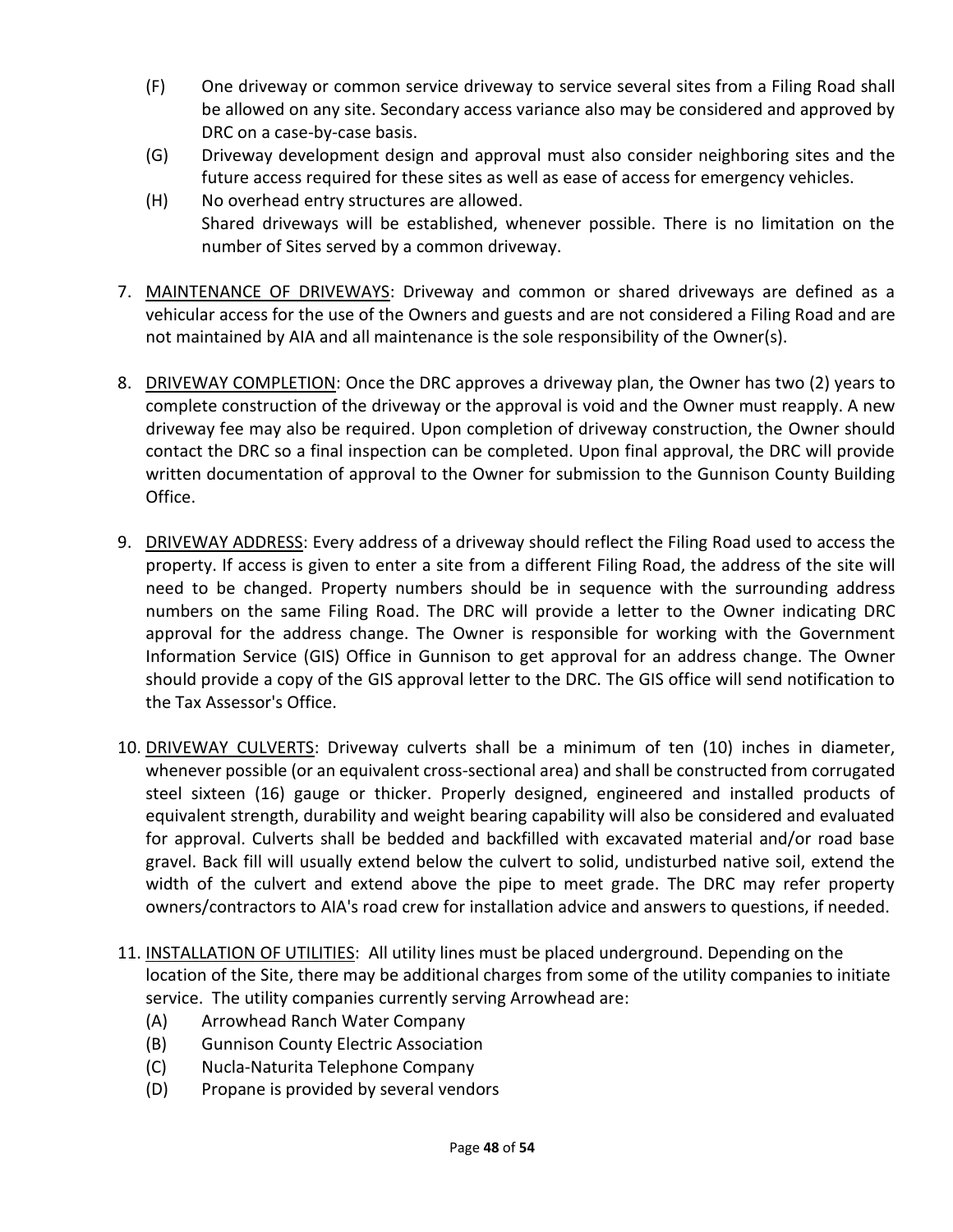- 12. CONNECTING UTILITIES: Owners are responsible for connecting to utility services in accordance with the provider's requirements. It is the Owner's responsibility to make sure utilities are placed where they are designated by the provider and approved by the DRC.
- 13. UTILITIES STANDARDS: During construction, temporary electrical stanchions (pedestals) may be used, but upon completion of construction, electrical lines must be buried underground and said stanchions removed. All road cuts on Filing Roads and/or Common Areas made for installing utilities shall be restored to original or better condition. If the ground settles, the Owner or contractor will need to add additional fill so the ground is level. AIA's road crew can provide installation advice and answer questions, as needed.

## 14. ON-SITE WASTEWATER TREATMENT SYSTEMS (OWTS):

- (A) All elements and construction of an On-site Wastewater Treatment System (OWTS), formerly known as a septic system, is strictly a decision made by the Owner's system engineer to match Gunnison County's requirements and regulations. The DRC does not regulate the location, installation or maintenance of an OWTS.
- (B) In addition, an OWTS is a placement decision made prior to construction and must be determined BEFORE the residence location on the Site. The placement of an OWTS takes priority over where an Owner may place any structure on a Site. When developing properties for camping or building Owners should keep this in mind for possible future residence building plans. If it's later determined the best location for the OWTS is where a garage or a shed was built, for example, they may have to be removed at some time in the future if a residence is planned.
- (C) Owners should contact their system engineer or Gunnison County at (970)-641-0360 with any questions.
- (D) OWTS serving each site shall be installed after the Owner has obtained a permit issued by Gunnison County. Such systems shall be maintained in good operating order by the Owner and operated in accordance with all applicable rules and regulations of Gunnison County and the Colorado Department of Public Health and Environment.
- (E) Each Site must utilize its own OWTS built solely for that Site, which must be totally located within the property boundaries observing a 10 foot setback from the Site perimeter. It is not permissible to attach to an OWTS installed on any other site.

# 15. EXTERIOR FINISHES AND ROOFS:

- (A) The exterior of all buildings must be logs, natural wood siding, or a cement fireproof material that has all appearances of a natural wood product as approved by the DRC. Stone, rusted metal, and other materials as approved by the DRC may be used but shall be subject to DRC approval based upon the design standards and in keeping with the DRC's purpose.
- (B) Roof surfaces will be constructed of steel or other materials pre-approved by the DRC. Roof considerations are dictated by fire resistance as well as snow shedding capability.
- (C) Both roofs and exterior walls will be of a color that harmonizes with other buildings on site and the local environment and receives approval by the DRC.
- (D) For any shed or garage, the siding and roofing shall match the siding and roofing on a Single Family Residence, if built, unless an alternative siding or roof is approved by the DRC.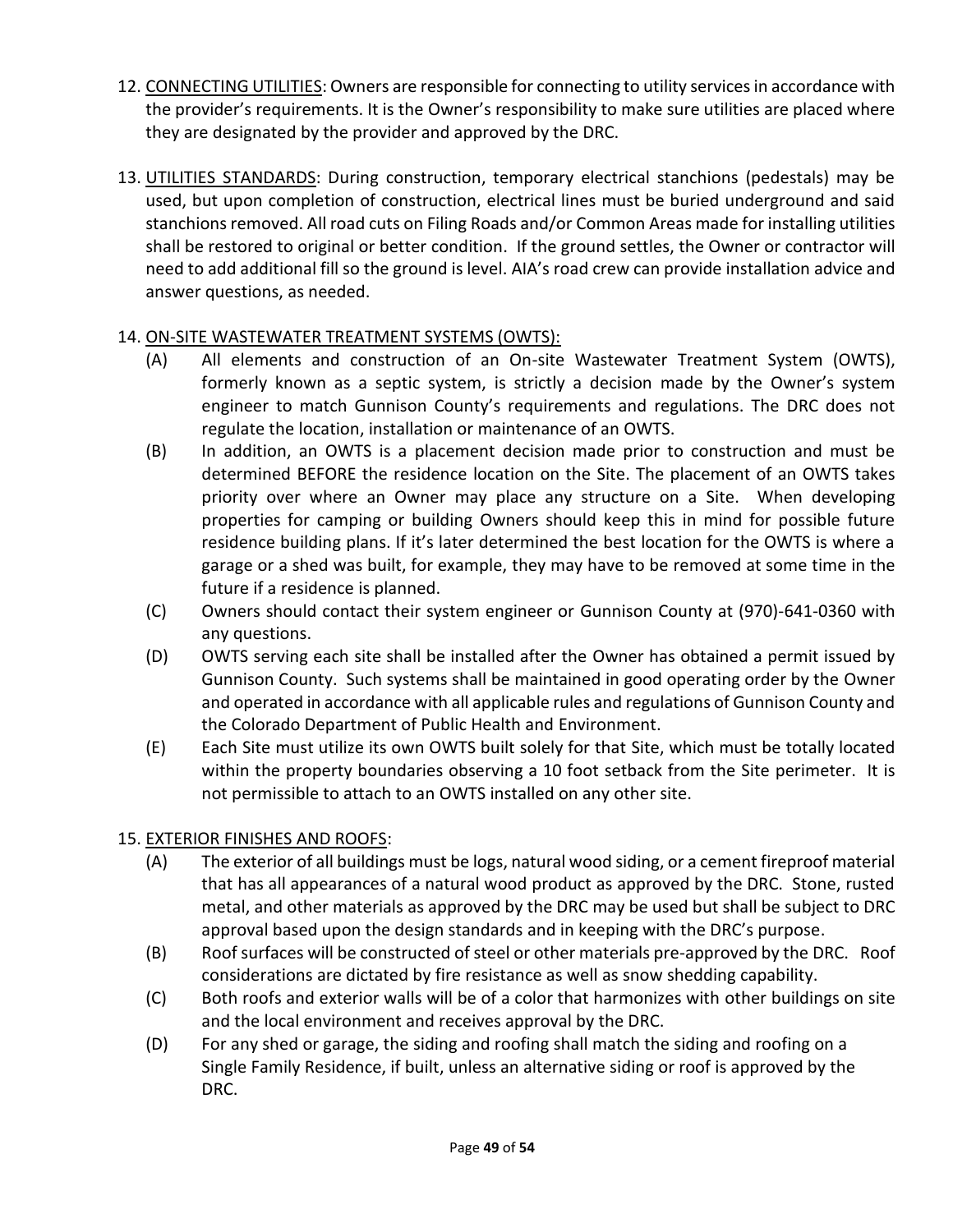### 16. SINGLE FAMILY RESIDENCE SPECIFICATIONS:

- (A) Each Single Family Residence shall have a minimum fully enclosed ground floor area (footprint) devoted to living purposes, exclusive of porches, decks, and garages, of eight hundred (800) square feet, outside measurement. "Ground floor area" means the area on the lowest level of the residence on which at least fifty percent of the linear measurement around the perimeter is not more than two feet below grade level. "Grade level" means the natural plane level of the ground prior to any work being done on the site. If no level of the residence meets the above definition for ground floor area, then "ground floor area" means the area on the level of the residence that has the main entrance to the residence.
- (B) A Single Family Residence may have an attached garage and also a detached garage no larger than one thousand (1,000) square feet footprint, **inclusive** of porches, decks and other overhangs. Roof overhangs of less than 24 inches are not considered overhangs and not counted towards square footage requirements.
- (C) The maximum height of a building as measured vertically from the average finished grade line to the highest point of the roof of the structure shall not exceed thirty-two (32) feet.
- (D) Any Improvement containing a Kitchen and/or a Bathroom is considered a Single Family Residence. A "Kitchen" exists if any of the following exist in the same Improvement: (i) a stove, or (ii) an oven. A "Bathroom" exists if the Improvement includes any form of toilet, whether connected to the OWTS, composting or otherwise. No detached garage or shed may contain a Kitchen or a Bathroom. No shed or detached garage may be connected to an OWTS.
- 17. GARAGE SPECIFICATIONS ATTACHED: An attached garage cannot be larger than one thousand (1000) square foot footprint, **inclusive** of porches, decks and other overhangs. Garage plans for attached garages will be reviewed at the same time as the Single Family Residence plan is reviewed. Roof overhangs of less than 24 inches are not considered overhangs and not counted towards square footage requirements.

## 18. GARAGE SPECIFICATIONS – DETACHED:

- (A) A detached garage shall not be constructed before a Single Family Residence.
- (B) Owners should check with Gunnison County to ensure that they have current information regarding permit requirements for a detached garage as Gunnison County may or may not require additional permits depending on the size of the garage and number of existing structures. A detached garage footprint shall not be larger than one thousand (1,000) sq. ft., **inclusive** of patios, porches, other overhangs. Roof overhangs of less than 24 inches are not considered overhangs and not counted towards square footage requirements.
- (C) The maximum height of a detached garage shall not exceed thirty two (32) feet measured vertically from the average finished grade line to the highest point on the roof.
- (D) Detached garages may have only electricity, wood burning stoves and/or propane which must be properly permitted and inspected by the Gunnison County Building Office or the State Electrical Inspector.
- (E) Plumbing for water installation is prohibited in a detached garage and an OWTS is not permitted to be connected to a detached garage.
- (F) No detached garage may be a Detached Secondary Residence. No detached garage may be used as a Detached Secondary Residence.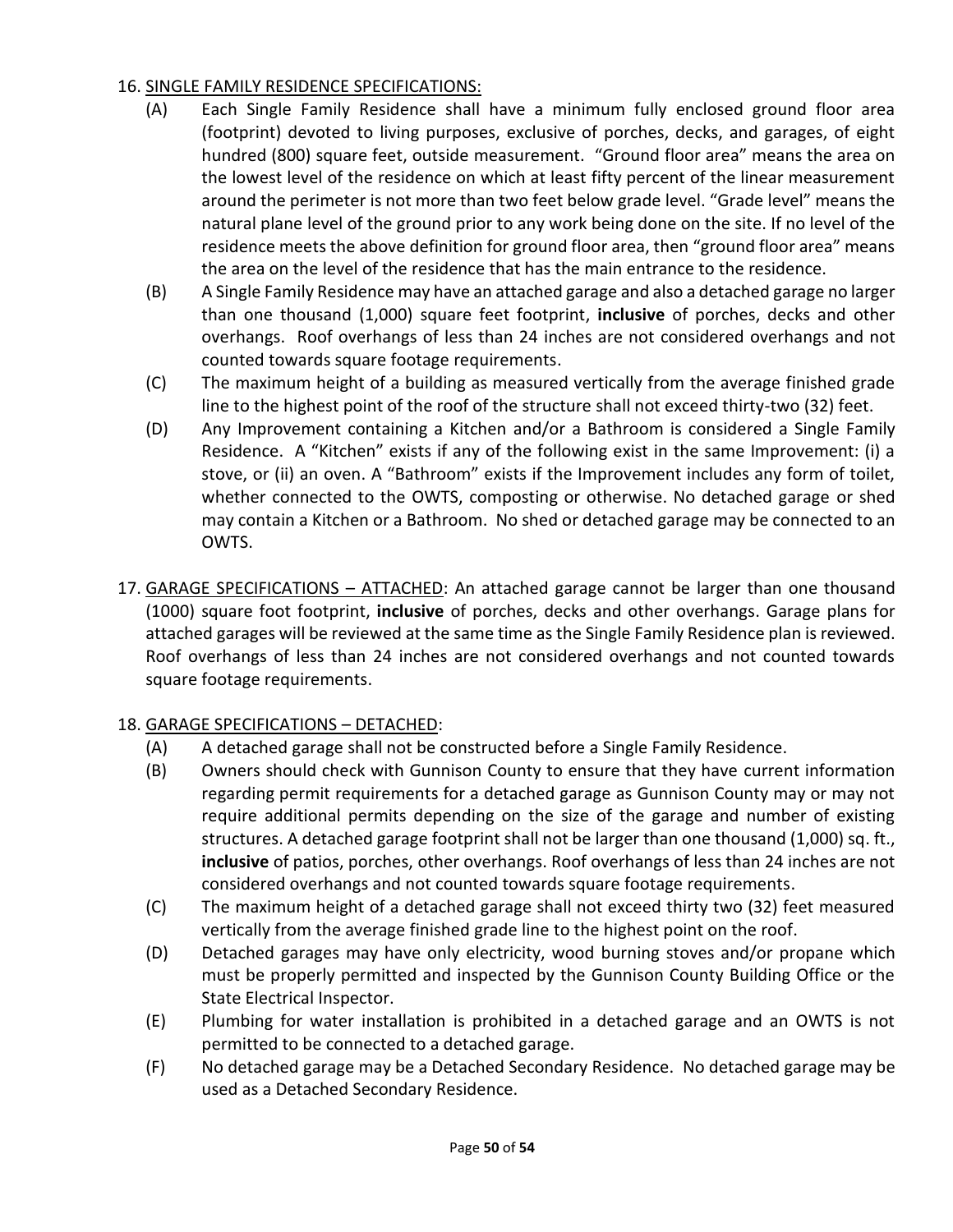- 19. RV PAD AND DECK SPECIFICATIONS: RV Site Owners may improve their Site with an OWTS, driveway, RV pad and a deck.
	- (A) A Site Owner should contact a system engineer to match Gunnison County's requirements and regulations. The DRC does not regulate the location, installation or maintenance of an OWTS.
	- (B) A driveway layout needs to be done by the DRC before an RV is placed on the Site.
	- (C) An RV Site Owner is responsible for connecting to utility services in accordance with the provider's requirements. It is the Owner's responsibility to make sure utilities are placed where they are designated by the provider and approved by the DRC.
	- (D) Plans for an RV pad or deck are to be submitted to the DRC for review and approval so a Design Review Permit may be issued to the Site Owner.
	- (E) An RV deck must be constructed of wood or a composite material having the color of wood or a natural earth tone color.
	- (F) Railings are required for a deck over thirty (30) inches off the ground.
	- (G) If a deck is over thirty inches off the ground, a building permit will be required from the Gunnison County Building Department.
- 20. SHED SPECIFICATIONS: There are various shed designs which have been approved in Arrowhead. Arrowhead and the Gunnison County Building Office measures the square footage of a shed based on the footprint which is under roof. This would include a porch or side wings which are under roof. For instance, if a shed has a covered front porch measuring 4 x 4, the 16 sq. ft. will be included in the footprint of the shed. If the covered side wings are 7 feet wide and 14 feet long, the 98 sq. ft. will be included in the footprint.
	- (A) The minimum size of a shed is eighty (80) square feet footprint under roof.
	- (B) The maximum size of a shed is three hundred and fifty (350) square feet footprint, inclusive of porches, patios, other overhangs. Roof overhangs of less than 24 inches are not considered overhangs and not counted towards square footage requirements
	- (C) Owners should check with Gunnison County to ensure that they have current information regarding Gunnison County permit requirements as Gunnison County may or may not require additional permits depending upon the size of the shed and number of existing structures.
	- (D) The maximum height of a shed shall not exceed twenty (20) feet measured vertically from the average finished grade line to the highest point of the roof.
	- (E) Sheds may have only electricity, wood burning stoves and propane, which must be properly permitted and inspected by the Gunnison County Building Office or the State Electrical Inspector.
	- (F) Plumbing for water installation is prohibited and an OWTS may not be connected to a shed.
	- (G) A prefabricated shed may be approved for transport from an offsite location with PRIOR review of plans and approval by the DRC. Construction must be new and must meet the same DRC specifications for an on-site built shed, as stated above.
	- (H) No shed may be a Detached Secondary Residence. No shed may be used as a Detached Secondary Residence.
- 21. SOLAR PANELS AND OTHER ENERGY DEVICES: In recent years, Owners have inquired about alternate sources of energy for their homes. As more homes are built for full-time use, the DRC believes there will be more requests for solar panels. Colorado Revised Statues Section 38-30-168 allows Owners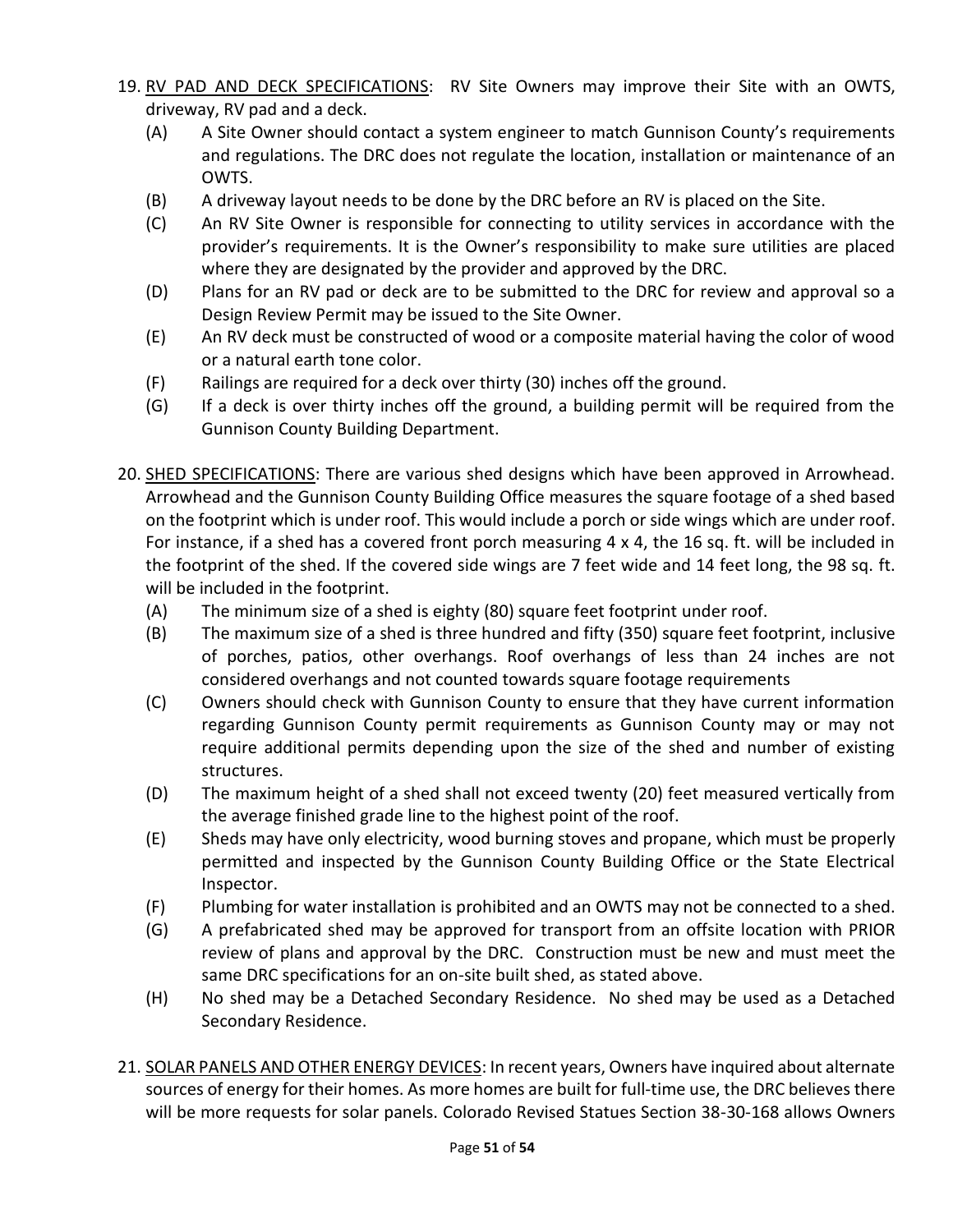to install renewable energy devices such as solar panels and wind-electric generators (collectively, "Energy Devices") but provides that homeowner associations ("HOAs") are permitted to adopt aesthetic provisions that impose reasonable restrictions on the dimensions, placement and/or external appearance of Energy Devices. Additionally, HOAs are permitted to adopt bona fide safety requirements. Accordingly, AIA has adopted the following Design Guidelines for Energy Devices:

- (A) Owners are entirely and solely responsible for knowing what permits are required from Gunnison County and for obtaining such permits before installation begins. Copies of all permits are to be given to the DRC and will be maintained in the Owner's file.
- (B) No Energy Device may be installed or maintained on any Site without first obtaining DRC review and approval. Except as set forth below, the DRC will approve any Energy Device that is consistent with the overall aesthetic of a Site and is no more than minimally visible from other sites and subdivision roads and driveways. The following information is the minimum information required to complete the DRC review for the maintenance and installation of any Energy Device:
	- (I) Detailed plans for installation and placement of any Energy Device, whether placed on a roof or a ground installation and a completed Plot Plan outlining the location of the proposed Energy Device with all buildings, driveways and property boundaries identified;
	- (II) A high resolution, color illustration of the proposed system, which depicts: (a) the materials to be used, (b) the method of attachment to any roof structure or a ground structure, and (c) all exterior system components; and
	- (III) The DRC recognizes that each Site is different in location, topography and vegetation. Additional requirements or documentation may be requested by the DRC to complete the review.
- (C) General Requirements.
	- (I) No Energy Device may be placed on Common Areas.
	- (II) Energy Devices, inclusive of all panels, brackets and hardware, if ground mounted may not be located within the 10 foot setback of the property and may not be higher than the existing or proposed roof line. There may be restrictions on the height of the installation depending on the location and proximity to surrounding properties.
	- (III) Energy Devices, including solar panels, must be of the non-reflective type to minimize the reflection of the sun unless a variance is granted by the DRC.
	- (IV) The back structure of a ground mounted Energy Device must have screening so that the sub-structure of the Energy Device is not left exposed and does not take away from the aesthetics of the surrounding and neighboring properties. Since there are a variety of screening options; all screening must be approved by the DRC.
	- (V) Any tree removal must be pre-approved by the DRC and will be noted on the DRC Permit.
	- (VI) Tree removal for increased sunlight, installation of a ground mounted Energy Device, or improved air flow is permitted if approved by the DRC as part of an approved plan but shall be limited to the Owner's Site only.
	- (VII) Generally, any wind-electric generators are prohibited if they can be heard from any adjoining Site. Wind-electric generators will be permitted if they do not unreasonably interfere with the use and enjoyment by other Owners. In making such determinations, input by the Owner requesting approval of the wind-electric generator and all potentially impacted Owners will be considered.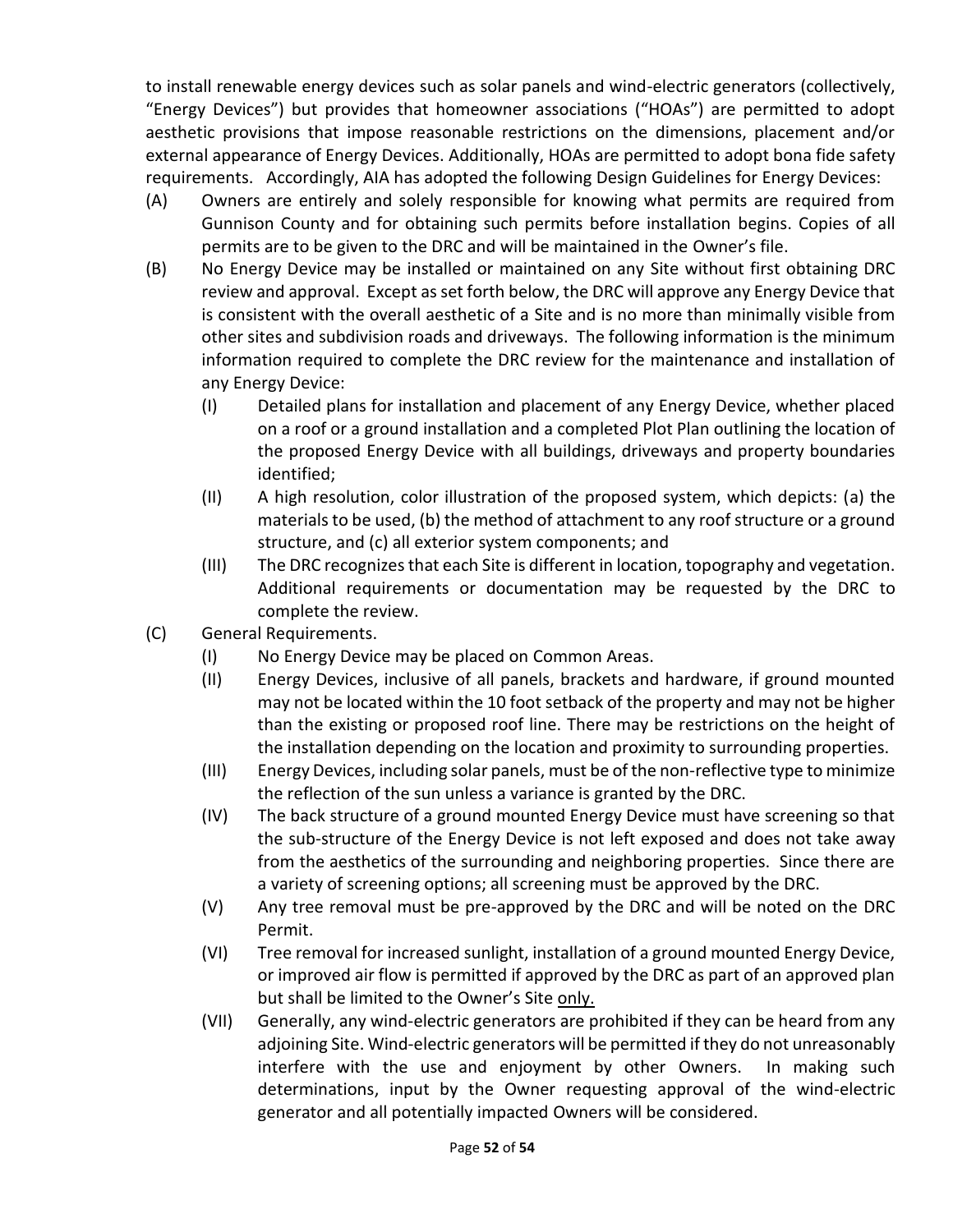- 22. FENCES AND SCREENING DOG RUNS, DECORATIVE, PLAY YARDS: In order to preserve the natural, rural character of the area, no perimeter or boundary fences are permitted around Sites. The following fencing may be permitted:
	- (A) A dog run under 100 square feet: A portable dog run made of the standard galvanized chain link fencing is acceptable for placement on a Site without the approval of the DRC as long as it is not attached to a structure. Owners are asked to be considerate of their neighbors and the street-view from the Filing Road when selecting the location for the dog run.
	- (B) A dog run in excess of 100 square feet:
		- (I) Requires approval from the DRC for the type of structure, the type of fencing and the location. There may be restrictions on the size of the dog run greater than 100 square feet, which would require a variance from the DRC, which approval may not always be granted.
		- (II) Must blend in with the native rustic setting and surroundings of Arrowhead. Galvanized chain link fences are not permitted unless they are powder-coated or vinyl coated with a color matching the natural terrain of the area.
	- (C) Additional types of fencing may be approved, such as the following:
		- (I) Limited interior decorative fences and railings are permissible as long as they meet Design Guidelines for exterior materials and finishes.
		- (II) Rock walls lining driveways are acceptable as long as they are on a Site and not closer than ten (10) feet from the edge of the Filing Road and not more than one (1) foot high.
		- (III) Play yards are permissible with the same Design Guidelines as dog runs.
- 23. NEW CONSTRUCTION MATERIALS: New construction materials may be created or requested as such new materials are invented and become more commonplace. The DRC should determine if new construction materials are appropriate for use in Arrowhead and, if the DRC believes such materials are appropriate, obtain a sample of the materials and submit them to the Board, who may authorize the use of such materials as it deems appropriate based upon the provisions of the Covenants.
- 24. COMPLETION OF CONSTRUCTION: A building must be dried-in within three (3) years of approval. The term "dried-in" means that all exterior surfaces are completely finished (i.e., foundation, framing, windows, doors, siding, stained or painted, roofing, decks, steps, etc.). When unforeseen circumstances prevent timely completion, the Owner may request that a reasonable extension period to be granted by the DRC on a case by case basis and may be limited in duration.
- 25. REMOVAL OF CONSTRUCTION EQUIPMENT AND MATERIALS: An Owner is not to store construction materials and equipment on a Site unless active construction is taking place and the Design Review Committee has been notified of the construction. If construction takes longer than one season, Owners shall store all construction materials and equipment out of view of the Filing Road or neighboring Sites or store the materials in an enclosed structure.
- 26. CONSTRUCTION VEHICLES: An Owner shall not permit any construction vehicle including but not limited to front end loaders, bulldozers, dump trucks, back-hoes, compressors, trailers, and related equipment to be parked on the Owner's Site at the end of each construction season. Construction equipment is not permitted to be parked or stored on Filing Roads or in Common Areas except while